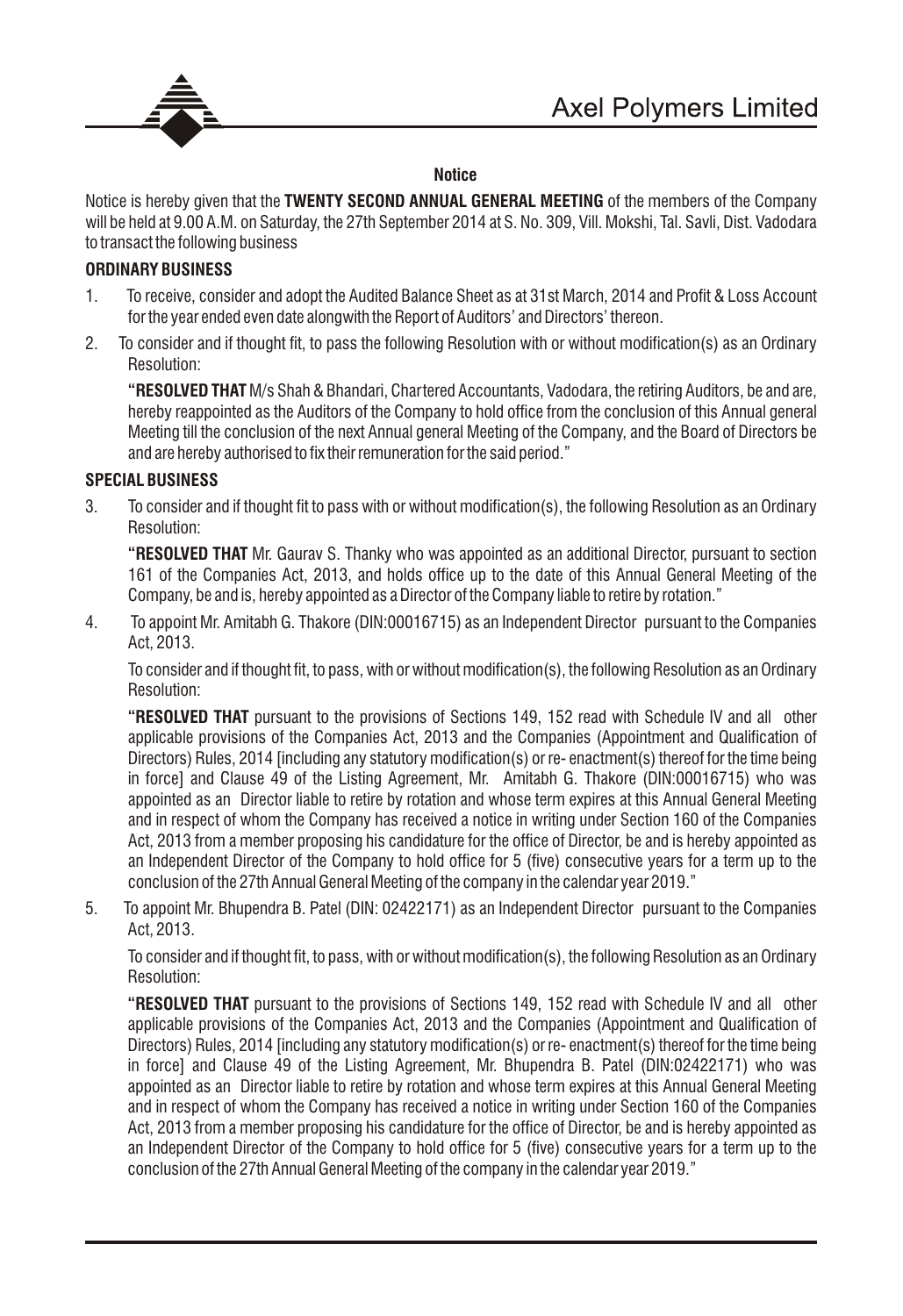

6. To appoint Mr. Prashant M. Walvekar (DIN: 02773745) as an Independent Director pursuant to the Companies Act, 2013.

To consider and if thought fit, to pass, with or without modification(s), the following Resolution as an Ordinary Resolution:

**"RESOLVED THAT** pursuant to the provisions of Sections 149, 152 read with Schedule IV and all other applicable provisions of the Companies Act, 2013 and the Companies (Appointment and Qualification of Directors) Rules, 2014 [including any statutory modification(s) or re- enactment(s) thereof for the time being in force] and Clause 49 of the Listing Agreement, Mr. Prashant M. Walvekar (DIN: 02773745) who was appointed as an Director liable to retire by rotation and whose term expires at this Annual General Meeting and in respect of whom the Company has received a notice in writing under Section 160 of the Companies Act, 2013 from a member proposing his candidature for the office of Director, be and is hereby appointed as an Independent Director of the Company to hold office for 5 (five) consecutive years for a term up to the conclusion of the 27th Annual General Meeting of the company in the calendar year 2019."

7. To authorise the Board of Directors for exercising borrowing powers pursuant to section 180(1)(c) of the Companies Act, 2013.

To consider and if thought fit, to pass with or without modification(s) the following resolution as a **Special Resolution:**

**"RESOLVED THAT** pursuant to Section 180 (1) (c) and other applicable provisions, if any, of the Companies Act, 2013 consent of the Company, be and is, hereby accorded to the Board of Directors of the Company to borrow from time to time, for the purpose of the Company's business, such sum or sums of money, as it in its absolute discretion thinks fit, notwithstanding that the monies so borrowed together with the monies already borrowed by the Company and remaining outstanding shall be in excess of the aggregate of the paid-up capital and reserves, but not exceeding Rs. 20 Crores (Rupees Twenty Crores)."

8. To authorize the Board of Directors to lease or otherwise dispose of the undertaking of the Company (other than sale).

To Consider, and if thought fit to pass, with or without modification(s) the following Resolution as a **Special Resolution:**

**"RESOLVED THAT** pursuant to Section 180(1)(a) and other applicable provisions, if any, of the Companies Act, 2013 and the Memorandum and Articles of Association of the Company and subject to such other permissions, consents and approvals, if any, required from concerned authorities, bodies and agencies as well as subject to such conditions as may be prescribed by them and which may be agreed to by the Board of Directors of the Company (hereinafter referred to as 'the Board'), the consent, authority and approval of the Company, be and is, hereby granted to the Board on arm's length basis to lease or otherwise dispose of the whole or substantially the whole of the undertaking(s) of the Company(other than sale) on such terms and conditions and with effect from such date as may be decided by the Board and to finalize and execute all such documents including lease agreements and such other documents as the Board may deem necessary or required and to do all such other acts, deeds, matters and things, which are incidental and consequential thereto or which may be considered necessary by the Board."

**Place: Mokshi** 

**Dated: 31.05.201 4 By Order of the Board of Directors**

 **B.K. Bodhanwala Chairman Chairman**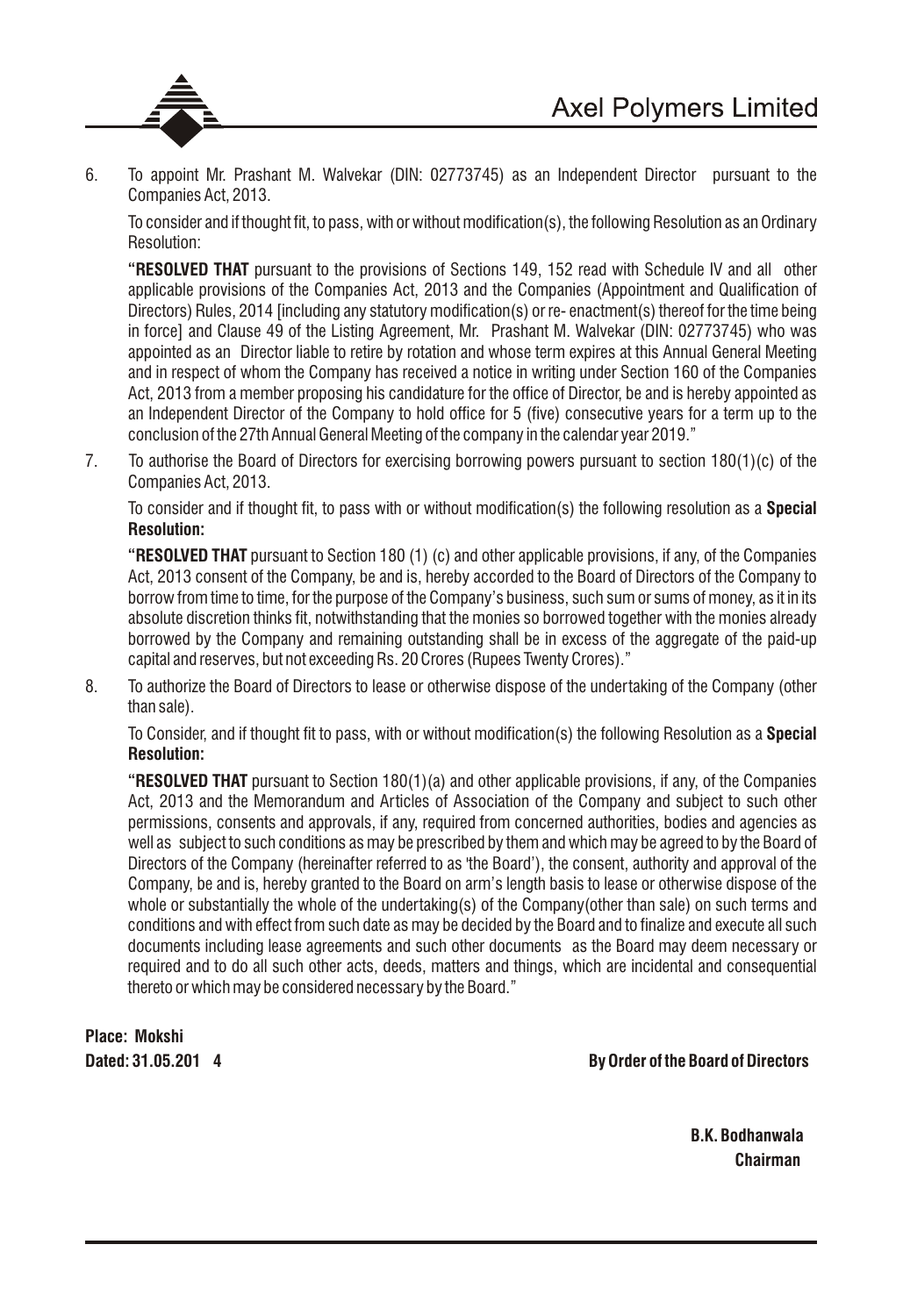

- **• A MEMBER ENTITLED TO ATTEND AND VOTE IS ENTITLED TO APPOINT A PROXY TO ATTEND AND VOTE INSTEAD OF HIMSELF / HERSELF AT THE MEETING AND THE PROXY NEED NOT BE A MEMBER. PROXIES IN ORDER TO BE EFFECTIVE MUST BE RECEIVED BY THE COMPANY, NOT LESS THAN 48 HOURS BEFORE THE COMMENCEMENT OF THE MEETING.**
- The Register of Members and Share Transfer Books of the Company will remain closed from 25.09.2014 (Thursday) to 27.09.2014 (Saturday) (both days inclusive).
- Members are requested to intimate the change in their address, if any.
- Relevancy of the Question and the order of speaking at the meeting will be decided by the Chairman.
- All documents referred to in the Notice are open for inspection at the Registered Office of the Company during Office hours on all working days between 11.00 AM to 1.00 PM up to the date of Annual General Meeting.
- Please bring the 21st Annual Report and Accounts (2013 2014)
- **• E-voting:**

#### **The following important points should be noted by issuer companies and their RTA at the time of generating their EVSN:**

- 1. Kindly note that all new e-Voting instances will have to be registered on www.evotingindia.com.
- 2. Companies should ensure that the total shareholding (number of shares) are mentioned correctly. RTAs should ensure that the start date and time, end date and time are mentioned correctly for a given EVSN.
- 3. Once the EVSN is verified by the RTA checker, modifications are not permitted.
- 4. The PAN number should be of 10 characters only and is a mandatory field. Any value below or greater than 10 characters will be rejected by the system.
- 5. In case of records not having PAN number in the ROM file, a PAN value using the first two characters of the first name field excluding any special characters and the remaining eight digits from the Sequence Number in the ROM file would have to be provided in the ROM file. The sequence number should be generated by the RTA. If the sequence number is less than eight digits the remaining digits should be padded with the relevant number of 0 (Zero) from the left.
- 6. The sequence number should be communicated, in the notice, to those shareholders whose PAN number is not available and has been provided by the company in the ROM file.
- 7. Adequate precaution should be taken to ensure that the correct sub-status has been recorded for each member id / folio number for demat and physical shareholders.
- 8. Incase Date of Birth (DOB) and Dividend Bank Details field is left blank in the ROM file, CDSL will populate the Folio Number / demat account number in the Dividend Bank Details field. The same should be communicated in the notice to the shareholders.
- 9. CDSL will activate those EVSNs on receipt of the EVSN Activation Letter as given below:
	- a. Activation letter received between 10.00 am and 6.00 pm will be acted on the same business day.
	- b. Activation letter received after 6.00 pm will be acted on the next Business day.

We wish to highlight a few benefits of the system:

- 1. Companies can obtain the EVSN Activation Letter directly from the system after the RTA checker has verified the EVSN.
- 2. Passwords can be self generated by the Demat Shareholders of the Company.
- 3. Corporate shareholders can vote on multiple accounts through a single login.
- 4. Requirement of quoting the EVSN number in the notice is done away with.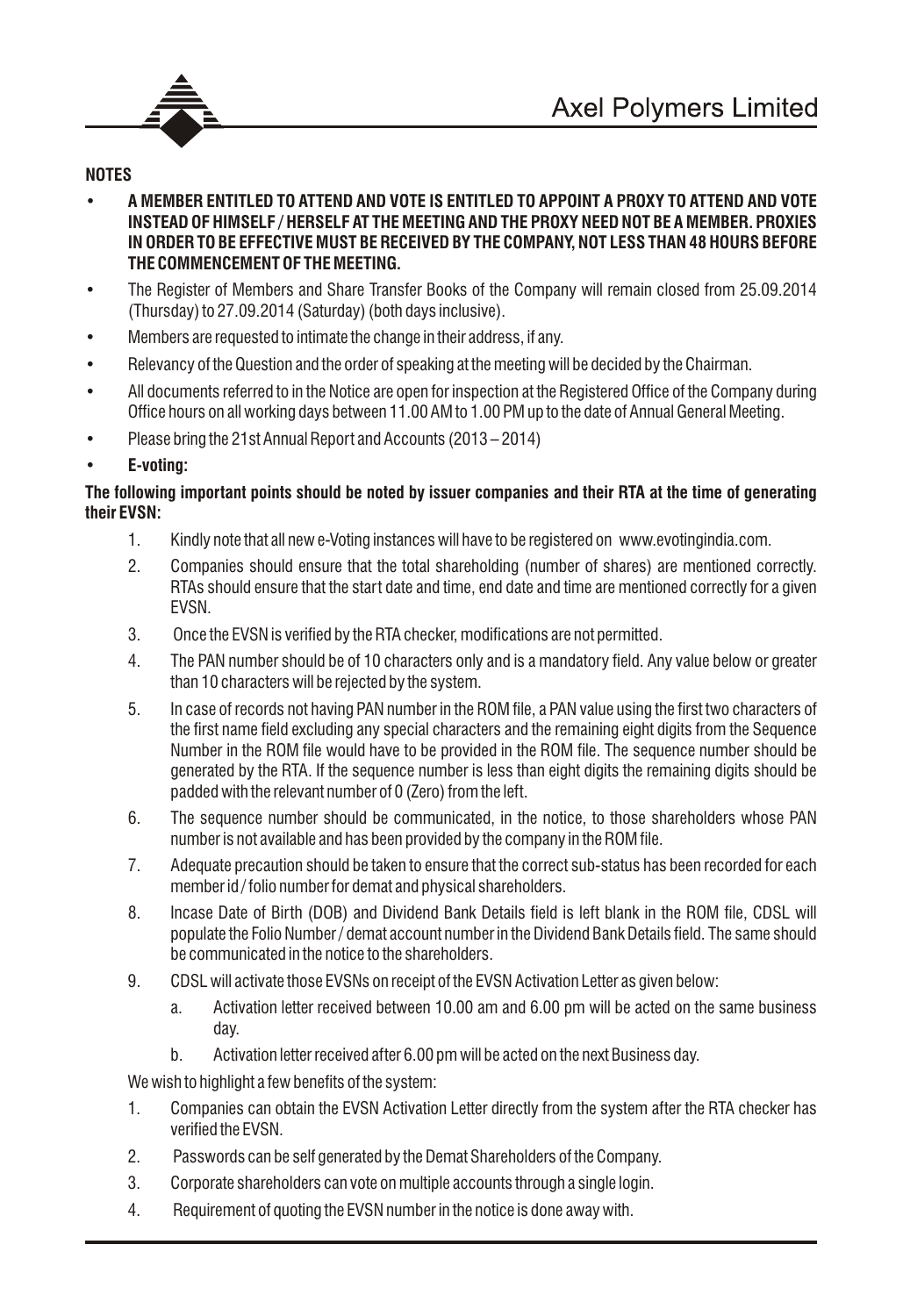5. After execution of the Finalise Voting option by the Scrutinizer, the company would be able to view the final voting report in their login. The e-voting instructions for intimation to shareholders are enclosed for review and implementation. In case of any queries kindly mail us on helpdesk.evoting@cdslindia.com or on 18002005533.2

The instructions for shareholders voting electronically are as under:

- (i) The voting period begins on 23rd September, 2014 at 9.00 a.m. and ends on 23rd September, 2014 at 6.00 p.m. During this period shareholders' of the Company, holding shares either in physical form or in dematerialized form, as on the cut-off date 24th August, 2014, may cast their vote electronically. The e-voting module shall be disabled by CDSL for voting thereafter.
- (ii) The shareholders should log on to the e-voting website www.evotingindia.com.
- (iii) Click on Shareholders.
- (iv) Now Enter your User ID
	- a. For CDSL: 16 digits beneficiary ID,
	- b. For NSDL: 8 Character DP ID followed by 8 Digits Client ID,
	- c. Members holding shares in Physical Form should enter Folio Number registered with the Company.
- (v) Next enter the Image Verification as displayed and Click on Login.
- (vi) If you are holding shares in demat form and had logged on to www.evotingindia.com and voted on an earlier voting of any company, then your existing password is to be used.
- (vii) If you are a first time user follow the steps given below:

|                     | For Members holding shares in Demat Form and Physical Form                                                                                                                                                                                                                     |  |  |
|---------------------|--------------------------------------------------------------------------------------------------------------------------------------------------------------------------------------------------------------------------------------------------------------------------------|--|--|
| <b>PAN</b>          | Enter your 10 digit alpha-numeric *PAN issued by Income Tax Department                                                                                                                                                                                                         |  |  |
|                     | (Applicable for both demat shareholders as well as physical shareholders)                                                                                                                                                                                                      |  |  |
|                     | Members who have not updated their PAN with the Company/Depository Participant are<br>٠<br>requested to use the first two letters of their name and the 8 digits of the sequence number in<br>the PAN field.                                                                   |  |  |
|                     | • In case the sequence number is less than 8 digits enter the applicable number of 0's before<br>the number after the first two characters of the name in CAPITAL letters, e.g. If your name is<br>Ramesh Kumar with sequence number 1 then enter RA00000001 in the PAN Field. |  |  |
| D <sub>O</sub> B    | Enter the Date of Birth as recorded in your demat account or in the company records for the said                                                                                                                                                                               |  |  |
|                     | demat account or folio in dd/mm/yyyy format.                                                                                                                                                                                                                                   |  |  |
| <b>Bank Details</b> | Enter the Dividend Bank Details as recorded in your demat account or in the Company records<br>for the said demat account or folio.                                                                                                                                            |  |  |
|                     | Please enter the DOB or Bank Details in order to login. If the details are not recorded with the<br>٠<br>depository or company please enter the member id / folio number in the Dividend Bank<br>details field as mentioned in instruction (iv).                               |  |  |
| (viii)              | After entering these details appropriately click on "SHRMIT"                                                                                                                                                                                                                   |  |  |

(viii) After entering these details appropriately, click on "SUBMIT".

(ix) Members holding shares in physical form will then directly reach the Company selection screen. However, members holding shares in demat form will now reach 'Password Creation' menu wherein they are required to mandatorily enter their login password in the new password field. Kindly note that this password is to be also used by the demat holders for voting for resolutions of any other company on which they are eligible to vote, provided that company opts for e-voting through CDSL platform. It is strongly recommended not to share your password with any other person and take utmost care to keep your password confidential.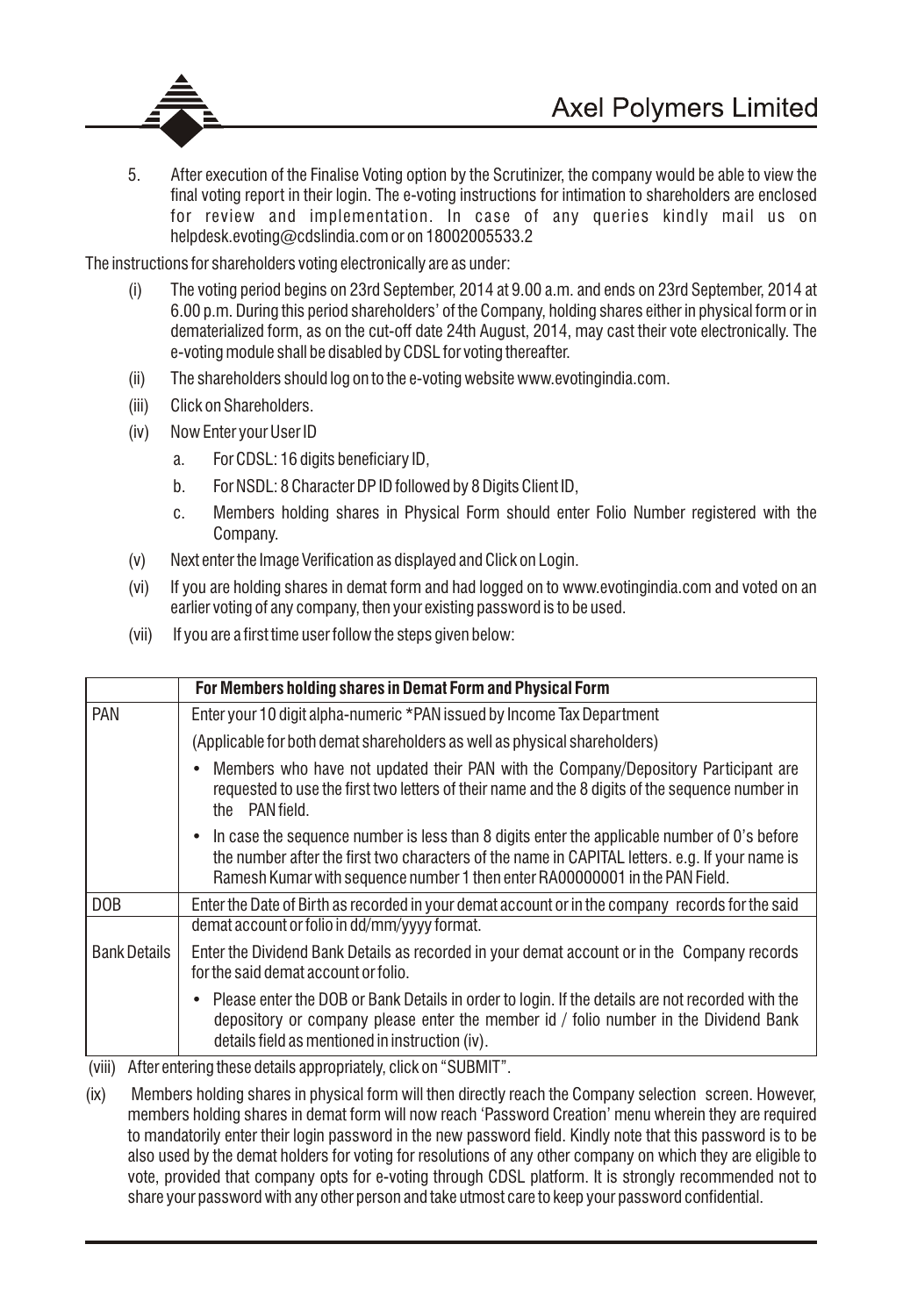



- (xi) Click on the EVSN for the relevant < AXEL POLYMERS LIMITED> on which you choose to vote.
- (xii) On the voting page, you will see "RESOLUTION DESCRIPTION" and against the same the option "YES/NO" for voting. Select the option YES or NO as desired. The option YES implies that you assent to the Resolution and option NO implies that you dissent to the Resolution.
- (xiii) Click on the "RESOLUTIONS FILE LINK" if you wish to view the entire Resolution details.
- (xiv) After selecting the resolution you have decided to vote on, click on "SUBMIT". A confirmation box will be displayed. If you wish to confirm your vote, click on "OK", else to change your vote, click on "CANCEL" and accordingly modify your vote.
- (xv) Once you "CONFIRM" your vote on the resolution, you will not be allowed to modify your vote.
- (xvi) You can also take out print of the voting done by you by clicking on "Click here to print" option on the Voting page.
- (xvii) If Demat account holder has forgotten the same password then Enter the User ID and the image verification code and click on Forgot Password & enter the details as prompted by the system.
- (xviii) Note for Non-Individual Shareholders & Custodians:
	- Non-Individual shareholders (i.e. other than Individuals, HUF, NRI etc.) and Custodians are required to log on to www.evotingindia.com and register themselves as Corporate and Custodians respectively.
	- A scanned copy of the Registration Form bearing the stamp and sign of the entity should be emailed to helpdesk.evoting@cdslindia.com.
	- After receiving the login details they should create compliance user using the admin login and password. The Compliance user would be able to link the depository account(s) / folio numbers on which they wish to vote.
	- The list of accounts should be mailed to helpdesk.evoting@cdslindia.com and on approval of the accounts they would be able to cast their vote.
	- A scanned copy of the Board Resolution and Power of Attorney (POA) which they have issued in favour of the Custodian, if any, should be uploaded in PDF format in the system for the scrutinizer to verify the same.
- (xix) In case you have any queries or issues regarding e-voting, you may refer the Frequently Asked Questions ("FAQs") and e-voting manual available at www.evotingindia.com under help section or write an email to helpdesk.evoting@cdslindia.com.
	- Explanatory Statement pursuant to Section 102 (1) of the Companies Act, 2013 in respect of item no. 5 to 7 is annexed hereto.

#### **EXPLANATORY STATEMENT PURSUANT TO SECTION 102 (1) OF THE COMPANIES ACT, 2013**

#### **ITEM NO. 3:**

#### **Appointment of Mr. GAURAV SURENDRAKUMAR THANKY as an Additional Director:**

Your Directors appointed Mr. GAURAV SURENDRAKUMAR THANKY as an Additional Director to hold office up to the ensuing Annual General Meeting. He has a bright academic career and rich experience of 16 years in the field of Base Polymers Imports Trading & Exports of Finished Products to his credit. Your Directors recommend and seek your approval by way of Ordinary resolution for his appointment as a Director liable to retire by rotation, for whom requisite notice u/s 161 of the Companies Act, 2013 has been received by the Company. No Director except Mr. Thanky, shall be deemed to be concerned or interested in the resolution.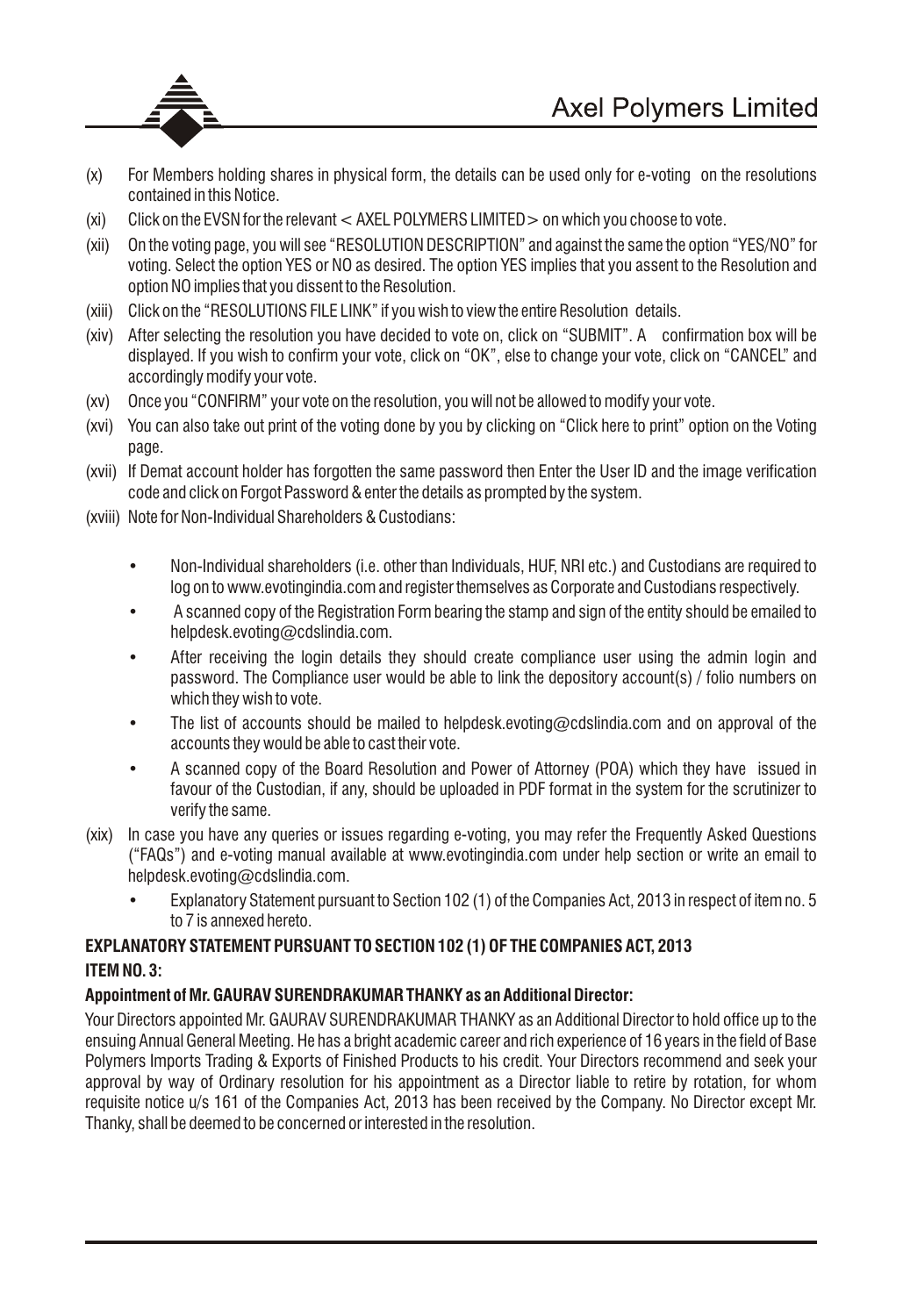

#### **ITEM NO. 4, 5 & 6:**

#### **Shri Amitabh G. Thakore, Shri Bhupendra B. Patel and Shri Prashant M. Walvekar are Independent Directors of the Company .**

Section 149 of the Companies Act, 2013 inter-alia stipulates that an independent director can hold office for a term upto five consecutive years on the Board of a Company and he shall not be in included in the total numbers of directors liable to retirement by rotation.

The Company has received a declaration each from Shri Amitabh G. Thakore, Shri Bhupendra B. Patel and Shri Prashant M. Walvekar to the effect that they meet the criteria of independence as prescribed both under Clause 49 of the Listing Agreement and under section 149(6) of the Companies Act 2013. They possess appropriate skills, experience and knowledge, interalia in the field of Finance, Banking & Polymers respectively. In the opinion of the Board, Shri Amitabh G. Thakore, Shri Bhupendra B. Patel and Shri Prashant M. Walvekar fulfill conditions for their appointment as an Independent Director as specified in the Act and the Listing Agreement. Shri Amitabh G. Thakore, Shri Bhupendra B. Patel and Shri Prashant M. Walvekar are independent of the Management.

Keeping in view their vast expertise and knowledge, it will be in the interest of the Company that Shri Amitabh G. Thakore, Shri Bhupendra B. Patel and Shri Prashant M. Walvekar are appointed as Independent Directors of the Company.

Brief resume of Shri Amitabh G. Thakore, Shri Bhupendra B. Patel and Shri Prashant M. Walvekar as stipulated under Clause 49 of the Listing Agreement with the Stock Exchanges, is provided below:

BREIF RESUME OF INDEPENDENT DIRECTORS SEEKING ELECTION/RE-ELECTION AT THIS ANNUAL GENERAL MEETING:

| Name                                         | A. G. Thakore   | B. B. Patel | P. M. Walvekar |
|----------------------------------------------|-----------------|-------------|----------------|
| Date of Birth                                | 23.12.1944      | 28.12.1951  | 02.05.1967     |
| Age                                          | 70              | 63          | 47             |
| Date of Appointment                          | 31.12.2005      | 31.12.2005  | 27.09.2014 AGM |
| Qualifications                               | <b>MBA IIMA</b> | M.COM       | B.E. (Chem)    |
| No. of Shares held                           | NIL             | <b>NIL</b>  | <b>NIL</b>     |
| Experience in years                          | 47              | 41          | 23             |
| \$ Directorship in other public companies    | <b>NONE</b>     | <b>NONE</b> | <b>NONE</b>    |
| @Chairmanship/membership of other committees | <b>NONE</b>     | <b>NONE</b> | <b>NONE</b>    |

\$ Directorship in private companies, foreign companies and associations are excluded.

@ Represents Membership/Chairmanships of Audit Committee and shareholders'/Investors' Grievance Committee only

Documents referred in the resolutions will be available to the shareholders for inspection between 11.00 a.m. to 1 p.m. on all working days (except Saturdays and Sundays) at the registered office of the Company upto the date of the meeting.

Your Directors recommend and seek your approval to the resolutions as set out in item no. 4, 5 & 6 of the accompanying notice by way of Ordinary Resolution.

Neither any Director/Key Managerial Personnel nor their relatives, except Shri Amitabh G. Thakore, Shri Bhupendra B. Patel and Shri Prashant M. Walvekar in their respective resolution, shall be deemed to be concerned or interested financially or otherwise in the resolutions.

#### **ITEM NO. 7:**

In terms of Section 180(1)(C) of the Companies Act, 2013, borrowing including existing borrowings apart from temporary loans obtained from the Company's bankers in ordinary course of business) by the Company beyond the aggregate of the paid up capital of the Company and its free reserves would require approval from the Shareholders of the Company by way of Special Resolution.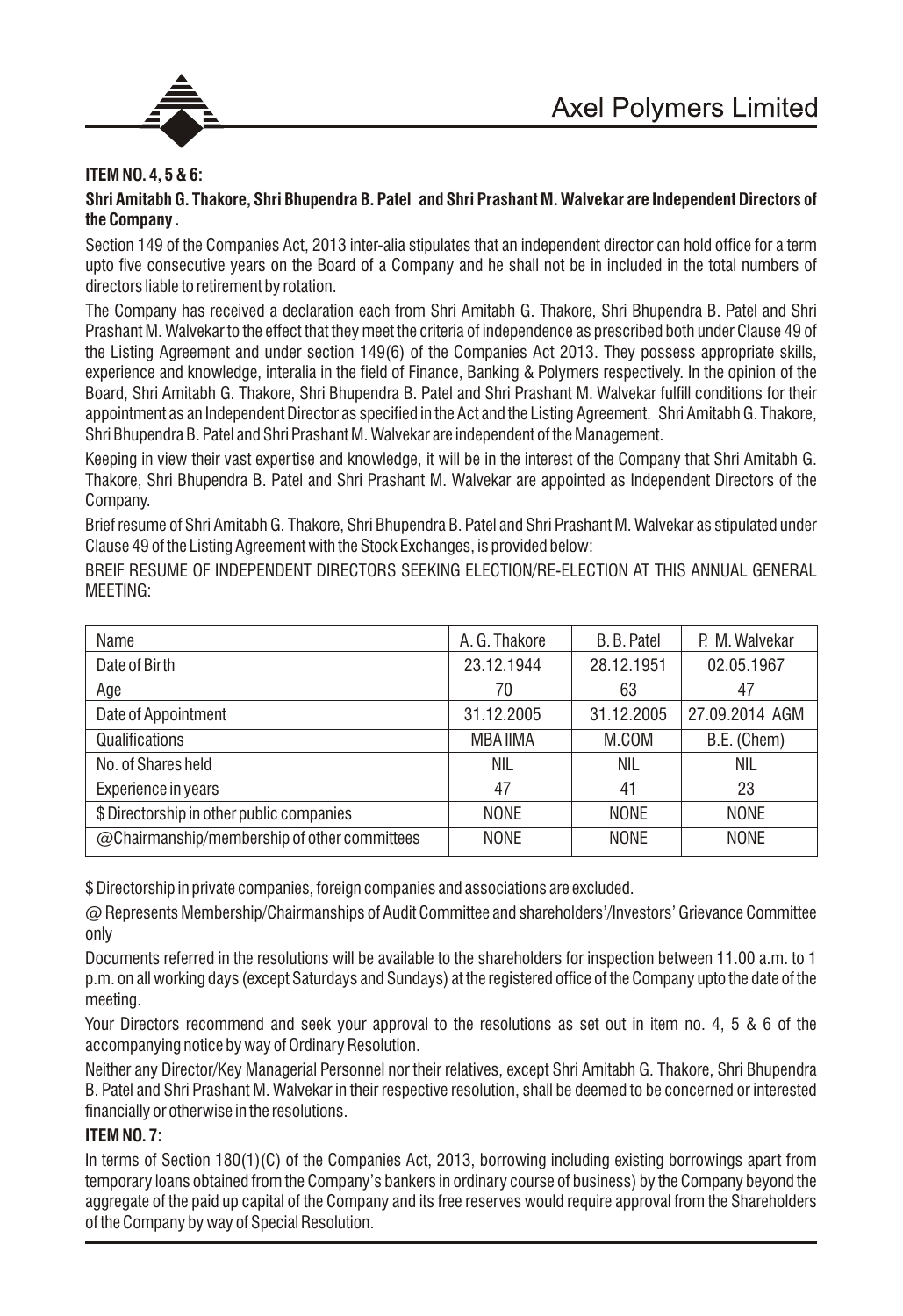



In order to meet the fund requirements of the Company for both short term as well long term, the Company may be required to borrow from time to time by way of loans or other securities. Hence it is proposed to authorize the Board of Directors of the Company to borrow up to Rs. 20 Crores including existing borrowing.

Your Directors recommend and seek your approval to the resolution as set out in item No.6 of the accompanying Notice by way of Special Resolution.

Neither any of the Directors/Key managerial Personnel nor their relatives shall be deemed to be interested or concerned, financially or otherwise in the resolution.

#### **ITEM NO.8:**

In order to secure borrowings of the Company made/ to be made, your Company may be required to hypothecate/mortgage the properties of the Company from time to time.

Your Company may also lease the existing property (ies) of the Company for revenue generation. Accordingly, it is proposed to authorise the Board of Directors to dispose of the whole or substantially whole of the undertaking(s) of the Company from time to time except sale.

Your Directors recommend and seek your approval to the resolution as set out in item no. 7 of the accompanying notice by way of Special Resolution.

Neither any of the Directors/Key Managerial personnel of the Company nor any of their relative(s) shall be deemed to be concerned or interested, financially or otherwise, in the resolution.

Place: Mokshi B.K.Bodhanwala Dated: 31.05.2014 Chairman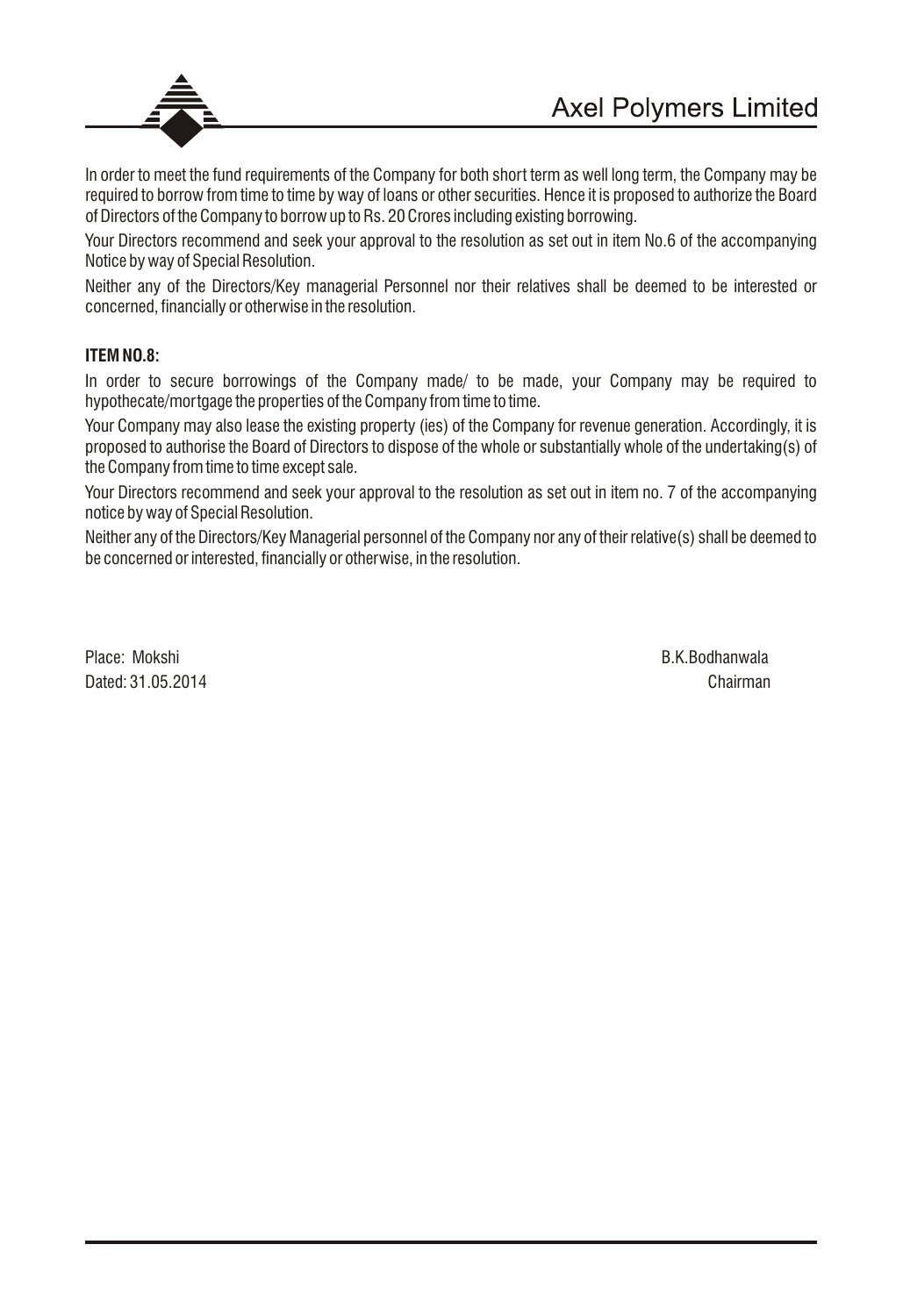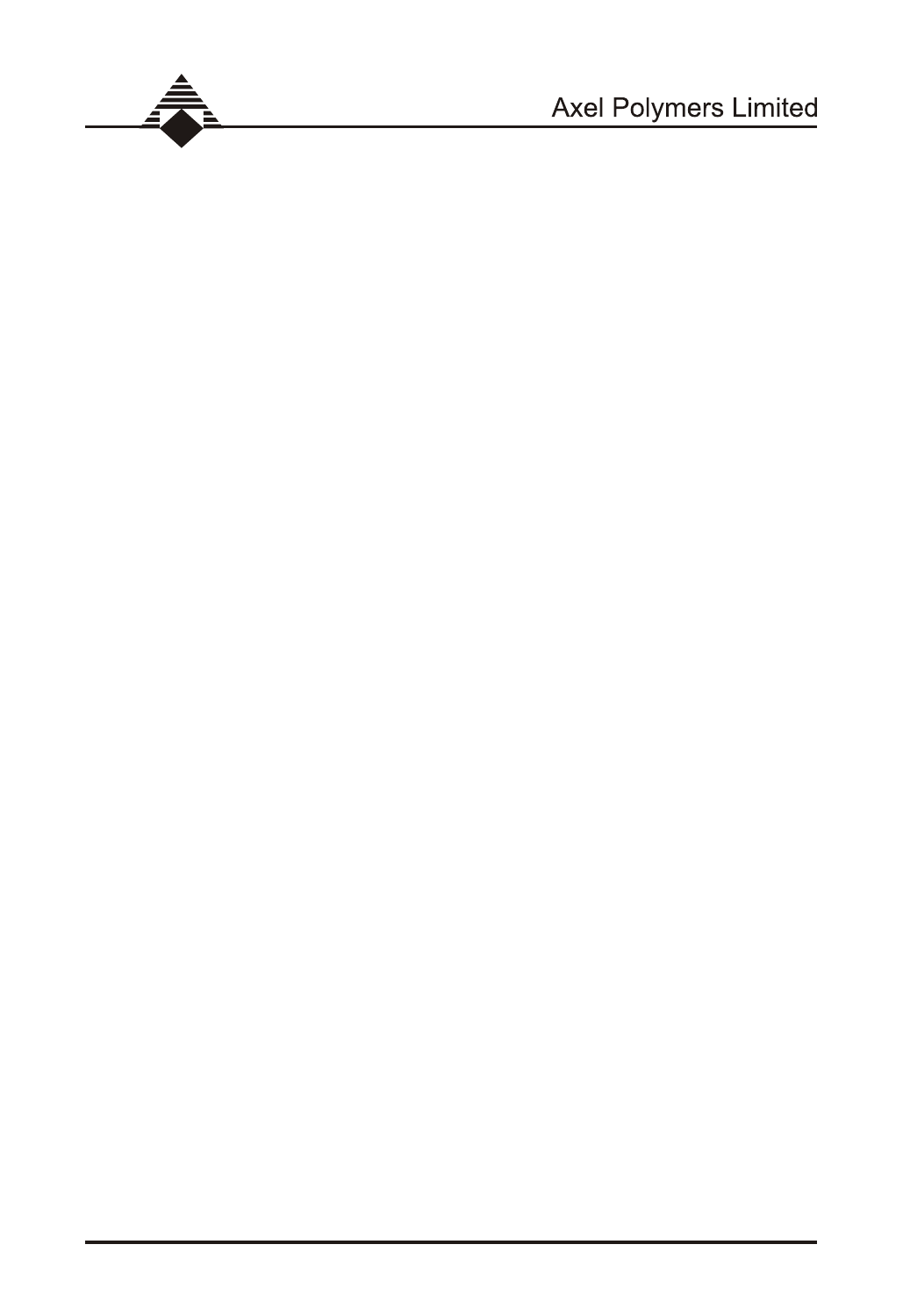

# **BOARD OF DIRECTORS**

| Mr. B.K.Bodhanwala | Chairman - Emeritus                    |
|--------------------|----------------------------------------|
| Mr. A.B.Bodhanwala | <b>CMD</b>                             |
| Mr. G.S. Thanky    | CFO                                    |
| Dr. M.A.Bodhanwala | Director (Non - Executive)             |
| Mr. A.G. Thakore   | Director (Independent - Non-Executive) |
| Mr. B.B.Patel      | Director (Independent - Non-Executive) |
| Mr. P. M. Walvekar | Director (Independent - Non-Executive) |

# **AUDITORS**

SHAH & BHANDARI Chartered Accountants

# **COMPANY LAW ADVISOR**

D.PATHAK & ASSOCIATES Company Secretary

# **REGISTRARS**

LINK INTIME INDIA PVT LTD B 102 & 103, Shangrila Complex, 1st Floor, Opp. HDFC Bank, Nr. Radhakrishna Char Rasta, Akota, Vadodara 390 020

**BANKERS** BANK OF BARODA

# **REGISTERED OFFICE & WORKS**

309, MOKSHI, SANKARDA - SAVLI ROAD TALUKA SAVLI, DIST. VADODARA 391780 GUJARAT INDIA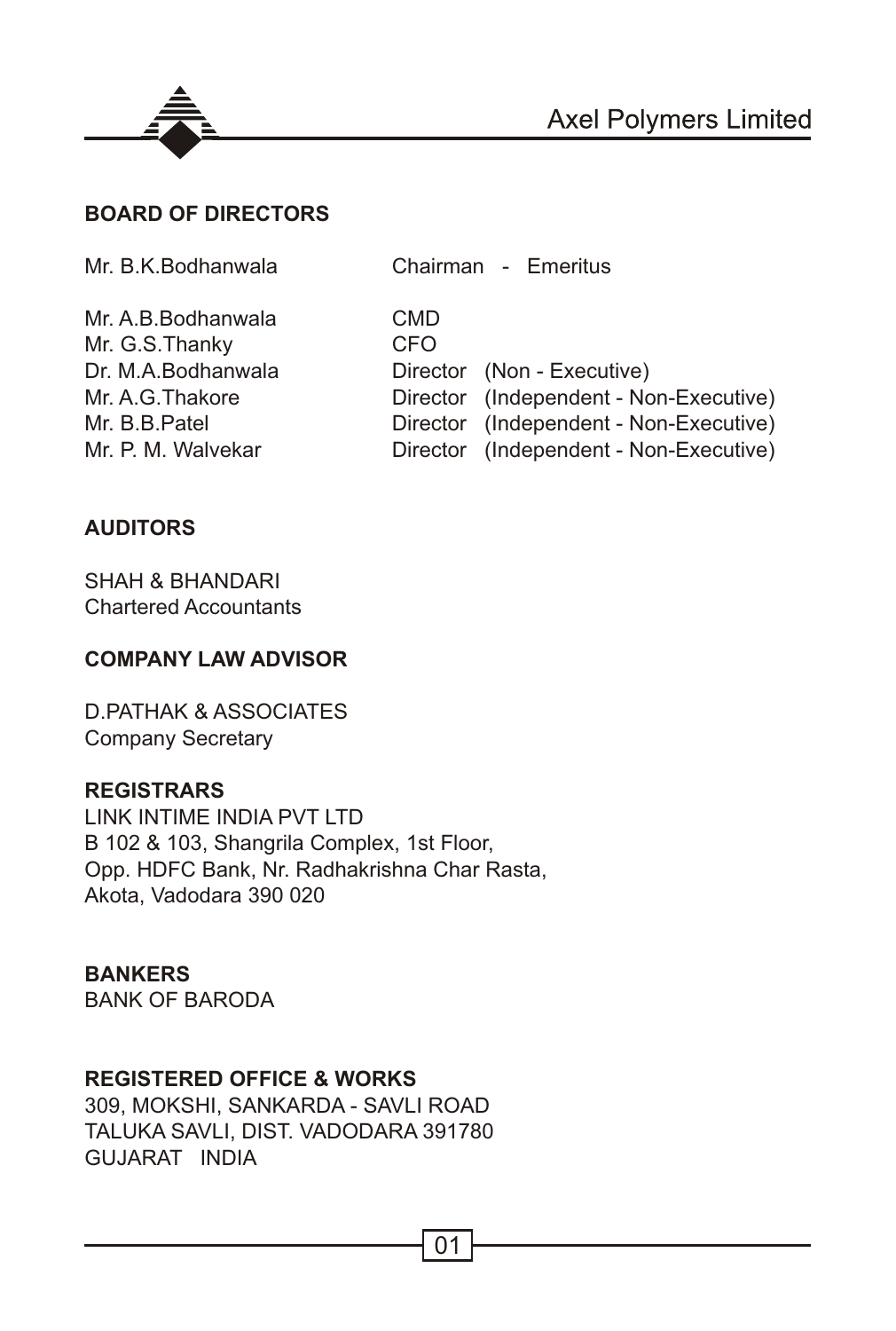

**Punces** 

# **D I R E C T O R S R E P O R T**

#### **Dear Shareholder,**

Your directors are pleased to present herewith the Twenty Second Annual Accounts of your Company for the financial year ended March 31, 2014.

#### **PART I**

#### **FINANCIALS**

|                                              |           | , wpooo   |
|----------------------------------------------|-----------|-----------|
| <b>PARTICULARS</b>                           | 2013-14   | 2012-2013 |
| Net Sales and Other Income                   | 55854741  | 74558957  |
|                                              |           |           |
| <b>Total Expenditure</b>                     | 73688304  | 78548298  |
| Interest                                     | 8720307   | 7182173   |
| Depreciation & W/off                         | 4542629   | 4657923   |
| Profit before Interest, W/off & Depreciation | -4570627  | 7850754   |
| <b>Profit before Tax</b>                     | -17833563 | -3989342  |

#### **OPERATIONS**

As you are aware, we were in the business of Toll - Manufacturing Compounds, Blends & Alloys of Engineering & Specialty Polymers for the last 22 years. We launched our own Brand AXELin 2011 - 2012.

You will appreciate that financial year 2013-2014 was the 3rd full year of operations. Though we are in the business for the last 20 years, we were new entrants to the market. Our Profile was completely different than our past. We were well known to the market for our Brand Image as AXEL.

The performance analysis for the year; we achieved a Net Revenue of Rs. 558.55 lacs during the year. The Interest & Finance Costs for the year stood at Rs. 87.20 lacs which is nearly 15.62% of the Net Sales & Depreciation at Rs. 45.42 lacs. The RMC stood at Rs. 396.28; 71.27% of Sales. With the above costs, the profit was totally wiped out; negative.

## **ECONOMIC SCENE UPTO 2013**

The Economy is limping since last 3 years. The overall Global Scenario is quiet dejecting on all fronts. The F Y 2011-2012 was a classic example of Economic and Financial Turmoil; India and International. The Economic Scenario in the USAinfluenced the other economies and was mainly responsible for the crisis. Mid-year, in August; while things were looking to pick up, the prices of Crude Oil became volatile and started going upwards in the international markets. European Economic Crisis was more intense in the second half of 2012; Greece, Italy and Spain fuelling the existing crisis.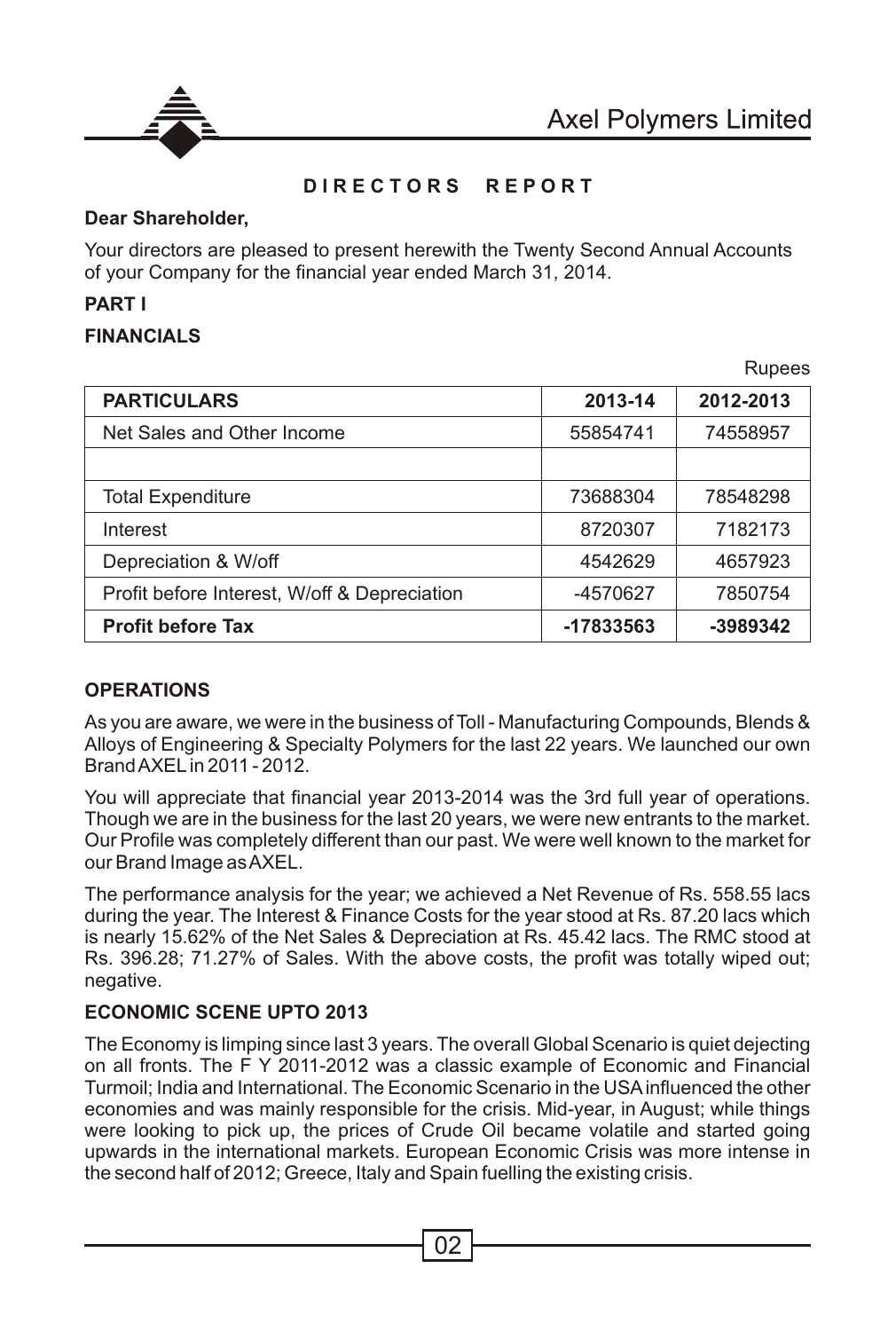- Thus we were hit two-fold; one due to the rise in Crude prices, the RM Costs went up and second rise in price of USD again increased the RM Costs.
- All our Raw Materials are Petrochemical-based and any change in the price of Crude will directly affect the Selling Prices
- The Input Costs of all our Raw Material Additives etc are Dollar driven; any change in the price of USD will directly affect the Raw Material prices Thus costs of Raw Materials started rising up. This affected the Selling Prices.
- The Rupee v/s USD in mid 2011 stood at Rs. 44.15 which reached Rs. 58.45 in 2012 and going further up to Rs. 64.15 in 2013; to touch Rs. 70.38 in the 1st quarter of 2014. It is only since last 1 month that the USD is hovering between Rs. 59.00 to Rs. 61.00.
- Thus there was an increase of more than 33% in the value of USD in this period. In other words, the Rupee depreciated by 33%.
- The Average Raw Material Costs directly went up by 33% without a corresponding increase in Average Sales Price.
- As a result of this volatility of prices of USD, the availability of Raw Material was also affected. The terms were more or less payments against deliveries; no one wanted to take any risks on the exchange prices.
- The Working Capital limits were shrunk by 33%; since the fund requirement for RM Purchases rose by 33%.
- This 33% shrinkage in Working Capital was partly offset / funded by increase in Creditors & Unsecured Loans from Directors and partly by drop in Sales.
- The terms of Purchases which were Credit turned to Cash Payments / Sight LCs, due to volatility of Currency. Thus the Creditors level rose to offset the shrinkage and has adversely affected the Current ratio. This further affected our operations.
- Due to the financial crunch all over the business environment, our payments started delaying. In spite of the adverse atmosphere, we were able to manage our finances to the best of our ability.
- It is pertinent to note that the cost of Finance also went upwards by nearly 16%. With Bank rates going up, the cost of borrowed money also went upwards from 12.25% to 14.25 % - this added further pressure on bottom line. In facts when the Industries are in bad shape, Banks and Financial Institutions have performed much better in these financial years; which are on Official records.

Banks were pressing hard for recoveries and account was overdue from April onwards. Our credit limits were also not available for utilisation; due to overdues. Whatever payments were credited, were being adjusted against Bank dues. Thus to at least run our business, whenever possible, we had kept high cash balances as a security; mainly to meet and counter any eventuality where even meeting our routine expenses were at stake. 100 families survive on our business….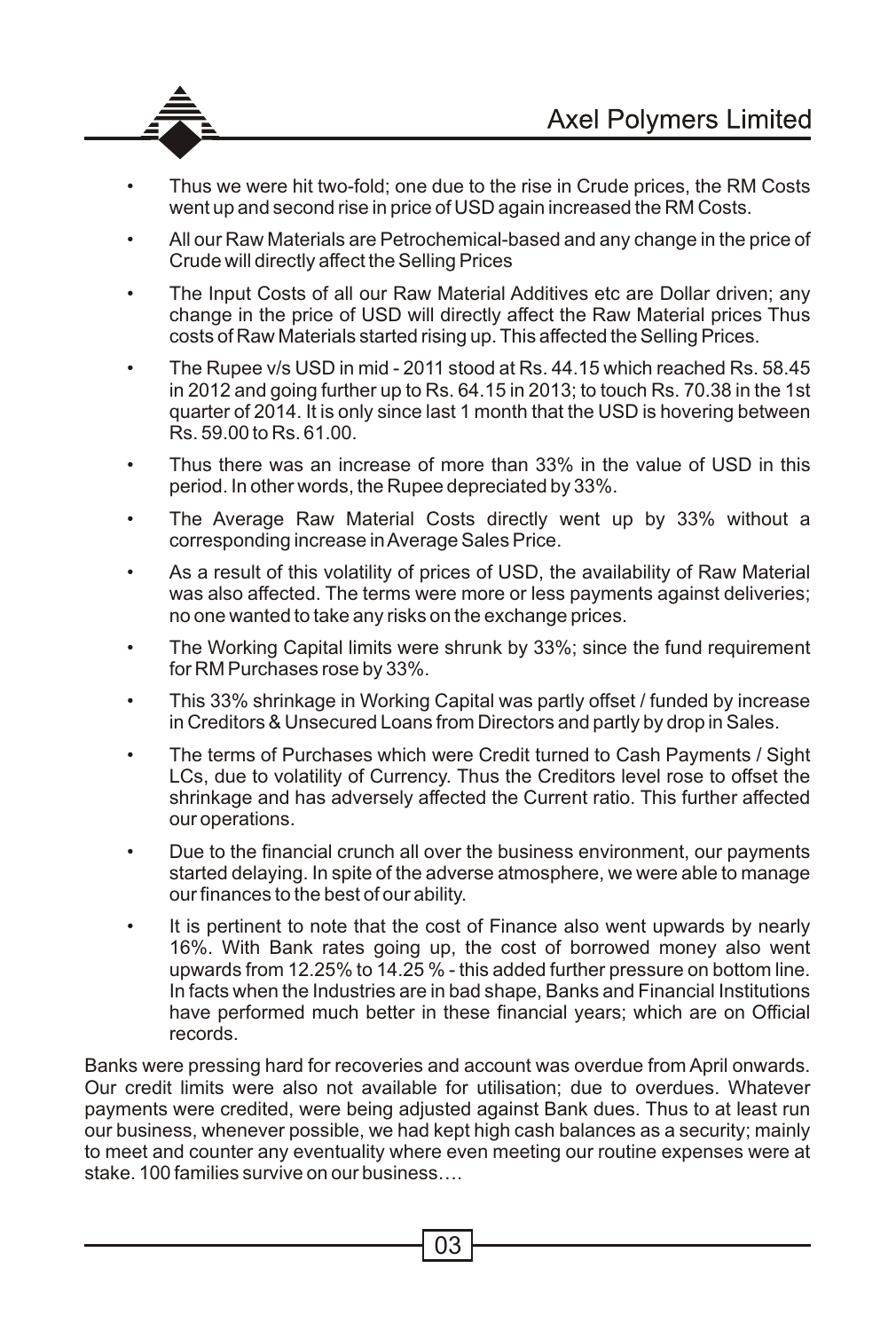

Nothing good to report by anyone; the sentiment was low and overall industry started to face drop in sales numbers, sales of Automotive were at the all time lowest and new orders were not being released. However, spreading the business basket to other industry, DPPL could ensure sales to grow, but the bigger concern was drop in bottom line numbers…

To sum up our woes; we were hit from all possible sides. Inspite of the adverse situations on all fronts, we were able to sustain and keep afloat. It is important to survive in such crisis rather than prosper. With hard work and focused attention, success & prosperity is assured.

# **INDIAN ECONOMY IN 2014**

The World at the macro level; India's economic growth remained weak also during 2014. The estimated growth of the Indian Economy was 4.76% in 2014, marginally higher than 4.57 in 2013.

The Agricultural Sector was marginally healthy, but slowdown / stagnation continued in the Infrastructure & Manufacturing sectors that suffered from low demand, lack lustre sentiments, and Political Instability in terms of Policy Matters.

This is the first time since last 2 decades that pressures on India's manufacturing sector had surfaced. The Services Sector is expected to grow at the constant levels of around 6%. Investors were wary with India's Political, Financial and weak Micro Economic Fundamentals.

Persistently increasing inflation and external vulnerabilities prompted the RBI to act by tightening liquidity, relaxing limits on FDI and ECBs, encouraging non-resident Indian remittances etc.

India's external vulnerabilities fell significantly in the second half of 2014, helped by drastic policy actions to shrink the deficit on current account and strengthen FDI and Capital Inflows.

The Interim Budget presented by the government for FY15, reflected continued steps taken for fiscal stability, with a fall in the fiscal deficit from 4.9% 2013 to 4.6% in 2014 and to 4.1% in 2015.

Against the backdrop of a slowdown in the domestic economy and tepid global recovery, the growth of Indian Manufacturing sector too remained under pressure in 2014.

#### **BUSINESS PROSPECTS / PROJECTIONS 2014-2015**

We are happy to inform you that this year has started well.

We are one of the oldest Companies in the field of Engineering Polymers. With the launch of own Brand of Polymer Compounds your Directors are confident and optimistic of generating additional revenues at a higher rate. The demand for this product will never be in slump due to the sheer size of the Domestic Market.

The New Year started with positive note; people started getting over the increased costs. The required / requested price rise was also coming from some sectors; to start with. Marketing Strategy and efforts to cater to diverse industrial applications were showing results and sales are growing from early parts of the year itself, newer opportunities are showing positive signs and contracted sales opportunities are offered.

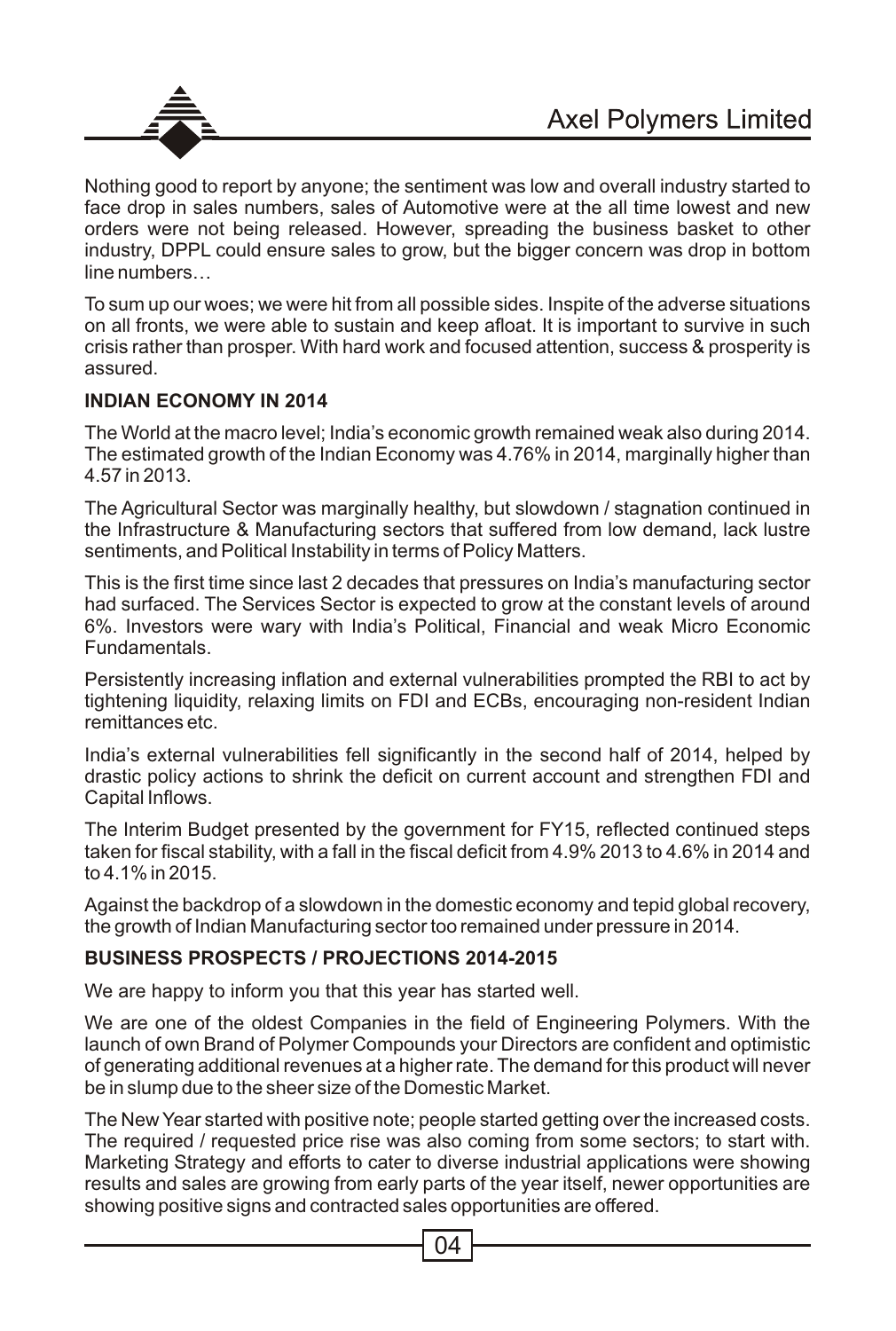

In times of such economic slowdown, good opportunity will provide us an excellent platform. We are confident to attain higher sales volume in the current year. We need to focus on this and turn around the Company. Such opportunities do not always come your way only.

# **PART II**

# **CORPORATE GOVERNANCE**

Your Company has maintained highest standards of Corporate Governance since its inception, even before any guidelines were mandated. Your Company believes that good corporate governance practices enable the management to direct and control the affairs of the Company in an efficient manner and to achieve the goal of achieving excellence aimed at maximising value for all shareholders and understands the right to information of its shareholders with respect to the performance of the Company. Company will continue to focus its resources, strengths and strategies to achieve its vision of widening its customer base, while upholding the core values of transparencies, integrity, honesty and accountability, which are fundamentals.

Your Board has implemented the necessary actions as per the Report annexed herewith (Annexure I). The Auditors have examined the Compliance and have certified the same as required by Clauses of the Listing Agreement. The Certificate is also annexed herewith (Annexure II). Management Discussion and Analysis Report covering a wide range of issues relating to outlook, performance & prospects is annexed herewith (Annexure III).

#### **SECRETARIAL AUDIT**

As directed by SEBI, Secretarial Audit is being carried out at the specified periodicity by the Statutory Auditors. The findings of the Audit were entirely satisfactory.

#### **ISO CERTIFICATION**

Company has maintained the ISO 9001-2008 Certification.

#### **DIRECTORS' RESPONSIBILITY STATEMENT**

Pursuant to requirement under Section 217(2AA) of the Companies act, 1956, it is hereby confirmed that:

In the preparation of the annual accounts for the financial year ended March 31, 2014, the applicable accounting standards have been followed along with proper explanations relating to material departures.

The Directors have selected such accounting policies and applied them consistently and made judgements and estimates that were reasonable and prudent so as to give a true and fair view of the state of affairs of the company at the end of the financial year and of the profit for the year under review.

The Directors have taken sufficient and proper care for the maintenance of adequate accounting records in accordance with the provisions of the Companies Act, 1956 for safeguarding the assets of the Company and for preventing and detecting fraud and other irregularities.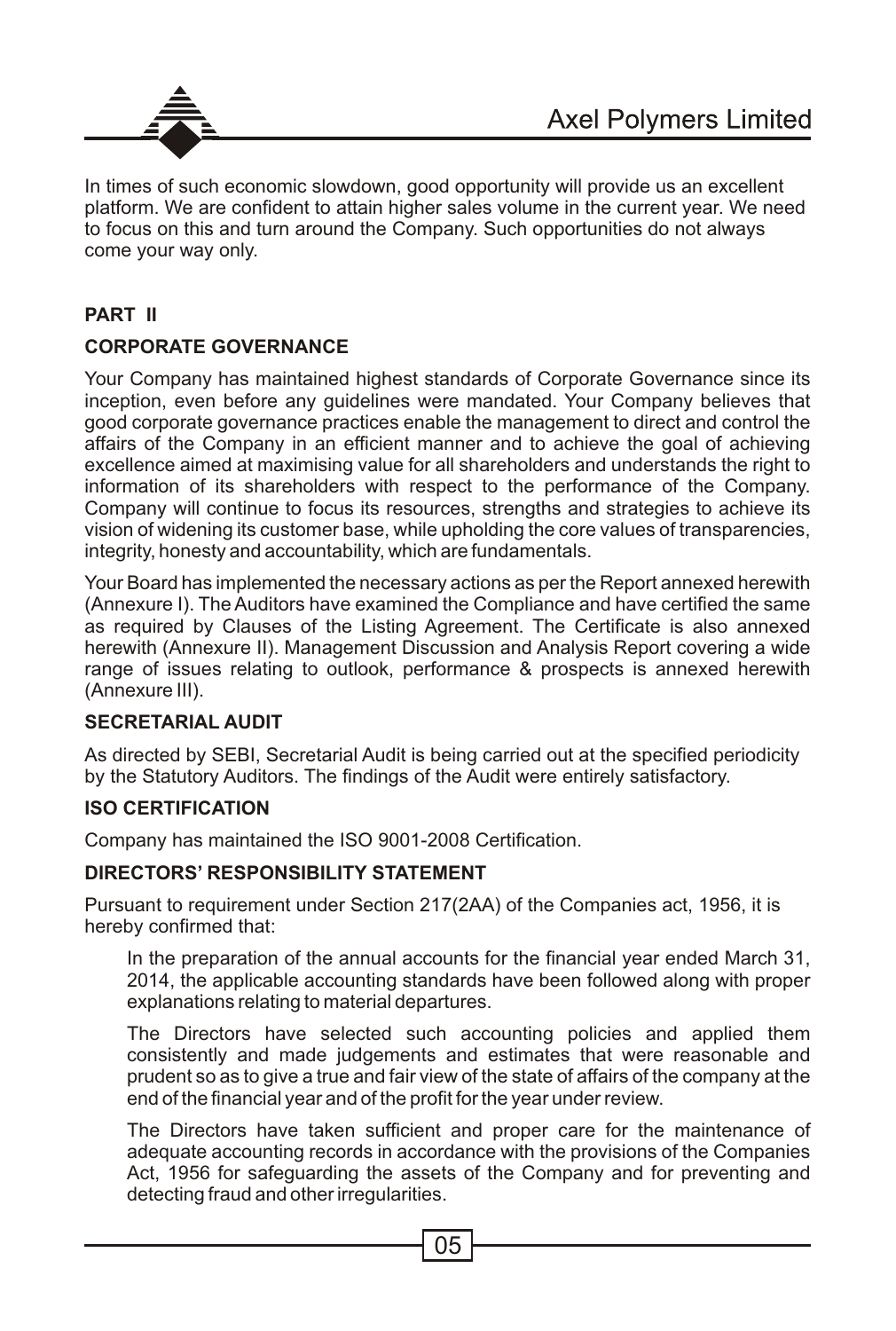

The Directors had prepared the Annual Accounts on a going concern basis.

# **AUDITORS**

Shah & Bhandari, Chartered Accountants, Baroda, the present Auditors retire at the conclusion of the ensuing Annual General Meeting. Being eligible, they have offered themselves for reappointment.

## **AUDITORS' REPORT**

With reference to the Auditors' Report, the Notes to the Account are self explanatory and therefore do not call for any further comments under section 217 (3) of the Companies Act, 1956.

# **DIRECTORS**

#### **Resignation**

- Mr G.M.Patel, who was appointed as Independent Director, has resigned from the Board of the Company. He has tendered his Resignation which has been accepted by the Board meeting held on 31.05.2014 and he is deemed to be relieved with effect from 31.05.2014.
- Mr P.G.Patel, who was appointed as Independent Director, has resigned from the Board of the Company. He has tendered his Resignation which has been accepted by the Board meeting held on 31.05.2014 and he is deemed to be relieved with effect from 31.05.2014.

#### **Appointment**

- In accordance with the provisions of the Companies Act, 1956 and the Articles of Association of the Company, Mr G.S.Thanky is appointed as Additional Director. His Appointment has been made in the Board meeting held on 31.05.2014. Your Directors recommend his appointment
- In accordance with the provisions of the Companies Act, 1956 and the Articles of Association of the Company, Mr P.M.Walvekar is appointed as an Independent Director. Your Directors recommend his appointment
- In accordance with the provisions of the Companies Act, 1956 and the Articles of Association of the Company, Mr. A. G. Thakore retires by rotation at the ensuing Annual General Meeting of the Company and being eligible, offers himself for reappointment. Your Directors recommend her reappointment
- In accordance with the provisions of the Companies Act, 1956 and the Articles of Association of the Company, Mr. B. B. Patel retires by rotation at the ensuing Annual General Meeting of the Company and being eligible, offers himself for reappointment. Your Directors recommend his reappointment

# **FIXED DEPOSITS**

The company did not invite / accept / renew any fixed deposits during the year under review.

# **DIVIDEND**

Your Directors do not recommend any Dividend in the current year in view of brought forward losses.

06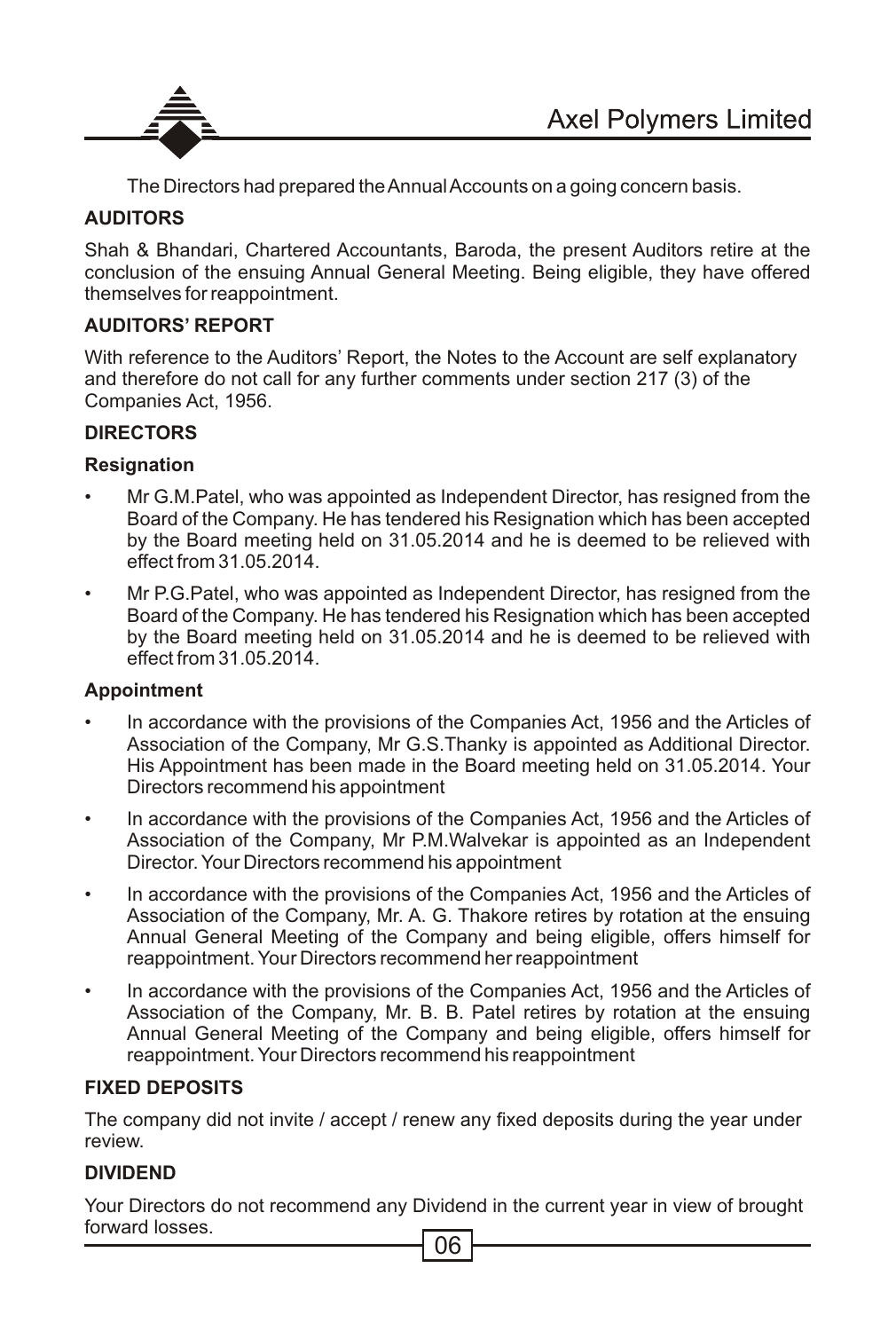

# **INSURANCE**

All the Assets of the Company are adequately insured against Fire, Floods, Riots and natural calamities. The sum insured are adequate as per the current norms.

## **TAXATION**

Pursuant to the provisions of Sec. 43B of the Income Tax Act, 1961 the Company is required to provide for Deferred Tax Liability. As per the revised provisions of Sec. 43B, the deferred tax liability for the year has been duly adjusted in the Profit & Loss Account.

# **COMPLIANCES**

The Company is generally regular in making all Statutory Compliances.

#### **INVESTOR RELATIONS**

All Investor complains received during the year have been suitably disposed off. There were no Investor grievances pending as at date.

# **PARTICULARS OF EMPLOYEES**

The Industrial relations in the Plant and Office continues to be cordial, harmonious and peaceful.

Your directors like to place on record their appreciation of contribu¬tion made by the employees at all levels, their steadfastness, solidarity, co-operation and support have made it possible for the company to grow. Employees continue to remain our major asset, in our continuing endeavour in the pursuit for excellence. Information required under Section 217 (2A) of the Companies Act 1956 read with the Companies (Particulars of employees) Rules 1975, has not been given as the same is not applicable.

# **FOREIGN EXCHANGE EARNING**

The Company has not earned any amounts on Revenue Account during the year.

#### **CONSERVATION OF ENERGY, TECHNOLOGY ABSORPTION & FOREIGN EXCHANGE EARNING & OUTGO**

During the year, your Directors have focused their approach on the efficiency in Consumption of Power.

The particulars prescribed under the Companies (Disclosure of particu¬lars in the Report of Board of Directors) Rules 1988 are as under:

| <b>Power &amp; Fuel Consumption -</b> |                | <b>Electricity</b> | $2013 - 2014$ | $2012 - 2013$ |
|---------------------------------------|----------------|--------------------|---------------|---------------|
| Purchased                             | Quantity units |                    | 283371        | 280659        |
| Amount                                |                | Rs.                | 2165899       | 2055052       |
| Rate / unit                           |                | Rs.                | 7.64          | 7.32          |
| Production                            | Quantity M.T.  |                    | 607.651       | 662.227       |
| <b>Total Power Cost</b>               |                | Rs.                | 2165899       | 2055052       |
| Power Cost per Kg. of Production      |                | Rs.                | 3.56          | 3.10          |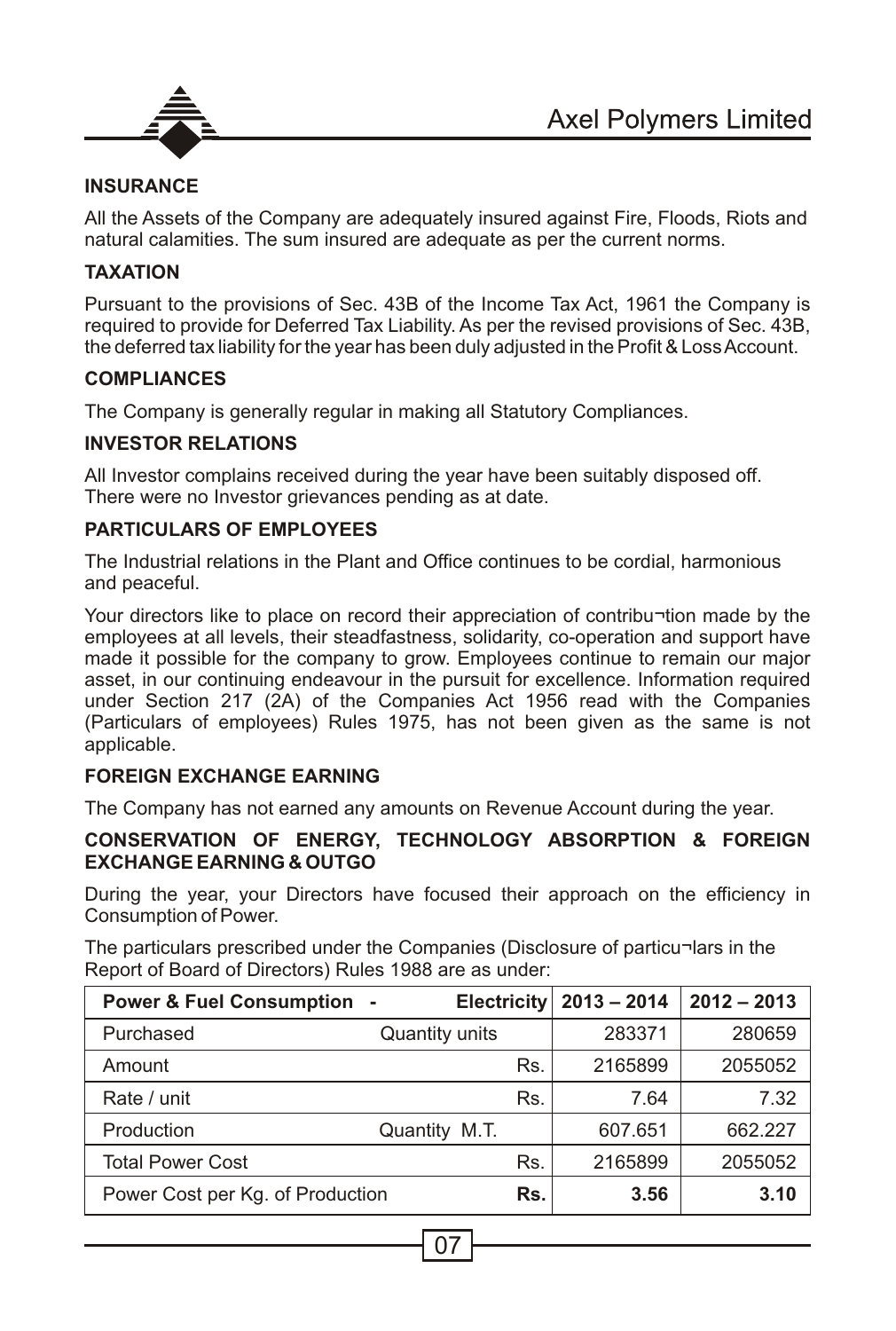

The Power cost per kg of Production has increased from Rs. 3.10 to 3.56 per kg due to increase in the rate of power as well as duty.

#### **ACKNOWLEDGEMENT**

Your Directors would like to express their gratitude & appreciation for the assistance and co-operation received from Government Authorities, Business Associates, and Share Holders during the year under review.

We are extremely thankful to Bank of Baroda for granting us Working Capital facilities; without which we would not have been able to launch our own Brand of Polymer Compounds.

Your directors wish to place on record the deep sense of appreciation for the devoted services of the Executives, Staff and Workers of the Company for its success. The Company believes that the Employees are its biggest assets.

For and on Behalf of the Board

Place: Mokshi B.K.BODHANWALA Dated: 31.05.2014 CHAIRMAN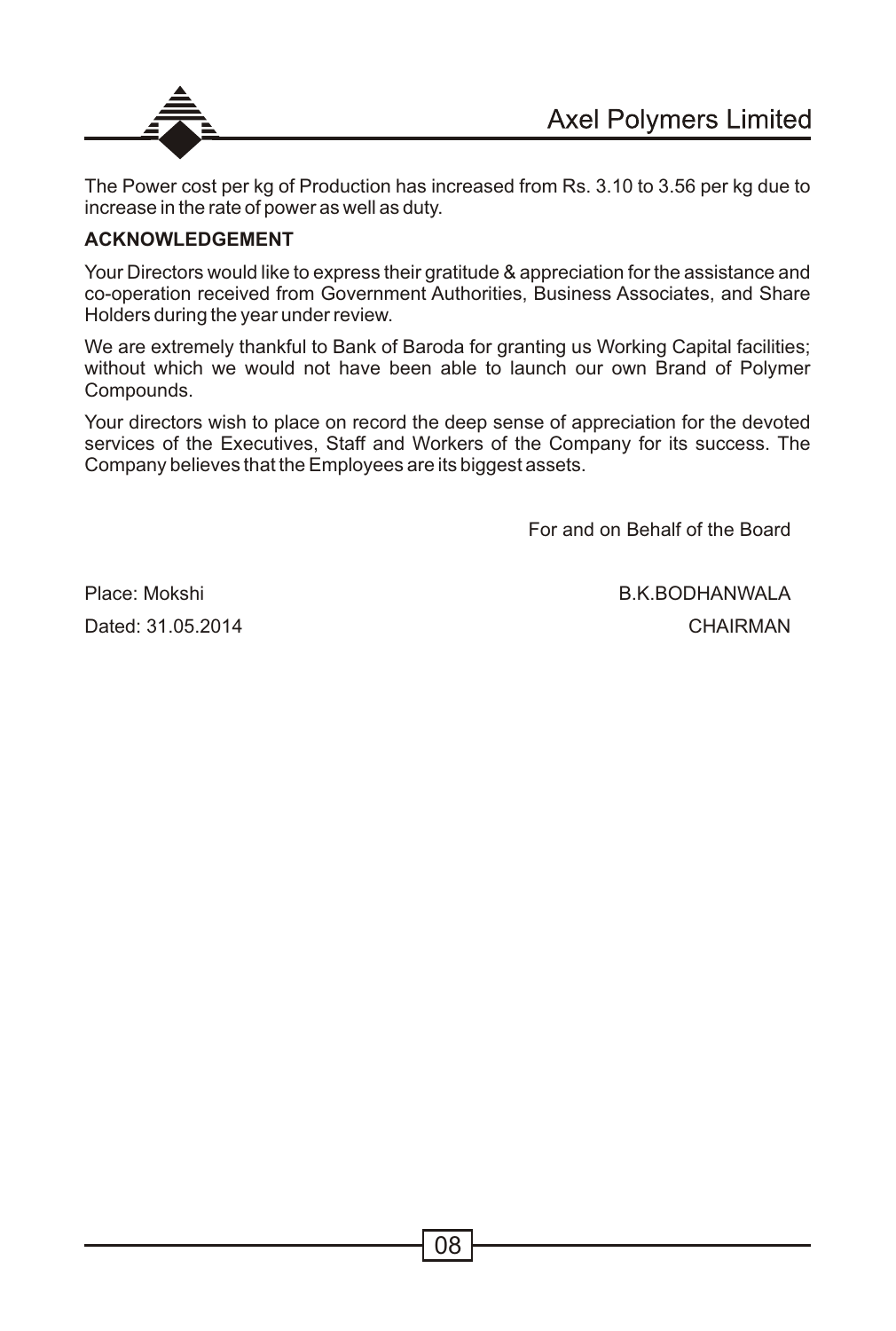

# **Annexure I**

# **CORPORATE GOVERNENCE REPORT**

Pursuant to Clause 49 of the Listing Agreement

Since inception your Company has been committed to the practice of good corporate governance, pursuant to Clause 49 of the Listing agreement. A detailed report on compliance by the Company is given below:

# **COMPANY'S PHILOSOPHY**

The Company believes that good corporate governance practices enable the management to direct and control the affairs of the Company in an efficient manner and to achieve the goal of achieving excellence aimed at maximising value for all shareholders and understands the right to information of its shareholders with respect to the performance of the Company.

Company will continue to focus its resources, strengths and strategies to achieve its vision of widening its customer base, while upholding the core values of transparencies, integrity, honesty and accountability, which are fundamentals.

# **BOARD OF DIRECTORS**

Existing Composition of the Board of Directors of the Company comprise of a fair number of professionally competent and acclaimed Directors as on 31.03.2014.

None of the Directors on the Board is a member of more than 10 Committees or Chairperson of more than 5 Committees, as specified in Clause 49. The details of the Directors on Board, their attendance at Board meetings held during the year and the last AGM is as under:

| <b>NAME</b>        | <b>CATEGORY</b>           | <b>BOARD</b>    | <b>WHFTHFR</b>  | <b>OTHER</b>        |
|--------------------|---------------------------|-----------------|-----------------|---------------------|
|                    |                           | <b>MEETINGS</b> | <b>ATTENDED</b> | <b>DIRECTORSHIP</b> |
|                    |                           | <b>ATTENDED</b> | LAST AGM        |                     |
| Mr. B.K.Bodhanwala | <b>Chairman Executive</b> | 5               | YES             | <b>NONE</b>         |
| Mr. A.B.Bodhanwala | <b>Managing Director</b>  | 5               | <b>YES</b>      | <b>NONE</b>         |
| Dr. M.A.Bodhanwala | Director Non-Executive    | 5               | <b>YES</b>      | <b>NONE</b>         |
| Mr. A.G. Thakore   | Independent Non Executive |                 | N <sub>0</sub>  | <b>NONE</b>         |
| Mr. B.B.Patel      | Independent Non Executive | 2               | <b>YES</b>      | <b>NONE</b>         |
| Mr. G.M. Patel**   | Independent Non Executive |                 | <b>YES</b>      | <b>NONE</b>         |
| Mr. P. G. Patel**  | Independent Non Executive |                 | N <sub>0</sub>  | <b>NONE</b>         |

\*\* Resigned on 31-5-2014

There were 5 Board meetings held during the year 2013-2014 and the gap between two Meetings did not exceed 4 months.

# **AUDIT COMMITTEE**

The Audit Committee in constituted in line with the provisions of Clause 49 of the Listing Agreement read with Sec 292 Aof the Companies Act. The terms of reference confirm to the requirements of Sec. 292Aof the Companies Act.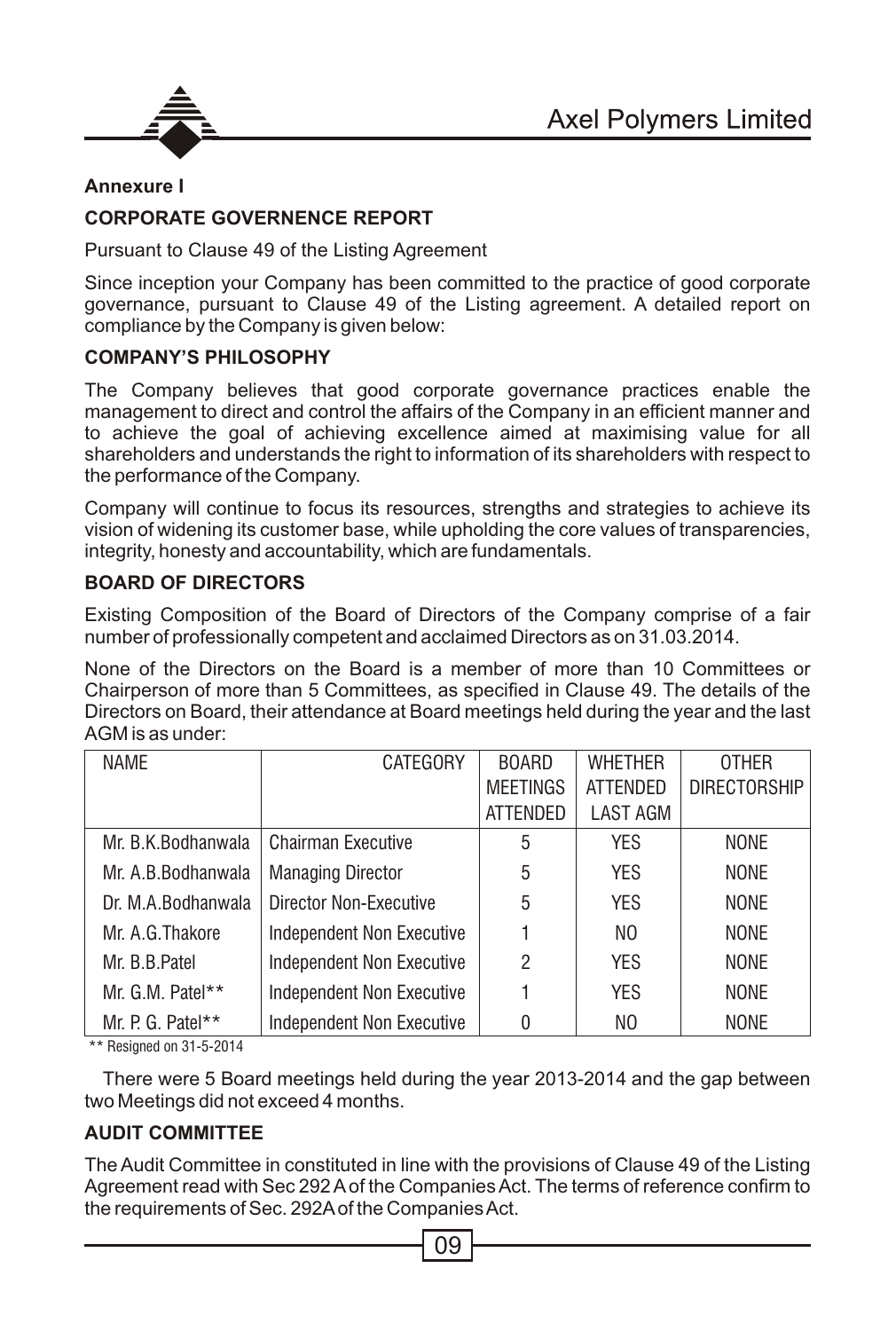

The Composition of the Audit Committee comprises of

| <b>NAMF</b>         | <b>CATEGORY</b> | <b>IMEETINGS HELD &amp; ATTENDED  </b> |
|---------------------|-----------------|----------------------------------------|
| Mr. B.B.Patel       | Chairman        |                                        |
| ⊺Mr. A.B.Bodhanwala | Member          |                                        |

The Statutory Auditors of the Company are invited to attend the above Meetings. Committee discusses with the statutory auditors on the Limited Review of the quarterly and Half yearly Unaudited results, audit plan for the year, matters pertaining to compliance of accounting standards and other related matters.

#### **INVESTOR GRIEVANCE COMMITTEE**

The Investors' Grievance Committee has been constituted and functioning. Mr. B. B. Patel was the Chairman & Dr. M ABodhanwala was member. The Committee deals with all Transfers, transmissions etc. as required from time to time and all matters pertaining to Investors' complaints. When the Shares are lodged for transfer in excess of 10000 shares, the Company may send the same for confirmation of the transferor and only after the Company is fully satisfied, the same are transferred.

The Committee reviews the performance of the Registrars and Transfer Agents (RTA) and their system of dealing with the investors.

There were no complaints pending for disposal as at 31.03.2014.

#### **GENERAL BODY MEETINGS**

The location and time of the last three general meetings held were as under:

| <b>Financial Year</b> | Date of AGM | Location                 | Time              |
|-----------------------|-------------|--------------------------|-------------------|
| 2012-2013             | 28.09.2013  | <b>Registered Office</b> | $9.00$ AM $\vert$ |
| 2011-2012             | 22.09.2012  | <b>Registered Office</b> | $9.00$ AM $\vert$ |
| 2010-2011             | 24.09.2011  | <b>Registered Office</b> | $9.00$ AM $\vert$ |

#### **DISCLOSURES**

During the year 2013-2014 there are no materially significant related party transactions, which are considered to have potential conflict with the interest of the Company at large. The necessary disclosures regarding the transactions are given in Notes to the Accounts.

#### **GENERALSHAREHOLDER INFORMATION**

| Annual General Meeting    | 22nd                                                      |
|---------------------------|-----------------------------------------------------------|
| Date & Time:              | at 9.00 A.M.<br>27.09.2014                                |
| Venue:                    | 309, Mokshi, Sankarda-Savli Road, Tal. Savli,             |
|                           | Dist. Vadodara                                            |
| <b>Financial Calendar</b> | The Company follows April – March financial year.         |
|                           | The Results of every Quarter are declared in the          |
|                           | month following the Quarter as per the Listing Agreement. |
|                           |                                                           |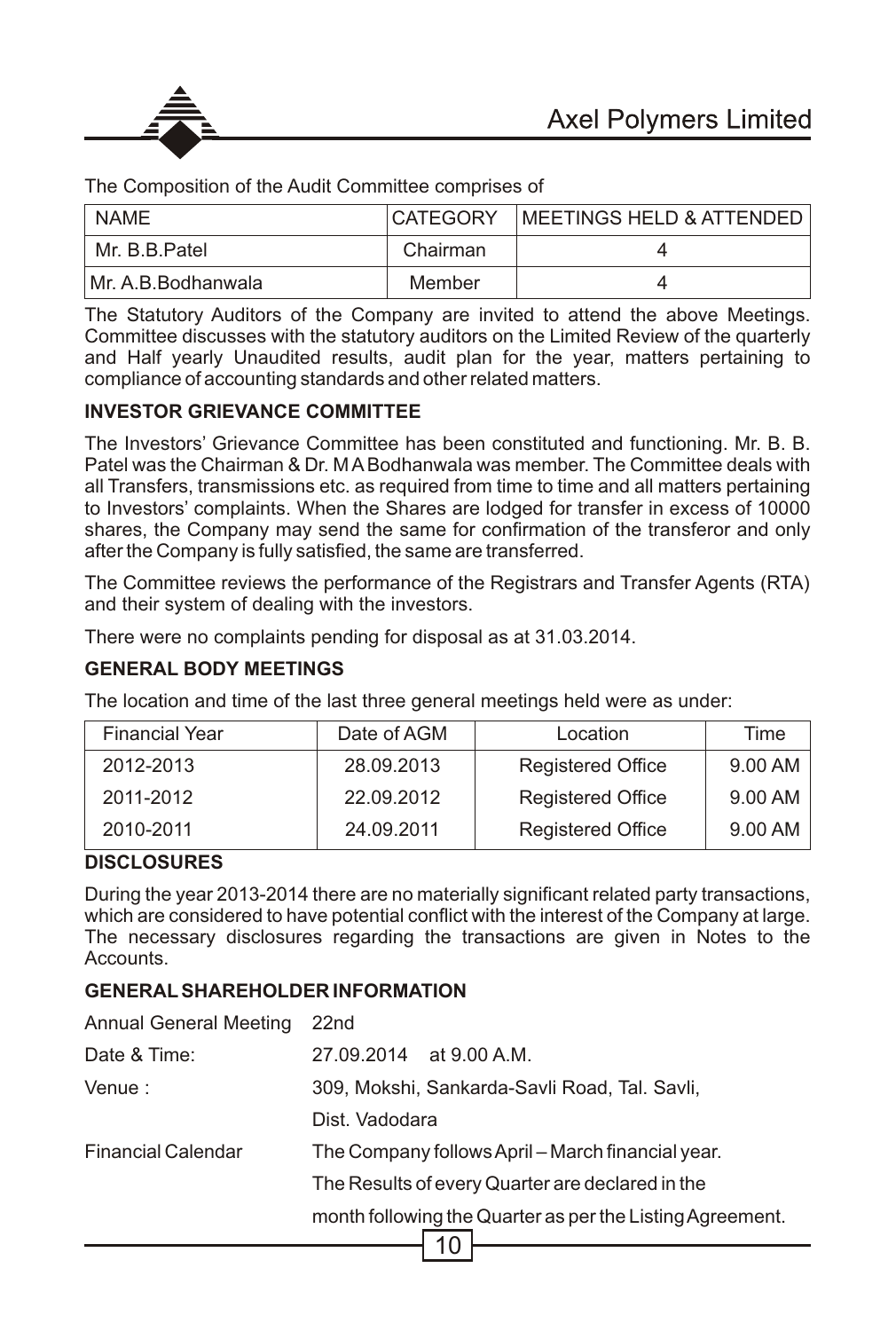



| Book Closure date            | 25.09.2014 to 27.09.2014 (both days inclusive) |
|------------------------------|------------------------------------------------|
| Dividend payment date        | N.A.                                           |
| Listing on Stock Exchanges   | Mumbai, Vadodara, Ahmedabad and Madras         |
| Stock Code                   | 513642 on BSE                                  |
| Demat International Security |                                                |
| Identification Number (ISIN) | INE197C01012                                   |
| Dematerialisation of Shares  | 2217800 Equity Shares of the Company have      |
| and liquidity                | been Dematerialised as on 31.03.2014.          |
| Registrar & Transfer Agents  | LINK INTIME INDIA PRIVATE LIMITED              |
|                              | B102 & 103, Shangrila Complex, 1ST Floor,      |
|                              | Opp. HDFC Bank, Nr. Radhakrishna Char Rasta,   |
|                              | Akota, Vadodara 390 020                        |
| ADR'S / GDR's / Warrants     | The Company has not issued any GDR'S / ADR'S   |
|                              | / Warrants or any convertible instruments.     |

#### **Details of Share holding as on 31.03.2014**

| SHAREHOLDING   | NO OF          | $\frac{0}{0}$ | NO OF         | $\frac{0}{0}$ |
|----------------|----------------|---------------|---------------|---------------|
|                | <b>HOLDERS</b> | OF TOTAL      | <b>SHARES</b> | OF TOTAL      |
| $1 - 500$      | 10705          | 93.5343       | 1642499       | 38.1977       |
| $501 - 1000$   | 410            | 3.5824        | 343540        | 07.9893       |
| $1001 - 2000$  | 169            | 1.4766        | 262277        | 06.0995       |
| $2001 - 3000$  | 56             | 0.4893        | 144076        | 03.3506       |
| $3001 - 4000$  | 22             | 0.1922        | 80933         | 01.8822       |
| $4001 - 5000$  | 19             | 0.1660        | 93304         | 02.1699       |
| $5001 - 10000$ | 20             | 0.1747        | 146612        | 03.4096       |
| Above - 10001  | 44             | 0.3844        | 1586759       | 36.9014       |
| <b>TOTAL</b>   | 11445          | 100.000       | 4300000       | 100.000       |

Plant Location

309, Mokshi, Sankarda-Savli Road, Tal. Savli,

Dist. Vadodara

Address for correspondence Shareholders may correspond on all matters relating to shares of the Company with the Registrars and Share Transfer Agents at the below address: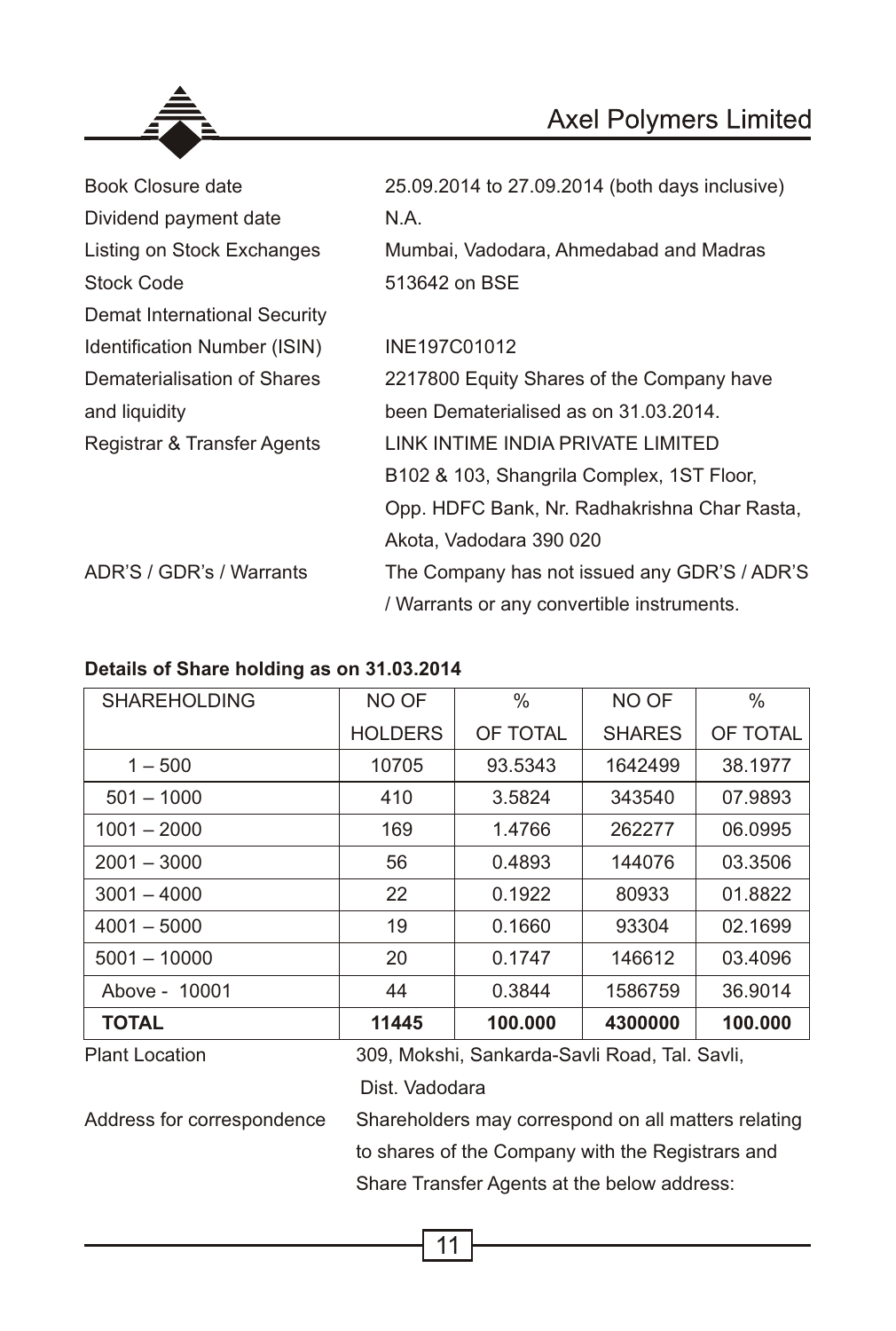



LINK INTIME INDIA PRIVATE LIMITED,

B 102 & 103, Shangrila Complex, 1ST Floor,

Opp. HDFC Bank,

Nr. Radhakrishna Char Rasta, Akota,

Vadodara - 390 020.

Shareholders will have to correspond with the

respective Depository Participant for Shares held

in Demat mode.

# **MEANS OF COMMUNICATION**

The quarterly, half-yearly and annual results of the respective period are available in the BSE web site. The Annual Accounts are sent to all Shareholders individually at the address as per Company's records. During the current year, the Company is in the process of displaying the details on its web site.

#### **NON - MANDATORY REQUIREMENTS**

Postal Ballot

The Company adheres to the Companies Act 1956 requirements. The Company had no occasion to use the postal ballot so far

# ANNUAL DECLARATION BY MANAGING DIRECTOR

#### Pursuant to Clause 49(I)(D)(ii) of the Listing Agreement

As the Chief Executive Officer of Axel Polymers Limited and as required by Clause 49(I)(D)(ii) of the Listing Agreement with the Stock Exchanges, I hereby declare that all the Board members and Senior Management Personnel of the Company have affirmed compliance with the Company's Code of Business Conduct and Ethics for the financial year 2013 – 2014.

A. B. Bodhanwala Dated: 31.05.2014 Managing Director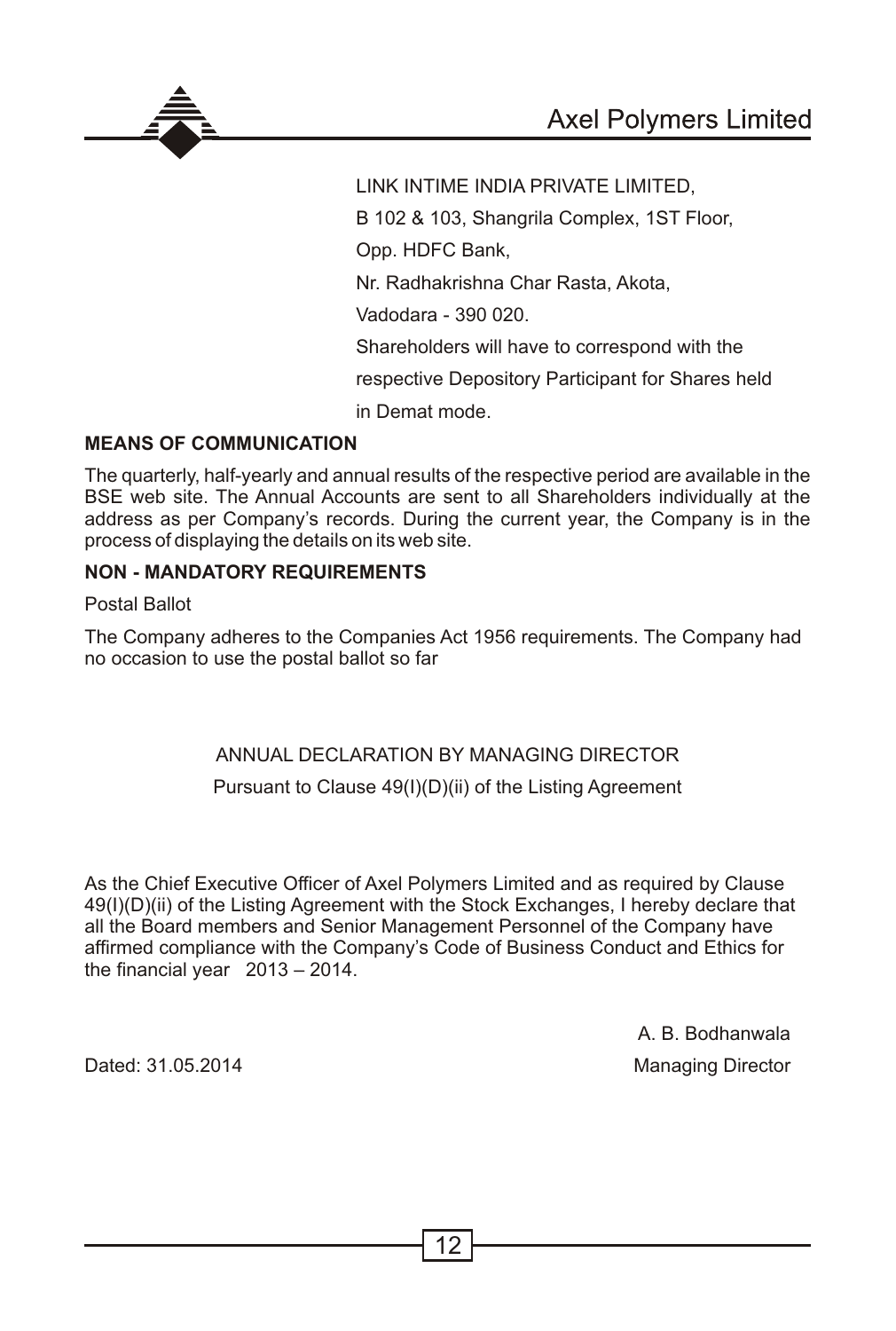**Axel Polymers Limited** 



Shah & Bhandari Chartered Accountants

#### **Manish Shah** B.Com., F.C.A.



**Yogesh Bhandari** B.Com., F.C.A., D.I.S.A. (ICAI)

#### **Annexure II**

# **COMPLIANCE CERTIFICATE ON CORPORATE GOVERNANCE**

Under Clause 49 of the Listing Agreement

To

The Members

Axel Polymers Limited

We have examined the Compliance of the conditions of Corporate Governance by Axel Polymers Limited during the year ended 31.03.2014 with the relevant records and documents maintained by the Company, as stipulated in Clause 49 of the Listing Agreement of the said Company with the Stock Exchanges.

The compliance of conditions of Corporate Governance is the responsibility of the management. Our examination was limited to procedures and implementation thereof adopted by the Company for ensuring compliance of conditions of Corporate Governance. It is neither an Audit nor an expression of opinion on the financial statements of the Company.

On the basis of our review and according to the information and explanations given to us, we certify that the Company has for the year ended 31.03.2014 complied in all material respects with the conditions of Corporate Governance as stipulated in Clause 49 of the Listing Agreement with the Stock Exchange.

As required by the guidance note issued by the Institute of Chartered Accountants of India, we have to state that, based on the information received from the company's registrars and share transfer agents and as per record maintained by the Investor Grievance Committee, no investor grievance is pending as on 31.03.2014.

We further state that such compliance is neither an assurance as to the future viability of the Company nor the efficiency or effectiveness with which the management has conducted the affairs of the Company.

> For SHAH & BHANDARI **Chartered Accountants FRN: 118852W** YOGESH BHANDARI

Place Vadodara Dated 31.05.2014

Partner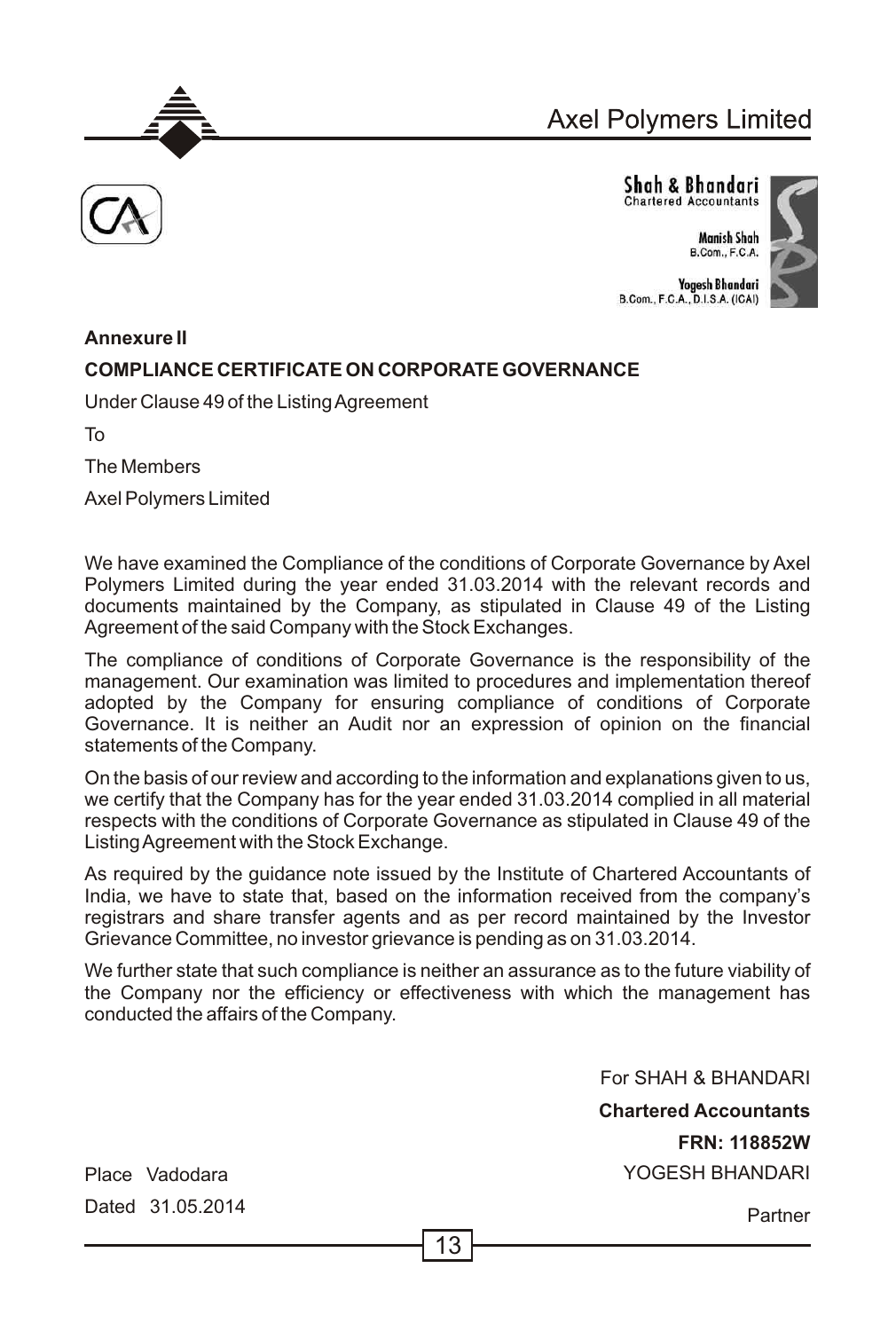

# **Annexure III**

## **MANAGEMENT DISCUSSIONS AND ANALYSIS**

#### **Industry Structure & Developments**

These are challenging times across the world. Almost every business every individual is being impacted in these times and your company is no exception to it. This is the time for us to show what we are made up of. We must work harder and smarter, delight our customers now more than ever. The true spirit is founded on our enthusiasm, on our constant will to renew, on our cost consciencness, on our willingness to assume responsibility and to ensure that we succeed. Your company backed by a list of Multinational and Indian Corporate Giants and remarkable processing talents was able to face those challenges by bolstering talent and cost effective plans across the company.

#### **Performance Analysis**

As you are aware, we were in the business of Toll - Manufacturing Compounds, Blends & Alloys of Engineering & Specialty Polymers for the last 22 years. We launched our own Brand AXELin 2011 - 2012.

You will appreciate that financial year 2013-2014 was the 3rd full year of operations. Though we are in the business for the last 20 years, we were new entrants to the market. Our Profile was completely different than our past. We were well known to the market for our Brand Image as AXEL.

The performance analysis for the year; we achieved a Net Revenue of Rs. 558.55 lacs during the year. The Interest & Finance Costs for the year stood at Rs. 87.20 lacs which is nearly 15.62% of the Net Sales & Depreciation at Rs. 45.42 lacs. The RMC stood at Rs. 396.28; 71.27% of Sales. With the above costs, the profit was totally wiped out; negative.

#### **KEYFACTORS AT AGLANCE**

This year was our 3rd full year of Operations. The Sales for the year 2013 – 2014 was estimated at Rs. 1000 lacs. This estimated sale was projected at the beginning of the FY & based on the availability of timely finances. In all sectors, there is a shortfall in targets & Projections and we are no exception. It is an accepted fact that the Industry scenario is still not congenial and stable. Our Industry is totally Dollar driven. The volatility in Dollar is beyond acceptable limits. Moreover, our business is mainly associated with Automobile & Infrastructure Industry. Both were in low during the last year.

The main factors are;

- Our Industry is US Dollar driven. Our Base Polymers, Additives, Fillers, etc are imported. Thus any variation in the prices of the RE v/s USD directly affects the cost as well as the availability.
- The Industry as a whole has been passing through very tough times and the level of uncertainty is increasing day by day.
- Customers were wary of carrying additional Stocks in view of the volatile Market situation.
- Payment realisation was also an issue, since last 2 years

14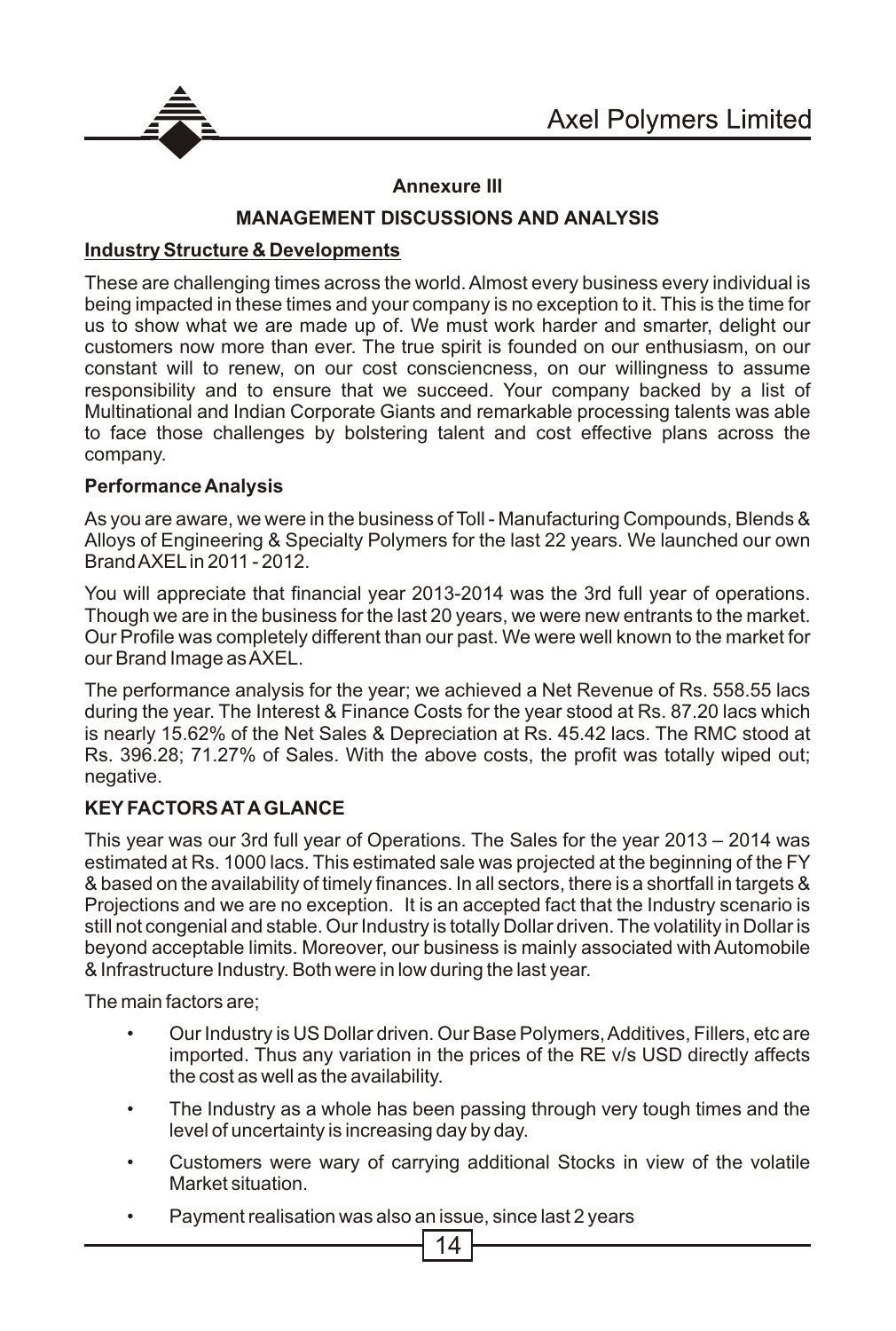

#### **In brief,**

- The Input Costs of all our Base Raw Material as well as Additives etc are Dollar driven; any change in the price of USD will directly affect the Input Raw Material prices Thus costs of Input Raw Materials started rising up. This affected the Raw Material Costs.
- The Rupee v/s USD in 2012-13 v/s current rates; an increase of more than 15% in the value of USD. In other words, the Rupee depreciated by 15%.
- The Average Raw Material Costs directly went up by 15% without a corresponding increase in Average Sales Price.
- The projected Net Profit which was in the range of 8-10% was wiped out with this increase in Raw Material Costs. However, the Company tried to save and cut down on other expenses to partly offset the increased RM Costs.
- As a result of this volatility of prices of USD, the availability of Raw Material was also affected. The terms were more or less payments against deliveries.
- In addition to the increase in RM Costs, Labour & Electricity Costs have also shot up.
- Cost of Finance also went upwards by nearly 18%. With Bank rates going up, the cost of borrowed money also went upwards from 11.00% to 15.00 % - this added further pressure on bottom line. In fact when the Industries are in bad shape, Banks and Financial Institutions have performed much better in this financial year.

Banks were pressing hard for recoveries and account was overdue from April onwards. Our credit limits were also not available for utilisation; due to overdues. Whatever payments were credited, were being adjusted against Bank dues. Thus to at least run our business, whenever possible, we had kept high cash balances as a security; mainly to meet and counter any eventuality where even meeting our routine expenses were at stake. 100 families survive on our business….

Nothing good to report by anyone; the sentiment was low and overall industry started to face drop in sales numbers; Sales of Automotive were at the all time lowest and new orders were not being released from car makers. However, spreading the business basket to other industry, Axel could ensure sales to grow, but the bigger concern was drop in bottom line numbers…

#### **Opportunities & Threats**

Compared to the Global crisis, the effect on India was less pronounced. The main factor is the domestic consumption in India is sufficiently large. Sustained domestic growth will bring improvement in all facets of life.

World markets continued to remain in the slump but do recognise the competitiveness of Indian products and services. This will in turn accelerate the pace of the domestic markets too in future.

The Company has launched its own Brand of Polymer Compounds in the last quarter of 2010-2011. The market penetration was extremely good and the response received from the new customers was welcome. We being new to the customers, there were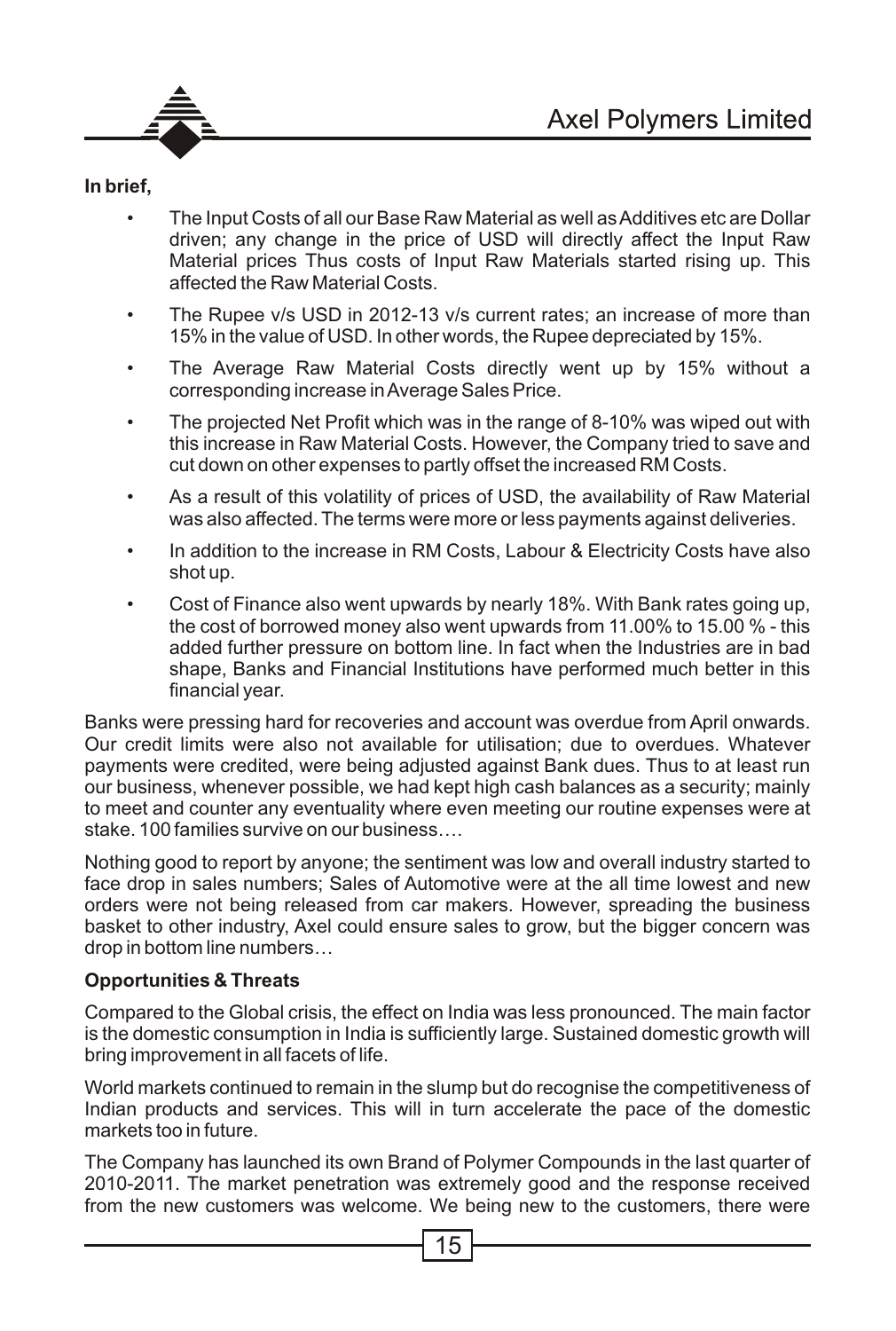

certain aspects which were required to be dealt very cautiously. However, with our presence in the Compounding Industry for nearly 2 decades, made things fall into place with lesser difficulties.

The existing expanded scale of our operations, future developments, low overheads, and qualities of products matching with International Standards are our inherent strengths. This in turn continues to give us unparalleled platform to be more competitive. We are focused to deliver superior values to customers, ensuring International qualities for all the products and services.

#### **Segment wise / Product wise performance**

| Class of Goods                    | Unit | Sales Qtv | Value Rs lacs |
|-----------------------------------|------|-----------|---------------|
| Compounds of Engineering Polymers |      | 626.035   | 555.95        |

#### **Outlook**

We are one of the oldest Companies in the field of Engineering Polymers. With the launch of own Brand of Polymer Compounds your Directors are confident and optimistic of generating additional revenues at a higher rate. The demand for this product will never be in slump due to the sheer size of the Domestic Market.

The New Year started with positive note; people started getting over the increased costs. The required / requested price rise was also coming from some sectors; to start with. Marketing Strategy and efforts to cater to diverse industrial applications were showing results and sales are growing from early parts of the year itself, newer opportunities are showing positive signs and contracted sales opportunities are offered.

In times of such economic slowdown, good opportunity will provide us an excellent platform. We are confident to attain higher sales volume in the current year. We need to focus on this and turn around the Company. Such opportunities do not always come your way only.

#### **Risk Management**

Polymer Industry has a certain specific set of risk characteristics, which needs to be carefully evaluated and mitigated. In order to effectively manage the same, the Company has evolved proactive Risk Management System, which is adhered to. The risk management covers the entire process from capital investment, competitors' activities, new entrants etc. Continual reforms and emphasis on technological developments shall reduce the exposure to risk.

#### **Internal Control Systems**

There are adequate internal control systems operating in the Company, which are commensurate with the size and operations of the Company. The Audit Committee supervises the checks and controls exercised, and reports any suggestions or deviations on a continuing basis. The authority and responsibility of every employee is defined, thus leaving no scope for any deviation.

Further, during the current year the Company has maintained ISO 9001 – 2008 Certification. This has further improved the efficiency and the responsibility of the employees.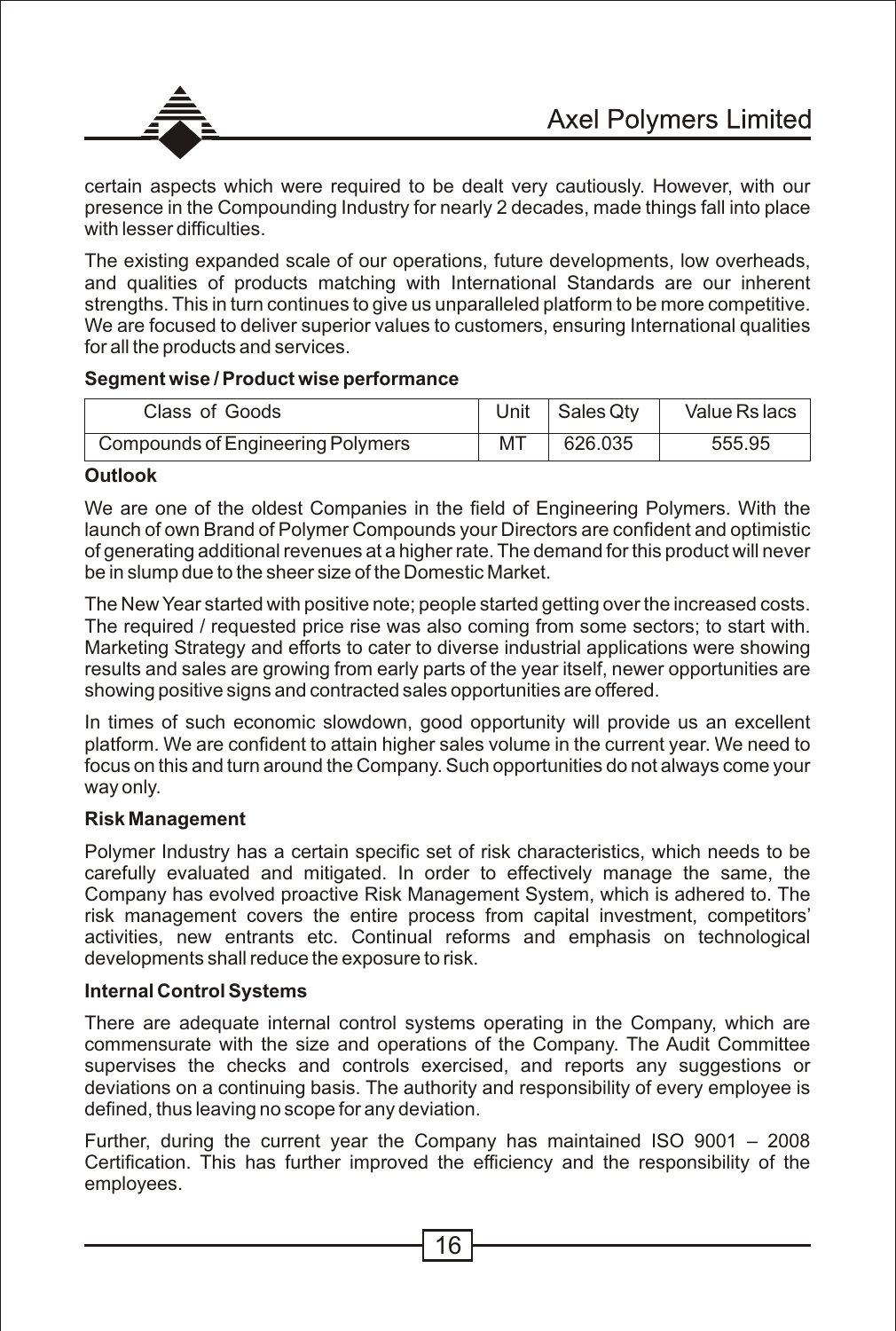

# **Financial performance vis-à-vis Operational performance**

Our production and revenues have decreased during the current year. There has been an all round slump in the Global market. This has adversely affected our production also in the current year.

The performance analysis for the year; we achieved a Net Revenue of Rs. 558.55 lacs during the year. The Interest & Finance Costs for the year stood at Rs. 87.20 lacs which is nearly 15.62% of the Net Sales & Depreciation at Rs. 45.42 lacs. The RMC stood at Rs. 396.28; 71.27% of Sales. With the above costs, the profit was totally wiped out; negative.

The Company has paid all the Financial Commitments to Bank within the stipulated period as per the Audit Report. The production costs in absolute terms, increased during the current year.

#### **Human Resources**

The focus is on the capability development, performance management and employee engagement. This is expected to improve the cost competitiveness through greater levels of employee participation, commitment and involvement.

# **CAUTIONARYSTATEMENT**

Statement in this management analysis detailing the Company's objectives, projections, estimates, expectations, or predictions may be "forward looking" statements within the meaning of applicable laws and regulations. Actual results may differ materially from those expressed in the statement. Important factors that may influence your company's operations include Global and domestic supply and demand conditions affecting selling prices, input availability and prices, changes in Government policies, regulations, tax regimes, economic development within and outside the country and other allied factors. The Company assumes no responsibility to publicly amend, modify or revise the forward looking statement on the basis of subsequent developments, information or events.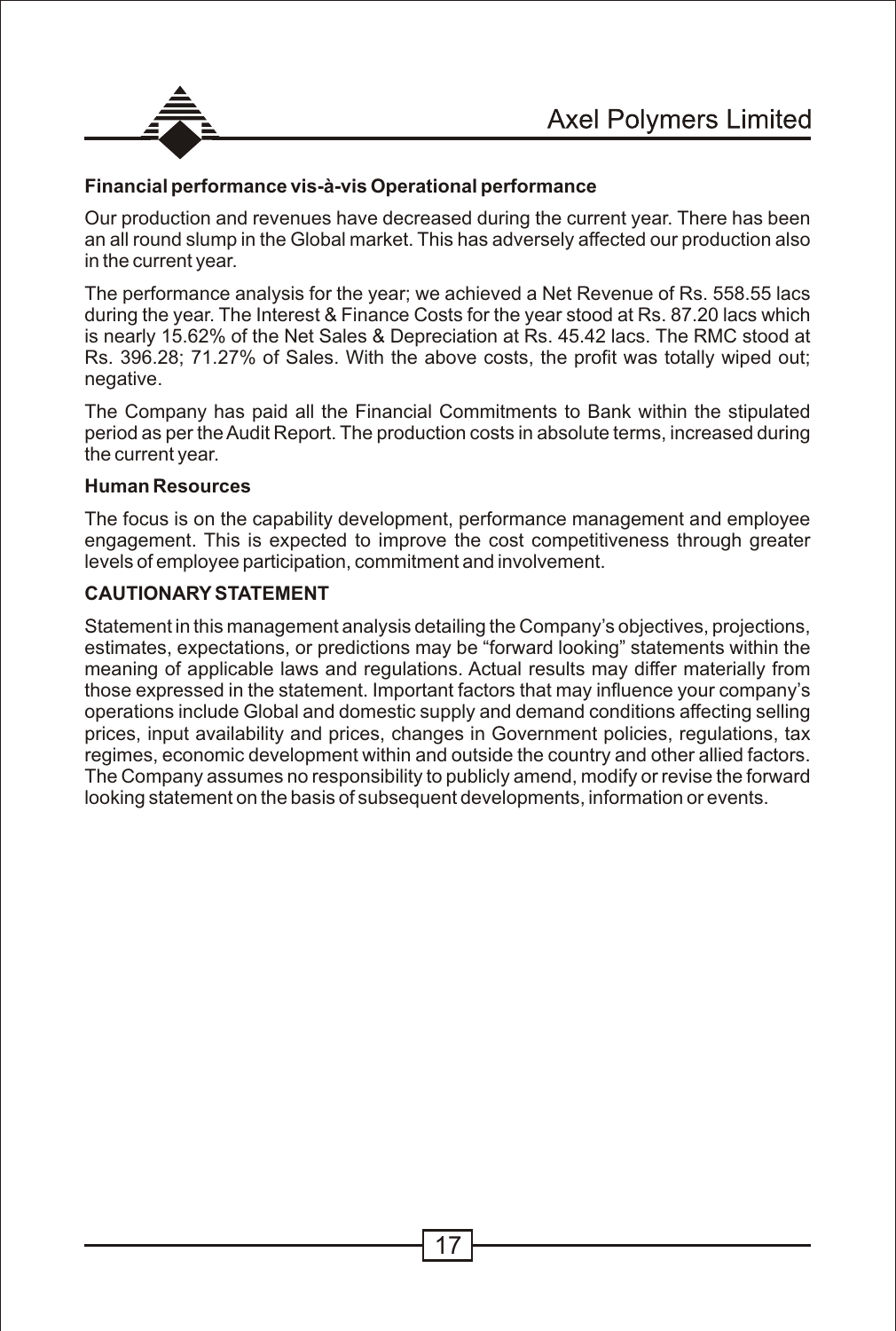# **Axel Polymers Limited**

Shah & Bhandari **Chartered Accountants** 

#### Manish Shah B.Com., F.C.A.



# B.Com., F.C.A., D.I.S.A. (ICAI) **INDEPENDENT AUDITOR'S REPORT**

# **To the Members of**

**AXELPOLYMERS LIMITED**

# **Report on the Financial Statements**

We have audited the accompanying financial statements of AXELPOLYMERS LIMITED ("the Company"), which comprise the Balance Sheet as at March 31, 2014, and the Statement of Profit and Loss and Cash Flow Statement for the year then ended, and a summary of significant accounting policies and other explanatory information.

# **Management's Responsibility for the Financial Statements**

Management is responsible for the preparation of these financial statements that give a true and fair view of the financial position, financial performance and cash flows of the Company in accordance with the Accounting Standards referred to in sub-section (3C) of section 211 of the Companies Act, 1956 ("the Act") read with the General Circular 15/2013 dated 13th September, 2013 of the Ministry of Corporate Affairs in respect to Section 133 of the companies Act,2013. This responsibility includes the design, implementation and maintenance of internal control relevant to the preparation and presentation of the financial statements that give a true and fair view and are free from material misstatement, whether due to fraud or error.

# **Auditor's Responsibility**

Our responsibility is to express an opinion on these financial statements based on our audit. We conducted our audit in accordance with the Standards on Auditing issued by the Institute of Chartered Accountants of India. Those Standards require that we comply with ethical requirements and plan and perform the audit to obtain reasonable assurance about whether the financial statements are free from material misstatement.

An audit involves performing procedures to obtain audit evidence about the amounts and disclosures in the financial statements. The procedures selected depend on the auditor's judgment, including the assessment of the risks of material misstatement of the financial statements, whether due to fraud or error. In making those risk assessments, the auditor considers internal control relevant to the Company's preparation and fair presentation of the financial statements in order to design audit procedures that are appropriate in the circumstances, but not for the purpose of expressing an opinion on the effectiveness of the entity's internal control. An audit also includes evaluating the appropriateness of accounting policies used and the reasonableness of the accounting estimates made by management, as well as evaluating the overall presentation of the financial statements.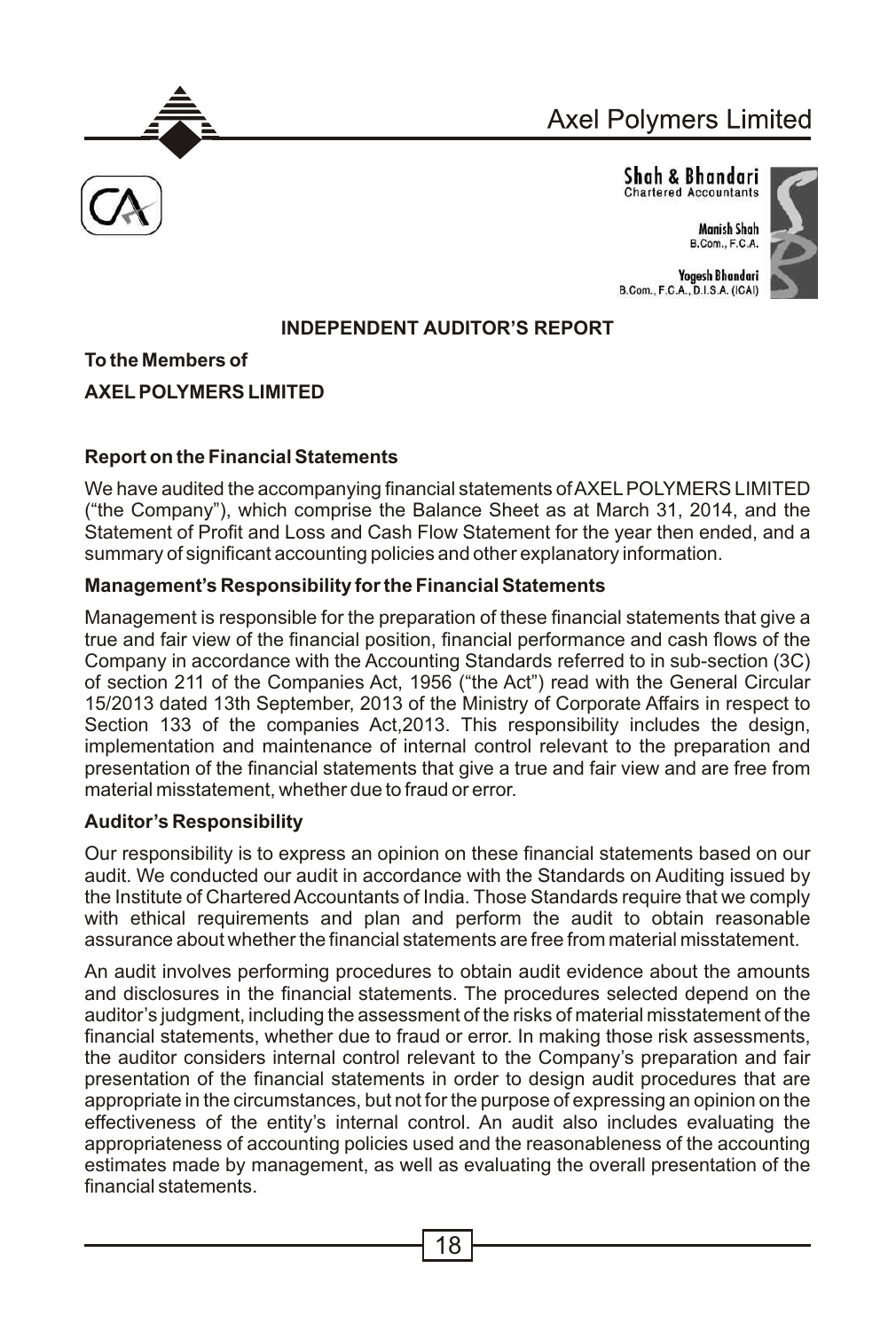

We believe that the audit evidence we have obtained is sufficient and appropriate to provide a basis for our audit opinion.

## **Opinion**

In our opinion and to the best of our information and according to the explanations given to us, the financial statements give the information required by the Act in the manner so required and give a true and fair view in conformity with the accounting principles generally accepted in India:

- a) in the case of the Balance Sheet, of the state of affairs of the Company as at March 31, 2014;
- b) in the case of the Profit and Loss Account, of the Loss for the year ended on that date; and
- c) in the case of the Cash Flow Statement, of the cash flows for the year ended on that date.

## **Emphasis of the Matter**

Without qualifying our opinion; we invite the attention that Company is carrying high Cash balance during the year. Cash verification was carried at Baroda and Rs. 26.27 lacs was available; which was in conformity with books; however cash balance at other location was not available for verification.

Our opinion is not qualified in respect of these matters.

Report on Other Legal and Regulatory Requirements

- 1. As required by the Companies (Auditor's Report) Order, 2003 ("theOrder") issued by the Central Government of India in terms of sub-section (4A) of section 227 of the Act, we give in the Annexure a statement on the matters specified in paragraphs 4 and 5 of the Order.
- 2. As required by section 227(3) of the Act, we report that:
	- a) we have obtained all the information and explanations which to the best of our knowledge and belief were necessary for the purpose of our audit;
	- b) in our opinion proper books of account as required by law have been kept by the Company so far as appears from our examination of those books
	- c) Balance Sheet, Statement of Profit and Loss, and Cash Flow Statement dealt with by this Report are in agreement with the books of account.
	- d) in our opinion, the Balance Sheet, Statement of Profit and Loss, and Cash Flow Statement comply with the Accounting Standards referred to in subsection (3C) of section 211 of the Companies Act, 1956;
	- e) in our opinion, the Balance Sheet, Statement of Profit and Loss, and Cash Flow Statement comply with the Accounting Standards notified under the Companies Act, 1956 read with General circular 15/2013 dated 13 September 2013, issued by the Ministry of Corporate Affairs, in respect of Section 133 of Companies Act,2013
	- f) Since the Central Government has not issued any notification as to the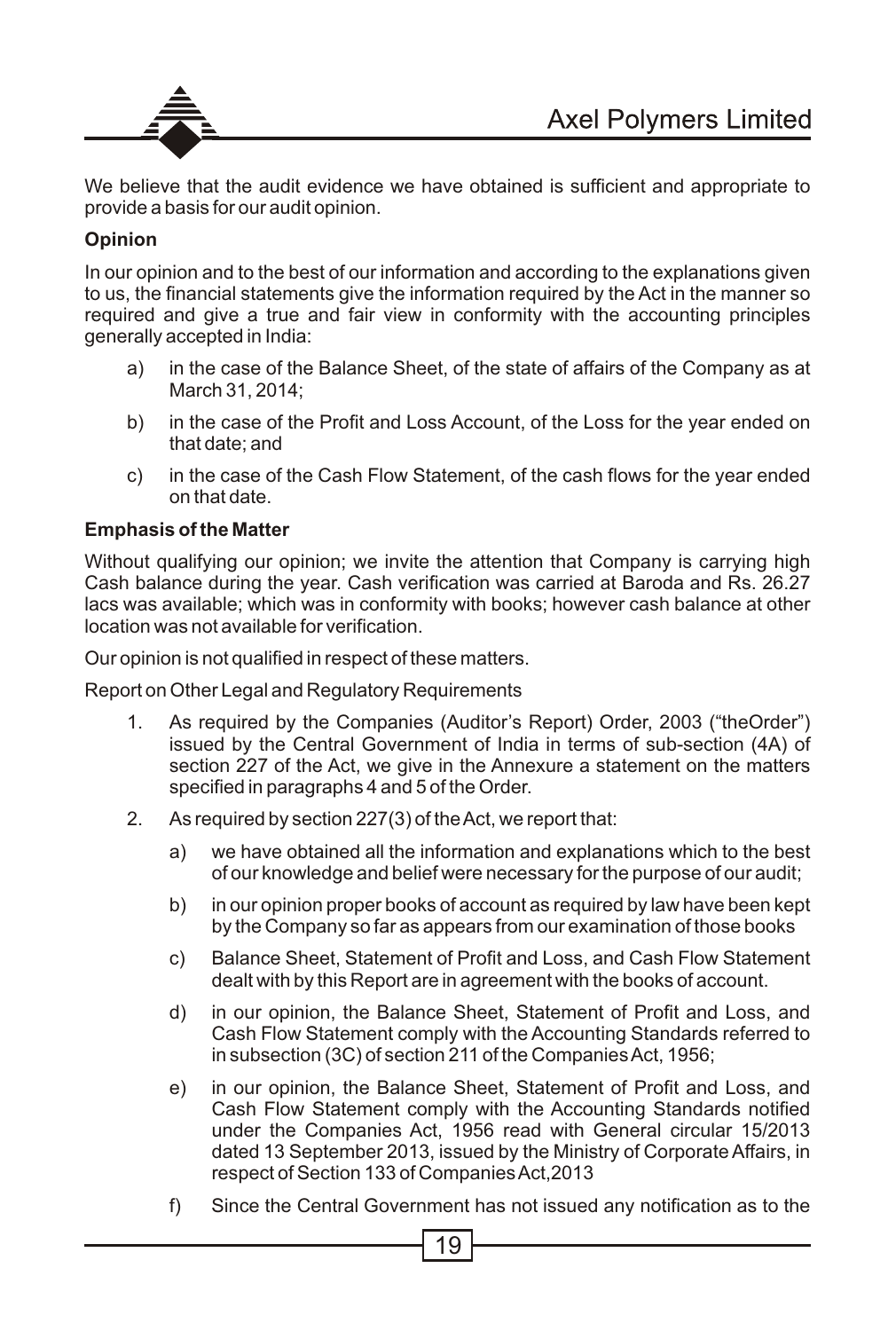

rate at which the cess is to be paid under section 441Aof the Companies Act, 1956 nor has it issued any Rules under the said section, prescribing the manner in which such cess is to be paid, no cess is due and payable by the Company.

> **For Shah & Bhandari Chartered Accountants FRN: 118852W**

> > Yogesh Bhandari

Place: Vadodara Partner Partner Partner Partner Partner Partner Date : 31.05.2014 M.No. 046255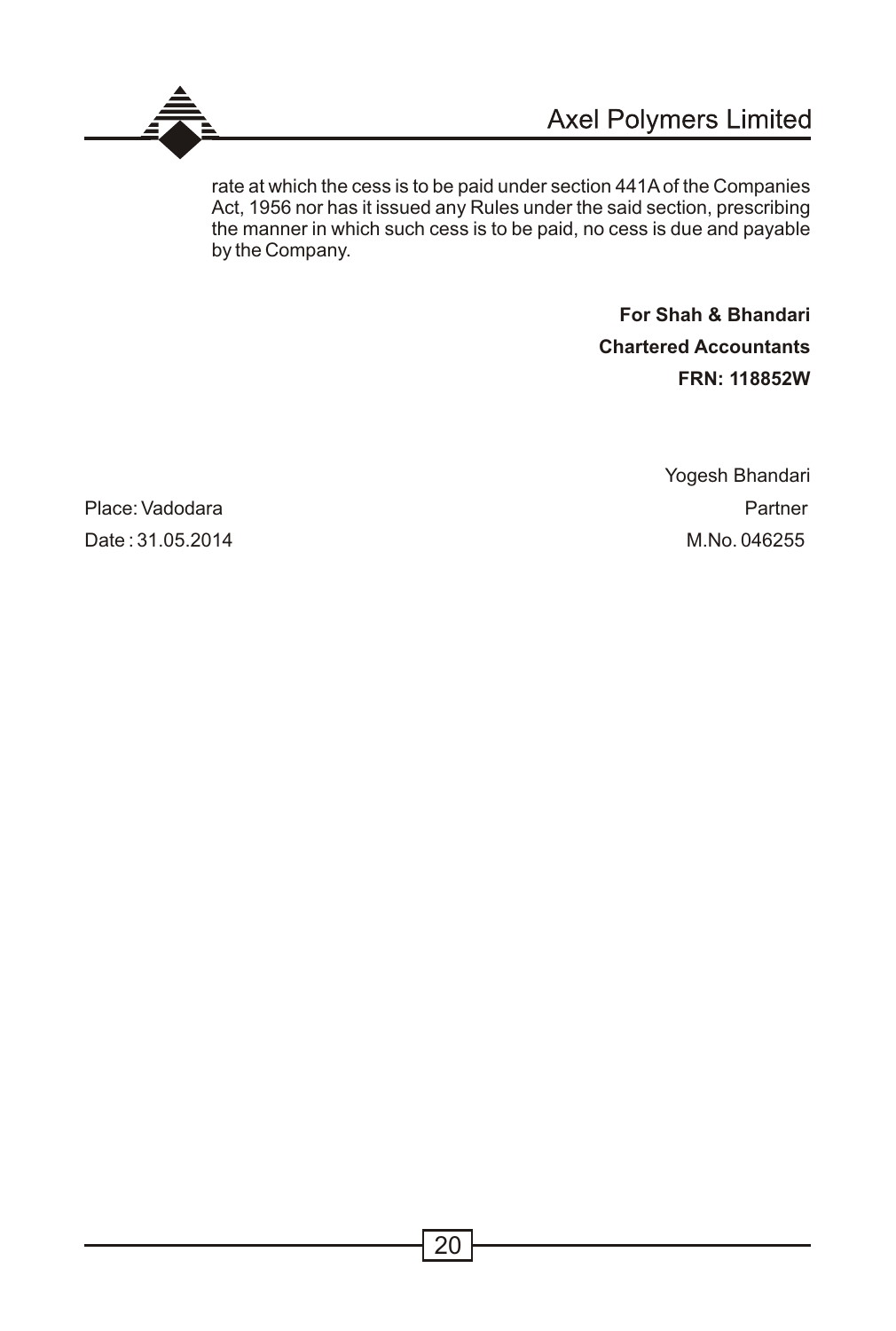

ANNEXURE TO THE AUDITOR'S REPORT

(Referred to in paragraph 3 of our report of even date)

- 1 (a) The company has maintained proper records showing full particulars, including quantitative details and situation of its fixed assets; however the same remains to be updated.
	- (b) As explained to us, fixed assets are physically verified by the management at the year-end, which in our opinion, is reasonable, looking to the size of the company and its nature of business, and no material discrepancies were noticed on such verification.
	- (c ) The Company has not disposed off any substantial part of its fixed assets during the year which affects the going concern of the company.
- 2 (a) As explained to us, Inventories has been physically verified during the year and at the year-end.
	- (b) In our opinion the procedures of physical verification of inventory followed by the management are reasonable and adequate in relation to the size of the Company and the nature of its business.
	- (c ) The company is maintaining proper records of inventory. As informed to us, the discrepancies noticed on physical verification of stocks as compared to book records were not Material, however, the same have been properly dealt with in the books of account.
- 3 (a) The company has not granted any loans, secured or unsecured to companies, firms or other parties covered in the register maintained under section 301 of he Act. Hence, Clause (03) (a) to (d) of the Order are not applicable.
	- (e ) The company has taken unsecured loans from Two parties covered in the register maintained under section 301 of the Companies Act, 1956. The maximum balance is Rs.111.56 Lacs(P.Y.125.19 Lacs) and year-end balance is Rs.111.33 Lacs(P.Y.105.18 Lacs).
	- (f) In our opinion and information given to us the rate of interest and other terms and conditions of loans taken by the company, secured or unsecured, are not prima facie prejudicial to the interest of the company.
	- (g) As per information given and explanation given to us, the payment of interest is regular and there is no stipulation as regards to repayment of principal.
- 4. In our opinion and according to the information and explanations given to us, there are adequate internal control procedures commensurate with the size of the company and the nature of its business with regard to purchases of inventory, fixed assets and with regard to the sale of goods. During the course of our audit, we have not observed any continuing failure to correct major weakness in internal controls.
- 5. (a) According to the information and explanations given to us, we are of the opinion that the transactions that need to be entered into the register maintained under section 301 of the Companies Act, 1956 have been so entered.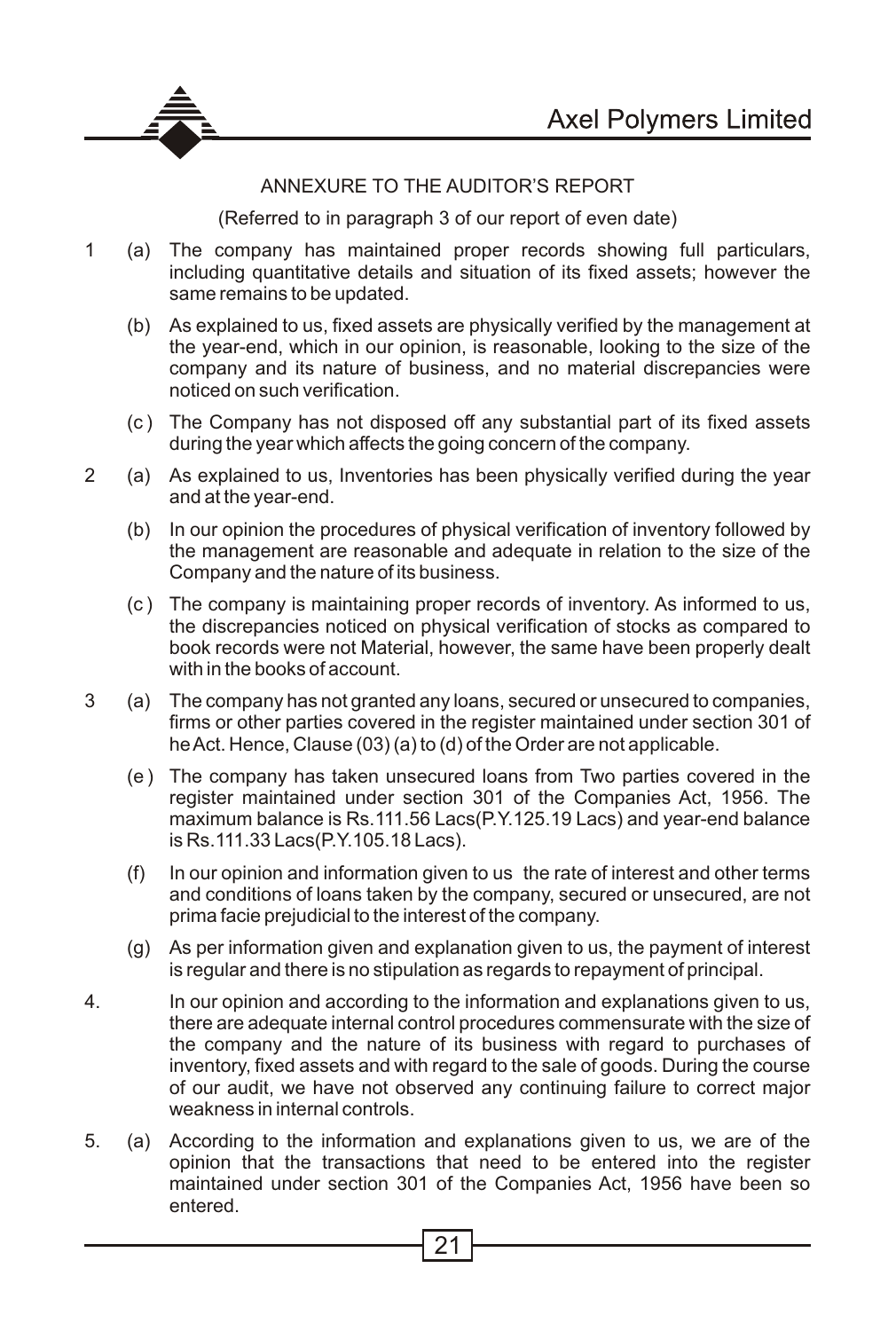

- (b) In our opinion and according to the information and explanations given to us, the transactions made in pursuance of contracts or arrangements referred to in (a) above and exceeding the value of Rs 5.00 lacs with the parties during the year have been made at prices which are reasonable having regard to the prevailing market prices at the relevant time.
- 6. The Company has not accepted any deposits during the year from the public, within the meaning of the provisions of Section 58A& 58AAof the Companies Act, 1956 and rules made there under. Hence, clause (vi) of the order is not applicable.
- 7. In our opinion and as informed to us, the company has an internal audit system commensurate with its size and nature of its business.
- 8. We are informed that the Central Government has not prescribed maintenance of cost records under Section 209(1) (b) of the Companies Act, 1956; hence clause (viii) of the order is not applicable.
- 9. (a) The company is not regular in depositing with appropriate authorities undisputed statutory dues including provident fund, income tax, service tax, excise duty and other material statutory dues applicable to it.
	- (b) According to the information and explanations given to us, there are no undisputed amounts payable in respect of income tax, sales tax, customs duty, excise duty, as at 31.03.2014 for a period of more than six months from the date they became payable .
- 10. The accumulated losses of the company exceed 50% of its net worth at the end of the Financial year. The Company has incurred cash losses in the current year however no cash loss was incurred in immediately preceding financial year.
- 11. Based on our audit procedures and on the information and explanation given to us, we are of the opinion that the company has defaulted in repayment of its Loan and Interest to the bank. Estimated unpaid overdue interest and instalments to banks as at March 31, 2014 aggregated to Rs. 30.23 lacs.
- 12. The company has not granted any loans and advances on the basis of security by way of pledge of shares, debentures and other securities of similar nature and hence maintenance of documents and records relating to such items are not applicable.
- 13. The clause (xiii) of the order is not applicable to the company, as the company is not a chit fund company or nidhi / mutual benefit fund/society.
- 14. The clause (xiv) of the order is not applicable to the company as the company is not dealing or trading in shares, securities, debentures and other investments.
- 15. According to the information and explanations given to us, the company has not given any guarantee for loans taken by others from bank or financial institutions.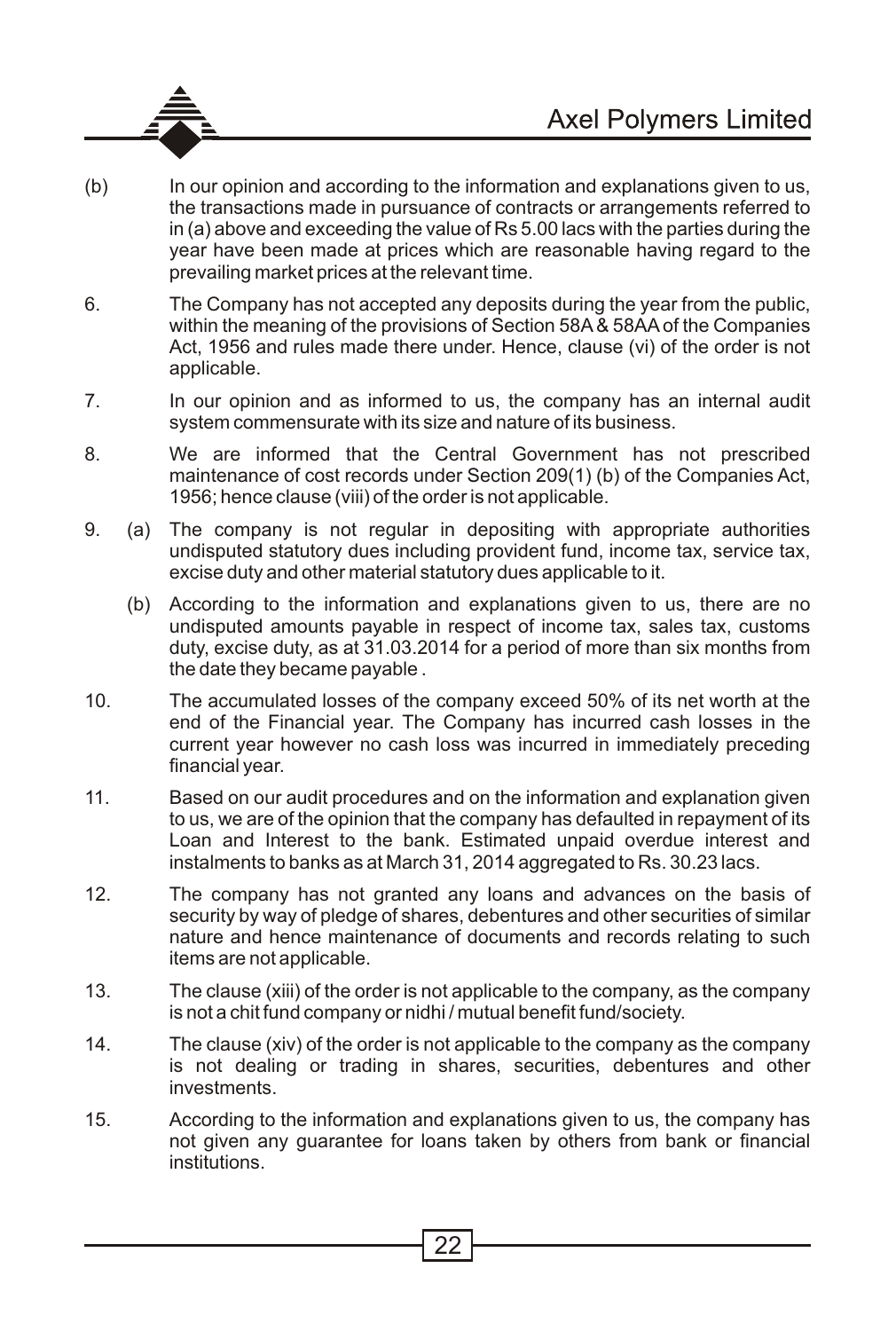

- 16. According to the information and explanations given to us, no new term loans were availed during the year.
- 17. According to the information and explanations given to us and on an overall examination of the balance sheet of the company, we report that no funds raised on short-term basis have been used for long-term investment.
- 18. The company has not made any preferential allotment of shares to parties and companies covered in the Register maintained under section 301 of the Companies Act, 1956. Hence clause (xviii) of the order is not applicable.
- 19. The company has not issued any debentures hence clause (xix) of the order is not applicable.
- 20. The company has not raised any money by public issues hence clause (xx) of the order is not applicable.
- 21. To the best of our knowledge and belief and according to information and explanation given to us no fraud on or by the company has been noticed or reported during the year under report.

For SHAH & BHANDARI Chartered Accountants FRN: 118852W

(YOGESH BHANDARI) Place:- VADODARA PARTNER DATE :31-05-2014 Membership No. 046255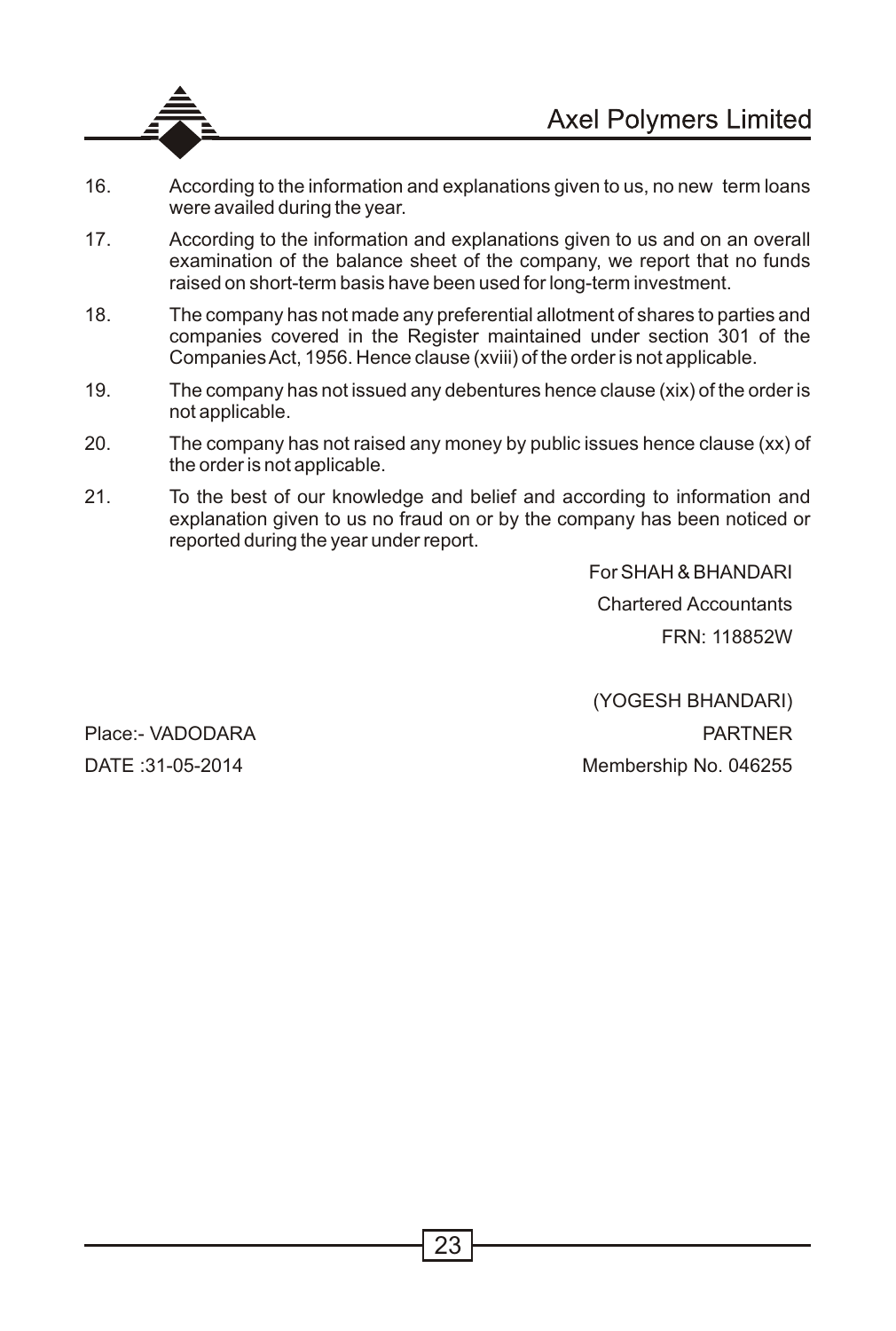

|    | <b>BALANCE SHEET AS AT 31.03.2014</b> |              |               | Amount Rs.     |
|----|---------------------------------------|--------------|---------------|----------------|
|    |                                       |              | As At         | As At          |
|    | <b>PARTICULARS</b>                    | Schedule     | 31-03-2014    | 31-03-2013     |
| L. | <b>EQUITY AND LIABILITIES</b>         |              |               |                |
|    | 1. Shareholder's Funds                |              |               |                |
|    | (a) Share Capital                     | 2.1          | 4,30,00,000   | 4,30,00,000    |
|    | (b) Reserves and Surplus              | 2.2          | (3,30,84,291) | (1,52,50,729)  |
|    | 2. Non-Current Liabilities            |              |               |                |
|    | (a) Long-term borrowings              | 2.3          | 1,49,49,970   | 1,71,99,760    |
|    | (b) Other Long term Liabilities       | 2.4          | 1,23,00,000   | 43,00,000      |
|    | (C) Long term provisions              | 2.5          | 6,07,983      | 5,18,139       |
|    | 3. Current Liabilities                |              |               |                |
|    | (a) Short-term borrowings             | 2.5          | 2,96,20,387   | 3,71,08,880    |
|    | (b) Trade payables                    | 2.6          | 2,47,56,055   | 2,75,50,207    |
|    | (c) Other current liabilities         | 2.7          | 68,62,352     | 64,84,978      |
|    | (d) Short-term provisions             | 2.8          | 6,92,630      | 14,46,782      |
|    |                                       | <b>Total</b> | 9,97,05,087   | 12,23,58,017   |
| Ш. | <b>Assets</b>                         |              |               |                |
|    | 1. Non-current assets                 |              |               |                |
|    | (a) Fixed assets                      |              |               |                |
|    | (i) Tangible Assets                   | 2.10         | 3,72,40,677   | 4,07,47,132    |
|    | (ii) Capital work-in-progress         |              | 29,55,000     | 29,55,000      |
|    | (b) Deferred Tax Asset                | 2.11         | 7,82,212      | 7,82,212       |
|    | (C) Long term loans and advances      | 2.12         | 26,75,035     | 29, 12, 342    |
|    | 2. Current assets                     |              |               |                |
|    | (a) Inventories                       | 2.13         | 1,79,23,693   | 3, 17, 62, 161 |
|    | (b) Trade receivables                 | 2.14         | 2,41,75,923   | 2,71,38,697    |
|    | (c) Cash and cash equivalents         | 2.15         | 94,22,771     | 72,62,403      |
|    | (d) Short-term loans and advances     | 2.16         | 21,51,416     | 63,98,823      |
|    | (e) Other Current Asset               | 2.17         | 23,78,359     | 23,99,247      |
|    |                                       |              | 9,97,05,087   | 12,23,58,017   |
|    | As per Report of even date attached   |              |               |                |

M. No. : 46255 PLACE : Vadodara PLACE : Vadodara

**FOR SHAH & BHANDARI FOR AND ON BEHALF OF THE BOARD** Chartered Accountants **Axel Polymers Limited**

YOGESH BHANDARI B.K.BODHANWALA A.B.BODHANWALA Partner **Managing Director** Chairman Managing Director

DATED: 31.05.2014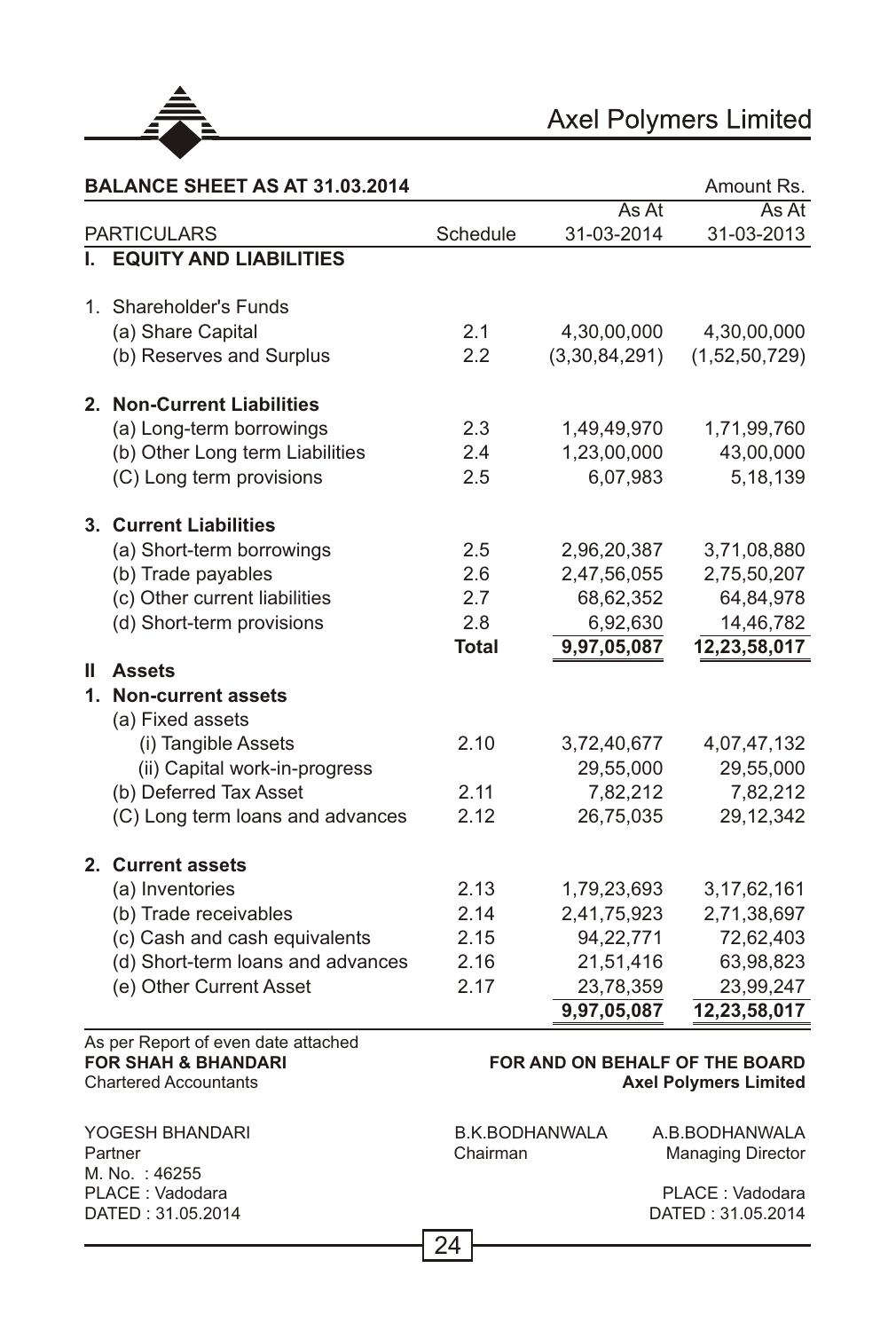

# Axel Polymers Limited

|   | STATEMENT OF PROFIT & LOSS FOR THE YEAR ENDED 31.03.2014                                         |                       |                       |         | Amount Rs.                                                     |
|---|--------------------------------------------------------------------------------------------------|-----------------------|-----------------------|---------|----------------------------------------------------------------|
|   | <b>PARTICULARS</b>                                                                               | Schedule              | 31-03-2014            | As At   | As At<br>31-03-2013                                            |
|   |                                                                                                  | 2.18                  |                       |         |                                                                |
| I | Revenue from operations (Gross)                                                                  |                       | 6,06,40,361           |         | 8, 16, 19, 142                                                 |
|   | Less: Excise Duty                                                                                |                       | 50,45,305             |         | 82,91,304                                                      |
|   | Revenue from operations (Net)                                                                    |                       | 5,55,95,056           |         | 7,33,27,838                                                    |
| Ш | Other Income                                                                                     | 2.19                  | 2,59,685              |         | 12,31,119                                                      |
|   | III. Total Revenue (I +II)                                                                       |                       | 5,58,54,741.35        |         | 7,45,58,957                                                    |
|   | <b>IV Expenses</b>                                                                               |                       |                       |         |                                                                |
|   | Cost of Material consumed                                                                        | 2.20                  | 3,96,28,674           |         | 6,33,10,862                                                    |
|   | Changes in inventories of finished                                                               |                       |                       |         |                                                                |
|   | goods, work-in-progress                                                                          | 2.21                  | 1,05,17,280           |         | (95, 61, 945)                                                  |
|   | Employee benefit expense                                                                         | 2.22                  | 62,41,810             |         | 63,82,761                                                      |
|   | <b>Financial costs</b>                                                                           | 2.23                  | 87,20,307             |         | 71,82,173                                                      |
|   | Depreciation and amortization expense 2.24                                                       |                       | 45,42,629             |         | 46,57,923                                                      |
|   | Other expenses                                                                                   | 2.25                  | 40,37,604             |         | 65,76,524                                                      |
|   |                                                                                                  | <b>Total Expenses</b> | 7,36,88,304           |         | 7,85,48,298                                                    |
|   | V. Profit before tax (III - IV)                                                                  |                       | (1,78,33,563)         |         | (39, 89, 342)                                                  |
|   | <b>VI. Tax expense</b>                                                                           |                       |                       |         |                                                                |
|   | (1) Current tax                                                                                  |                       |                       |         |                                                                |
|   | (2) Deferred tax                                                                                 |                       |                       |         |                                                                |
|   | VII. Profit/(Loss) for the year                                                                  |                       | (1, 78, 33, 563)      |         | (39, 89, 342)                                                  |
|   | VIII. Earning per equity share (Face value of Rs. 10/-)                                          |                       |                       |         |                                                                |
|   | Basic & Diluted                                                                                  |                       |                       | $-4.15$ | $-0.93$                                                        |
|   | No.of Shares C.Y.& P.Y.4300000                                                                   |                       |                       |         |                                                                |
|   | <b>Significant Acounting Policies</b>                                                            | 1                     |                       |         |                                                                |
|   | <b>Notes to Financial Statements</b>                                                             | 2                     |                       |         |                                                                |
|   | As per our Report of even date<br><b>FOR SHAH &amp; BHANDARI</b><br><b>Chartered Accountants</b> |                       |                       |         | FOR AND ON BEHALF OF THE BOARD<br><b>Axel Polymers Limited</b> |
|   | YOGESH BHANDARI<br>Partner<br>M. No. : 46255                                                     | Chairman              | <b>B.K.BODHANWALA</b> |         | A.B.BODHANWALA<br><b>Managing Director</b>                     |
|   | PLACE: Vadodara<br>DATED: 31.05.2014                                                             | 25                    |                       |         | PLACE: Vadodara<br>DATED: 31.05.2014                           |
|   |                                                                                                  |                       |                       |         |                                                                |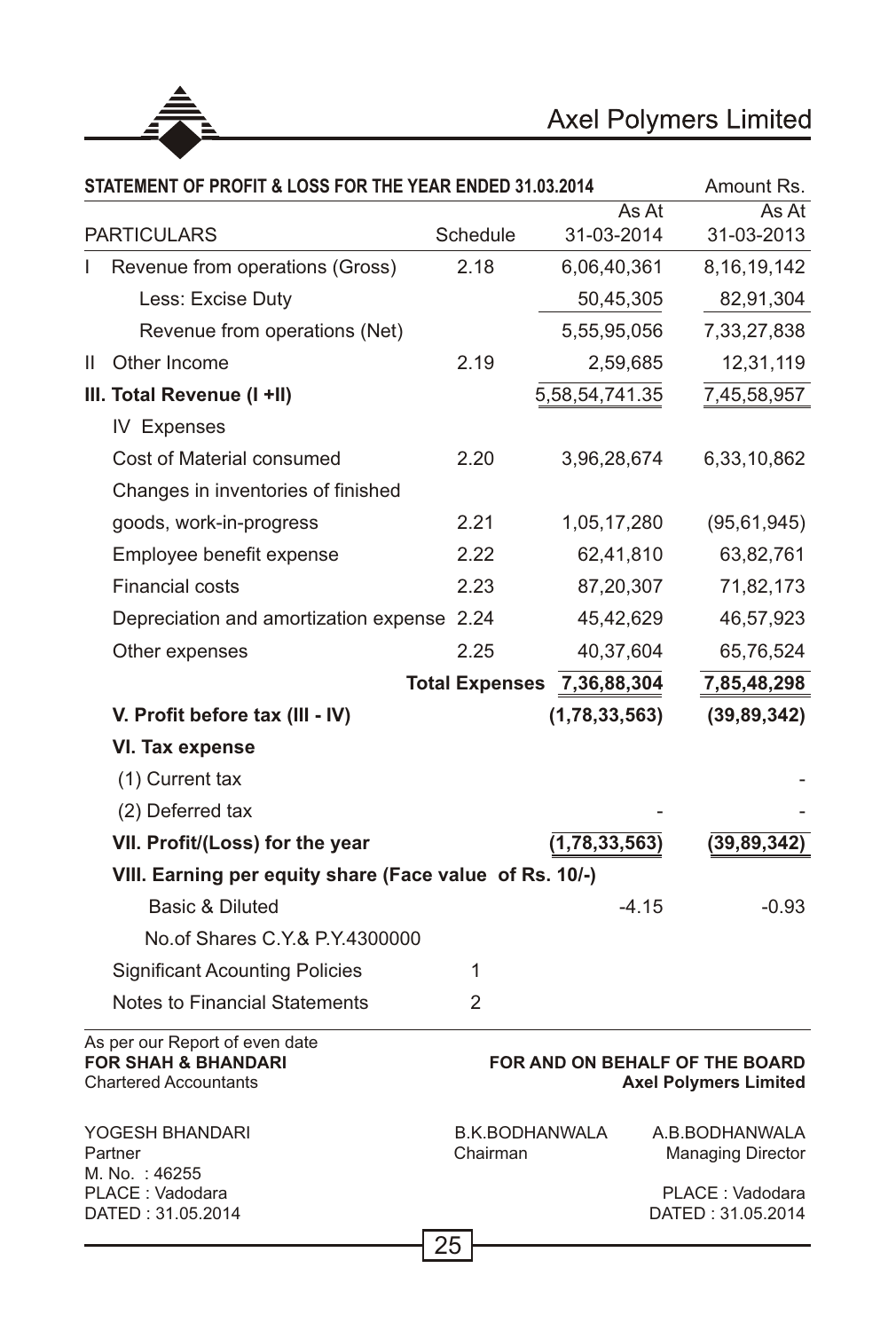

# **NOTE TO FINANCIAL STATEMENTS**

|                                                                                                      |               |                  |                                                               | Amount Rs.                 |
|------------------------------------------------------------------------------------------------------|---------------|------------------|---------------------------------------------------------------|----------------------------|
| <b>PARTICULARS</b>                                                                                   |               |                  | 31-03-2014                                                    | 31-03-2013                 |
| Note: 2.1 Share Capital                                                                              |               |                  |                                                               |                            |
| AUTHORISED SHARE CAPITAL :                                                                           |               |                  |                                                               |                            |
| 50,00,000 Equity Shares of Rs 10/- each                                                              |               |                  |                                                               |                            |
| (P.Y.50,00,000 Equity Shares ofRs 10/- each)                                                         |               |                  | 5,00,00,000                                                   | 5,00,00,000                |
|                                                                                                      |               |                  |                                                               |                            |
| ISSUED, SUBSCRIBED & PAID UP CAPITAL :                                                               |               |                  |                                                               |                            |
| 43,00,000 EquityShares of Rs. 10 each fully paid up<br>(P.Y. 43,00,000 Equity Shares of Rs.10/-each) |               |                  |                                                               |                            |
|                                                                                                      |               |                  | 4,30,00,000<br>4,30,00,000                                    | 4,30,00,000<br>4,30,00,000 |
| Reconciliation of the shares outstanding at the                                                      |               |                  |                                                               |                            |
| beginning and at the end of the reporting period:                                                    |               |                  |                                                               |                            |
| <b>Equity Shares with voting rights</b>                                                              | No.of Shares  |                  | Amount Rs. No. of Shares Amount Rs.                           |                            |
| <b>Opening Balance</b>                                                                               | 4300000       | 4,30,00,000      | 43,00,000                                                     | 4,30,00,000                |
| Add:Fresh Issue                                                                                      | 0             | 0                | 0                                                             | 0                          |
| <b>Closing Balance</b>                                                                               | 4300000       | 4,30,00,000      | 43,00,000                                                     | 4,30,00,000                |
| <b>Shareholders holding</b>                                                                          |               |                  |                                                               |                            |
| exceeding 5% shares                                                                                  | No.of Shares  |                  | No.of Shares                                                  |                            |
| A.B.Bodhanwala                                                                                       | 227300        | 5.29             | 227300                                                        | 5.29                       |
| Note: 2.2 Reserve & Surplus                                                                          |               |                  |                                                               |                            |
| <b>Capital Investment Subsidy</b>                                                                    |               | 25,00,000        |                                                               | 25,00,000                  |
| (From Government of Gujarat)                                                                         |               |                  |                                                               |                            |
| <b>Profit &amp; Loss account</b>                                                                     |               |                  |                                                               |                            |
| As at Commencement of the Year                                                                       | (1,77,50,729) |                  | (1, 37, 61, 387)                                              |                            |
| Add: Transferred from Profit &                                                                       |               |                  |                                                               |                            |
| Loss Account                                                                                         |               |                  | $(1,78,33,563)$ $(3,55,84,291)$ $(39,89,342)$ $(1,77,50,729)$ |                            |
| As at end of the Year                                                                                |               | (3, 30, 84, 291) |                                                               | (1,52,50,729)              |
|                                                                                                      |               |                  |                                                               |                            |
| Note: 2.3 Long-Term Borrowings<br>A) Secured Loans                                                   |               |                  |                                                               |                            |
| <b>Long Term Loans - From Banks</b>                                                                  |               |                  |                                                               |                            |
| Rupee Term Loan                                                                                      |               |                  | 29,85,100                                                     | 55,08,317                  |
| Terms: Refer Note no.2.27(1)                                                                         |               |                  |                                                               |                            |
| <b>B) Unsecured Loans</b>                                                                            |               |                  |                                                               |                            |
| <b>Long Term Loans - Others</b>                                                                      |               |                  |                                                               |                            |
| From Directors and Related Parties                                                                   |               |                  | 1,19,64,870                                                   | 1,16,91,443                |
| (Terms: Repayment is not stipulated, repayble                                                        |               |                  |                                                               |                            |
| after 12 months and Rate of Interest is Rs.12%)                                                      |               |                  | 1,49,49,970                                                   | 1,71,99,760                |
| Note: 2.4 Other Long Term Liabilities                                                                |               |                  |                                                               |                            |
| In Intercorporate deposit                                                                            |               |                  | 1,23,00,000                                                   | 43,00,000                  |
|                                                                                                      |               |                  | 1,23,00,000                                                   | 43,00,000                  |
| Note: 2.5 Long Term Provisions                                                                       |               |                  |                                                               |                            |
| For Gratuity                                                                                         |               |                  | 6,07,983                                                      | 518,139                    |
|                                                                                                      |               |                  | 6,07,983                                                      | 518,139                    |
|                                                                                                      | ا مہ ا        |                  |                                                               |                            |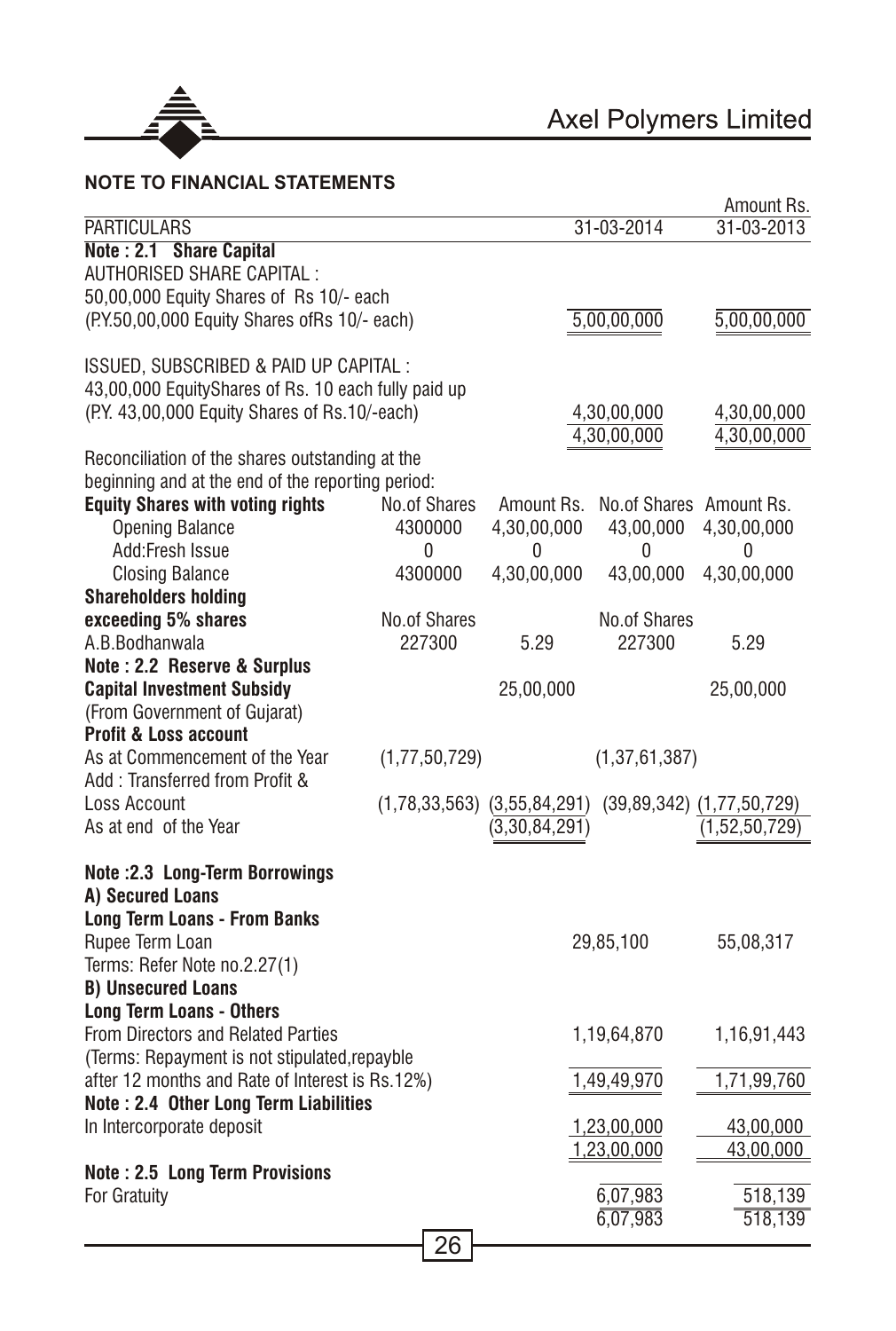| Note 2.10 FIXED ASSETS   |           |         |           |                 |               |            |                     |           |                  |           |           |
|--------------------------|-----------|---------|-----------|-----------------|---------------|------------|---------------------|-----------|------------------|-----------|-----------|
|                          |           | GR0SS   | BLOCK     |                 | Rate          |            | <b>DEPRECIATION</b> |           |                  | NET BLOCK |           |
| ပာ<br>PARTICULAR         | AS ON     | ADD.    | DED.      | AS ON           | 齿             | AS ON      | FOR THE YEAR        |           | AS ON            | AS ON     | AS ON     |
|                          | 01.4.2013 |         |           | $31 - 3 - 2014$ | DEP.          | 01.04.2013 | Addition            | Deduction | 31.3.2014        | 31.3.2014 | 31.3.2013 |
| FREE HOLD LAND           | 2081986   | 905300  | $\circ$   | 2987286         | $\circ$       | $\circ$    |                     |           | $\circ$          | 2987286   | 2081986   |
| BUILDING                 | 3453850   | $\circ$ | $\circ$   | 3453850         | $\sim$        | 989073     | 56298               |           | 1045371          | 2408479   | 2464777   |
| FACTORY BUILDING         | 17870259  | 40000   | $\circ$   | 17910259        | က             | 5223674    | 597862              |           | 5821536          | 12088723  | 12646585  |
| PLANT & MACHINERY        | 61652088  | 13327   | $\circ$   | 61665415        | LO.           | 44353061   | 3255414             |           | 47608475         | 14056939  | 17299027  |
| ELECTRICAL INSTALLATIONS | 2591898   | 6500    | $\circ$   | 2598398         | Б             | 1662331    | 123380              |           | 1785711          | 812687    | 929568    |
| LABORATORY EQUIPMENTS    | 2584154   | 7500    | $\circ$   | 2591654         | 5             | 565945     | 123003              |           | 688948           | 1902706   | 2018209   |
| FURNITURE & FIXTURES     | 1482616   | 0       | $\circ$   | 1482616         | 6             | 678595     | 93849               |           | 772444           | 710172    | 804021    |
| DATA PROCESSING MACHINES | 390015    | 13250   | $\circ$   | 1403265         | $\frac{6}{1}$ | 1099358    | 96789               |           | 1196147          | 207118    | 290657    |
| OFFICE EQUIPMENTS        | 1092980   | 50300   | $\circ$   | 1143280         | 5             | 409316     | 53498               |           | 462814           | 680466    | 683664    |
| VEHICLES                 | 2283563   | $\circ$ | $\circ$   | 2283563         | $\frac{1}{2}$ | 754926     | 142535              | $\circ$   | 897461           | 1386102   | 1528637   |
| <b>GRAND TOTAL</b>       | 96483409  | 1036177 | $\bullet$ | 97519586        |               | 55736279   | 4542629             | 0         | 60278908         | 37240677  | 40747132  |
| Previous Year Figures    | 97038922  | 77887   | 1333400   | 96483409        |               | 51744871   | 4657923             |           | 666517 557366277 | 40747132  | 45294050  |

# Axel Polymers Limited

27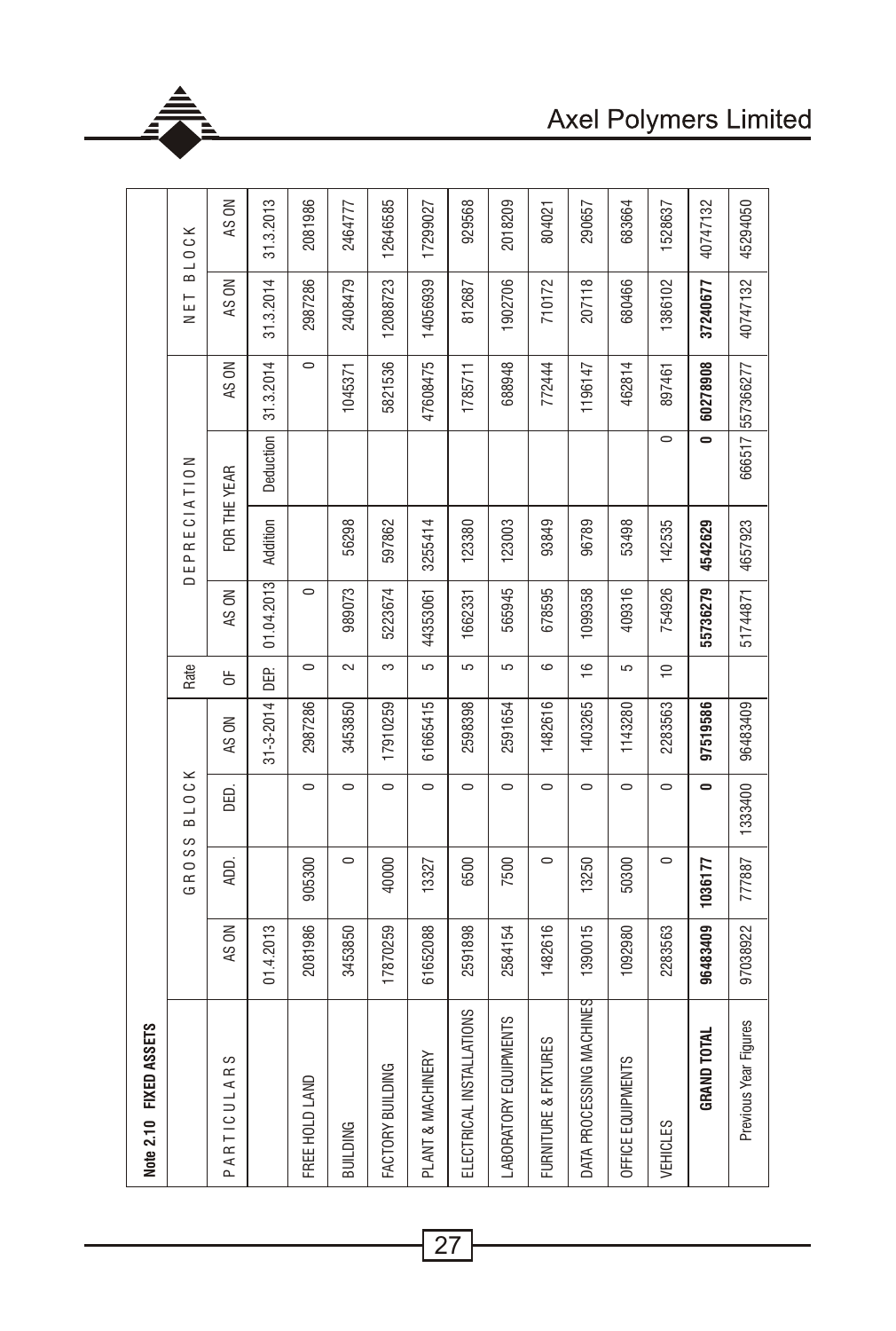

|                                                                                                   |             | Amount Rs.      |
|---------------------------------------------------------------------------------------------------|-------------|-----------------|
| <b>PARTICULARS</b>                                                                                | 31-3-2014   | $31 - 3 - 2013$ |
|                                                                                                   |             |                 |
| Note: 2.6 Short Term Borrowings<br>A) Secured Loans                                               |             |                 |
| Loan repayble on demand from Banks                                                                |             |                 |
| Loan repayble on demand from Banks                                                                |             |                 |
| <b>Cash Credit</b>                                                                                | 2,96,20,387 | 3,71,08,880     |
| (Secured by Hypothication of Stock, Book-debts &                                                  |             |                 |
| Equitable Mortgage of Land & Building, Plant &<br>Machinery & Personal Gaurantee of Directors and |             |                 |
| carries interest rate @ 14.25% p.a.)                                                              |             |                 |
|                                                                                                   | 2,96,20,387 | 3,71,08,880     |
| Note: 2.7 Trade Payable                                                                           |             |                 |
| Trade payables for goods & services                                                               | 2,47,56,055 | 2,75,50,207     |
|                                                                                                   | 2,47,56,055 | 2,75,50,207     |
|                                                                                                   |             |                 |
| Note: 2.8 Other Current Liabilites                                                                |             |                 |
| Current Maturities of Long term debt                                                              | 54,06,000   | 54,06,000       |
| <b>Balance due to Government Authorities</b>                                                      | 9,86,008    | 6,10,687        |
| Other current libilities                                                                          | 4,70,344    | 4,68,291        |
|                                                                                                   | 68,62,352   | 64,84,978       |
| Note: 2.9 Short-Term Provisions                                                                   |             |                 |
| For Expenses                                                                                      | 3,07,150    | 6,03,166        |
| For Excise Duty on Closing Stock                                                                  | 3,85,480    | 8,43,616        |
|                                                                                                   | 6,92,630    | 14,46,782       |
|                                                                                                   |             |                 |
| Note: 2.11<br><b>Deferred Tax Asset</b>                                                           |             |                 |
| Deferred Tax Asset on account of:                                                                 |             |                 |
| Expense on payment basis & Business Loss                                                          | 0           | 68,22,084       |
| Less: Deferred Tax Liability on account of :                                                      |             |                 |
| Difference between book and tax written down                                                      |             |                 |
| values of fixed assets                                                                            | 0           | 60,39,872       |
|                                                                                                   | 7,82,212    | 7,82,212        |
|                                                                                                   |             |                 |
| 28                                                                                                |             |                 |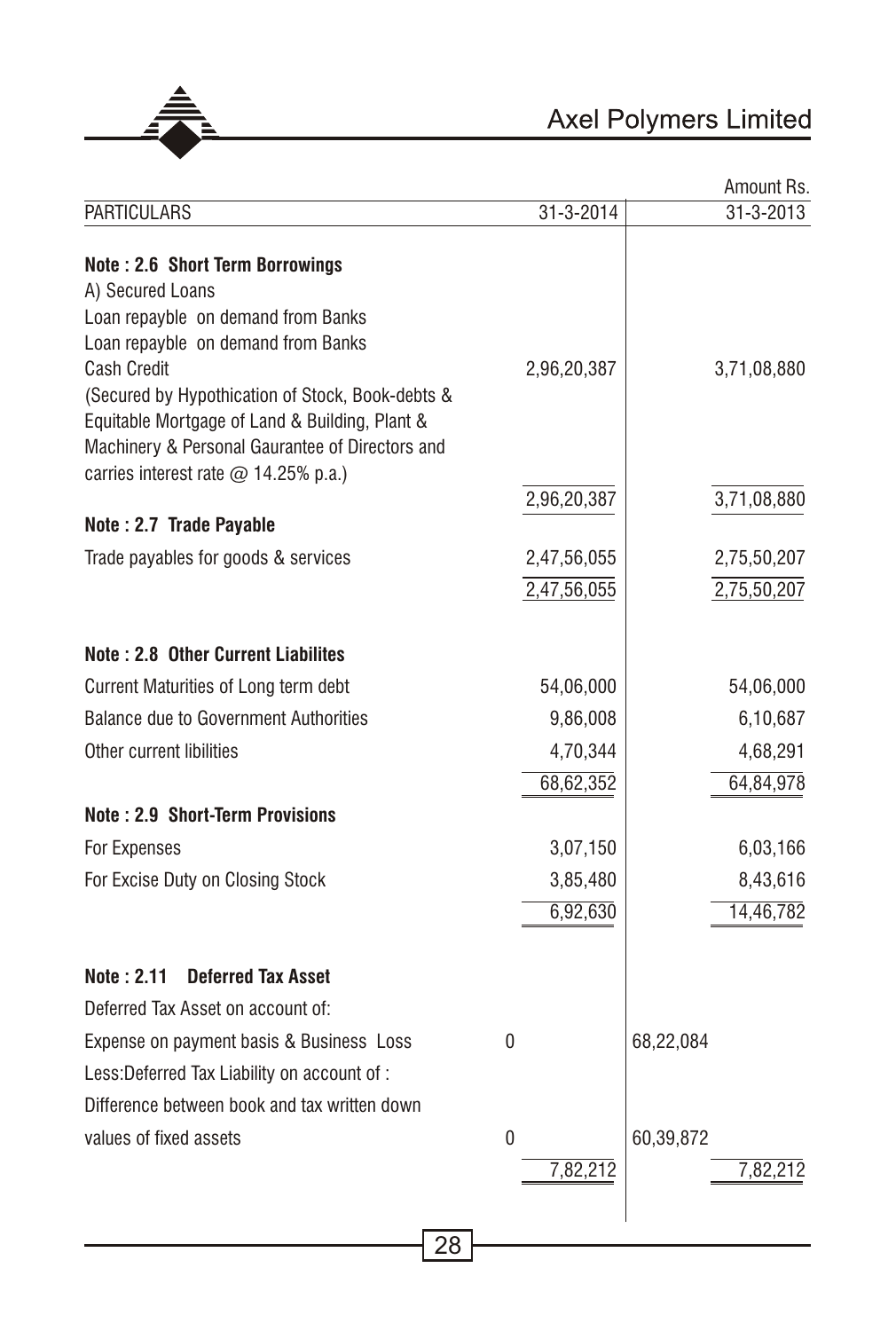

|                                                         |             | Amount Rs.      |
|---------------------------------------------------------|-------------|-----------------|
| <b>PARTICULARS</b>                                      | 31-3-2014   | $31 - 3 - 2013$ |
| Note: 2.12 Long-Term Loans & Advances                   |             |                 |
| Unsecured Advances, Considered good                     |             |                 |
| Deposits                                                | 15,59,535   | 15,63,493       |
| Balance due with revenue authorities                    | 11,15,501   | 13,48,849       |
|                                                         | 26,75,035   | 29,12,342       |
|                                                         |             |                 |
| Note: 2.13 Inventories                                  |             |                 |
| (At lower of Cost or Net Realisable Value)              |             |                 |
| <b>Raw Material</b>                                     | 1,02,18,304 | 1,35,39,492     |
| Work in Progress                                        | 20,83,139   | 84, 35, 678     |
| <b>Finished Goods</b>                                   | 35,04,250   | 76,68,991       |
| Consumables                                             | 21,18,000   | 21,18,000       |
|                                                         | 1,79,23,693 | 3,17,62,161     |
| Note: 2.14 Trade Receivables                            |             |                 |
| <b>Unsecured considered Good</b>                        |             |                 |
| Trade receivable outstanding for a period exceeding six |             |                 |
| months from the date they become due for Payment        | 1,31,72,517 | 2,257,014       |
| <b>Others</b>                                           | 1,10,03,406 | 24,881,683      |
|                                                         | 2,41,75,923 | 27,138,697      |
| Note: 2.15 Cash & Cash Equivalent                       |             |                 |
| <b>Cash &amp; Cash Equivalent</b>                       |             |                 |
| Cash in Hand                                            | 84,31,879   | 46, 35, 354     |
| Cheques on hand                                         | 14,50,600   | 12,279          |
| Balance with Banks in current account                   | (4,59,708)  | (18, 93, 230)   |
| <b>Other Bank Balance In Fixed Deposits</b>             |             | 45,08,000       |
| (held as Margin Money)                                  | 94,22,771   | 72,62,403       |
| Note: 2.16 Short Term Loans & Advances                  |             |                 |
| <b>Unsecured, Considered Good</b>                       |             |                 |
| Advance to Staff and Others                             | 18,24,088   | 59,45,399       |
| Balance with government authorities                     | 2,82,204    | 3,83,773        |
| <b>Prepaid Expenses</b>                                 | 45,124      | 69,651          |
|                                                         | 21,51,416   | 63,98,823       |
| <b>Note: 2.17 Other Current Assets</b>                  |             |                 |
| <b>Unsecured, Considered Good</b>                       |             |                 |
| Interest receivable                                     | 23,78,359   | 23,99,247       |
|                                                         | 23,78,359   | 23,99,247       |
| 29                                                      |             |                 |
|                                                         |             |                 |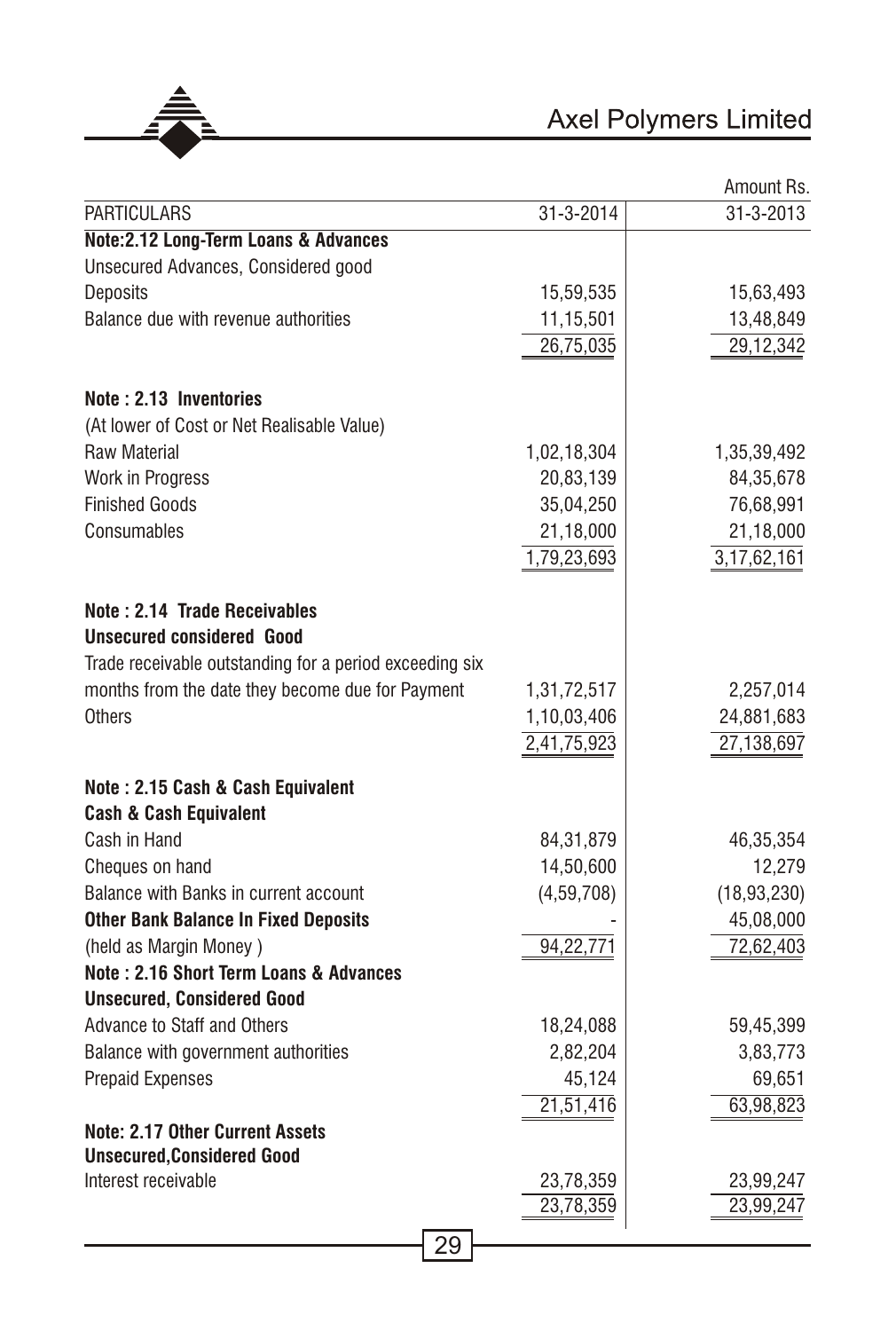

|                                                                                |             |             |                 | Amount Rs.               |
|--------------------------------------------------------------------------------|-------------|-------------|-----------------|--------------------------|
| <b>PARTICULARS</b>                                                             |             | 31-3-2014   |                 | 31-3-2013                |
| Note: 2.18 Revenue from Operation                                              |             |             |                 |                          |
| Sale of Products                                                               | 5,72,19,761 |             | 7,48,79,996     |                          |
| Sale of Services                                                               | 34,20,600   |             | 67,39,146       |                          |
| Less: Excise Duty                                                              | 50,45,305   |             | 82,91,304       |                          |
|                                                                                |             | 5,55,95,056 |                 | 7,33,27,838              |
|                                                                                |             |             |                 |                          |
|                                                                                |             | 5,55,95,056 |                 | 7,33,27,838              |
| <b>Sales of Major Items</b>                                                    |             |             |                 |                          |
| Sales of PA-6                                                                  | 2,42,59,923 |             | 3,77,15,204     |                          |
| Sales of PBT/PET                                                               | 45,72,992   |             | 1,33,74,136     |                          |
| Sales of PC                                                                    | 72,88,872   |             | 35,99,475       |                          |
| Sales of PP                                                                    | 94,42,536   |             | 49,15,317       |                          |
| Sales of Other Produtcs                                                        | 1,16,55,438 |             | 1,52,75,864     |                          |
|                                                                                | 5,72,19,761 |             | 7,48,79,996     |                          |
| <b>Note: 2.19 Other Incomes</b>                                                |             |             |                 |                          |
| Interest Income                                                                |             | 2,00,961    |                 | 6,91,357                 |
| Miscellous Income                                                              |             | 58,724      |                 | 5,39,762                 |
|                                                                                |             | 2,59,685    |                 | 12,31,119                |
| Note: 2, 20 Cost of Materials Consumed                                         |             |             |                 |                          |
| A) Raw Material Consumed                                                       |             |             |                 |                          |
| <b>Opening Stock</b>                                                           |             | 1,35,39,492 |                 | 1,42,00,457              |
| Purchases                                                                      |             | 3,63,07,486 |                 | 6,26,49,897              |
|                                                                                |             | 4,98,46,978 |                 | 7,68,50,354              |
| Less: Closing Stock                                                            |             | 1,02,18,304 |                 | 1,35,39,492              |
| <b>Raw Material Consumed</b>                                                   |             | 3,96,28,674 |                 | 6,33,10,862              |
|                                                                                |             |             |                 |                          |
| <b>Details of Imported and Indigenous RMC &amp; %</b> Amount Rs. Percentage(%) |             |             |                 | Amount Rs. Percentage(%) |
| Imported                                                                       | 0           | 0           | 51,37,899       | 8                        |
| Indigenous                                                                     | 3,63,07,486 |             | 100 5,75,11,998 | 92                       |
| Total                                                                          | 3,63,07,486 |             | 100 6,26,49,897 | 100                      |
| Major items of Raw material consumption                                        |             |             |                 |                          |
| Polyamide -6/66                                                                | 1,23,82,357 |             | 2,31,98,662     |                          |
| Polycarbonate                                                                  | 24,78,089   |             | 70,89,148       |                          |
| <b>Other Polymers</b>                                                          | 75,33,424   |             | 97,30,567       |                          |
| Propylene                                                                      | 32,10,328   |             | 19,44,537       |                          |
| PBT                                                                            | 15,80,211   |             | 58,86,297       |                          |
| <b>Others</b>                                                                  | 1,24,44,265 |             | 1,54,61,651     |                          |
|                                                                                | 3,96,28,674 |             | 6,33,10,862     |                          |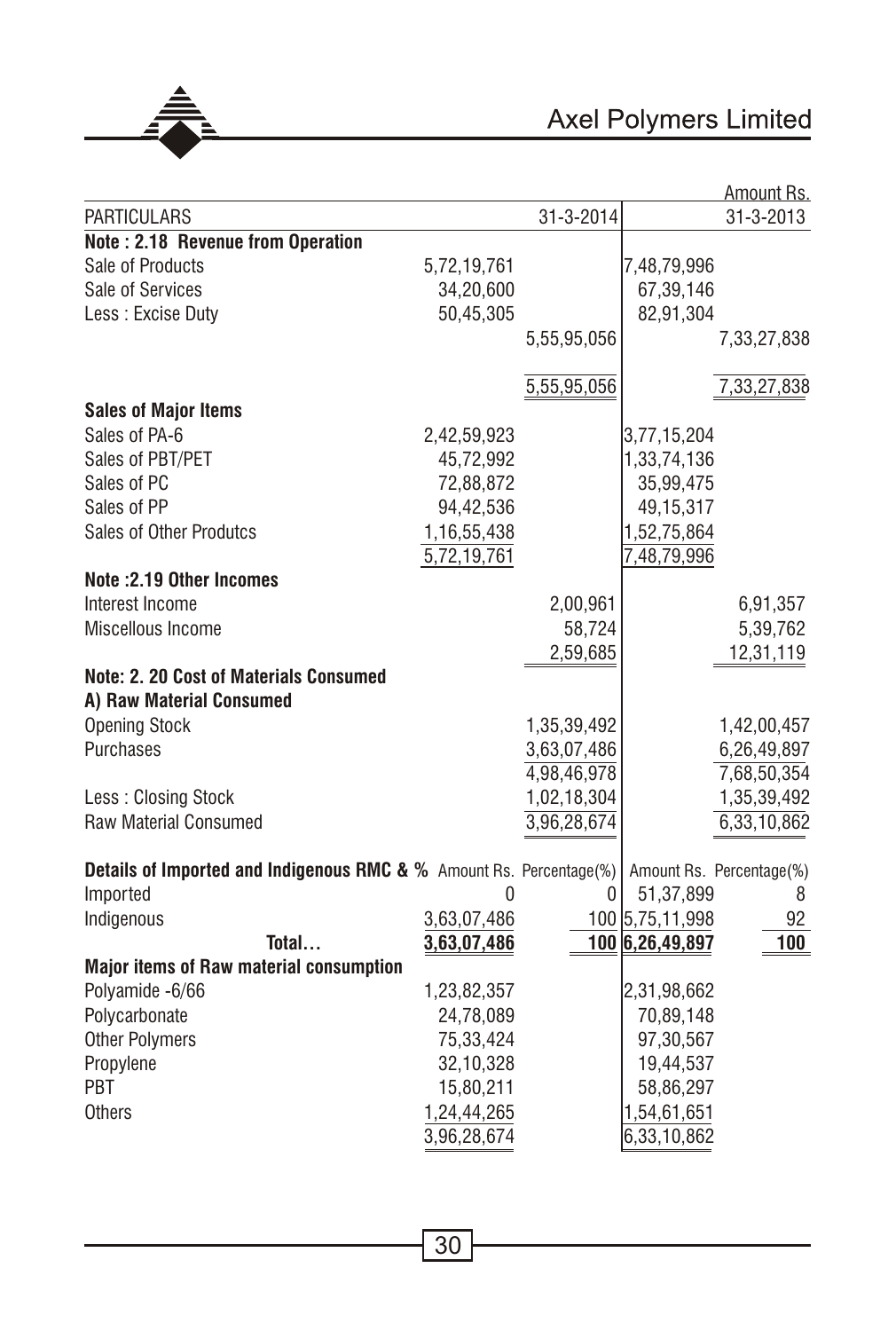

|                                               |                        | Amount Rs.           |
|-----------------------------------------------|------------------------|----------------------|
| <b>PARTICULARS</b>                            | 31-3-2014              | 31-3-2013            |
| Note: 2.21 Increase/(Decrease) in Stocks      |                        |                      |
| Closing Stock of:                             |                        |                      |
| Finished Goods of Compounds of Engg.Polymers  | 35,04,250              | 76,68,991            |
| Work in Progress                              | 20,83,139              | 84, 35, 678          |
|                                               | Total (A)<br>55,87,389 | 1,61,04,669          |
| Opening Stock of:                             |                        |                      |
| Finished Goods of Compounds of Engg.Polymers  | 76,68,991              | 49,55,676            |
| Work in Progress                              | 84,35,678              | 15,87,048            |
|                                               | Total (B) 1,61,04,669  | 65,42,724            |
| Increase/(Decrease) in Stock (A-B)            | $-1,05,17,280$         | 95,61,945            |
| Note: 2.22 Employees benefits                 |                        |                      |
| Salary, Wages, Allowances & other Benefits    | 59,99,312              | 61,43,612            |
| Gratuity                                      | 89,844                 | 1,142                |
| P. F. Contribution                            | 1,22,081               | 2,10,273             |
| <b>Staff Welfare Expenses</b>                 | 30,573                 | 27,734               |
|                                               | 62,41,810              | 63,82,761            |
|                                               |                        |                      |
| Note: 2.23 Financial Cost<br>Interest to Bank |                        |                      |
|                                               | 70,06,298              | 61,16,207            |
| Interest to Others                            | 4,36,866               | 1,14,668             |
| <b>Others</b>                                 | 12,77,144              | 9,51,298             |
|                                               | 87,20,307              | 71,82,173            |
| Note: 2.24 Other Expenses                     |                        |                      |
| <b>Manufacturing Expenses</b>                 |                        |                      |
| Power & Fuel                                  | 21,66,402              | 20,55,054            |
| Repairs & Maintainance to Plant & Machinery   | 1,62,129               | 44,987               |
| <b>Factory Expense</b>                        | 3,37,165               | 1,64,916             |
| <b>Administrative &amp; Others Expenses</b>   |                        |                      |
| Clearing, Forwarding & Freight                | 10,01,220              | 14,08,769            |
| Consumption of Store & Spares                 | 1,09,113               | 2,73,388             |
| <b>Excise Expenses on Closing Stock</b>       | 3,85,480               | 8,43,616             |
| Foreign Exchange Fluctuation                  |                        | 3,89,333             |
| <b>Insurance Charges</b>                      | 1,37,678               | 1,40,782             |
| Prior Period expenses                         | 2,85,000               | 1,81,594             |
| Payment to Auditor:                           |                        |                      |
| For Audit Fee                                 | 1,12,360               | 1,12,360             |
| Rates & Taxes                                 | 18,548                 | 18,073               |
| Repairs & Maintenance                         |                        |                      |
| <b>Building</b>                               | 0                      | 9,550                |
| <b>Others</b>                                 | 1,25,316<br>1,25,316   | 1,69,829<br>1,79,379 |
| Miscallaneuos Expenses                        | (8,02,807)             | 9,45,867             |
|                                               | 40,37,604              | 67,58,118            |
|                                               |                        |                      |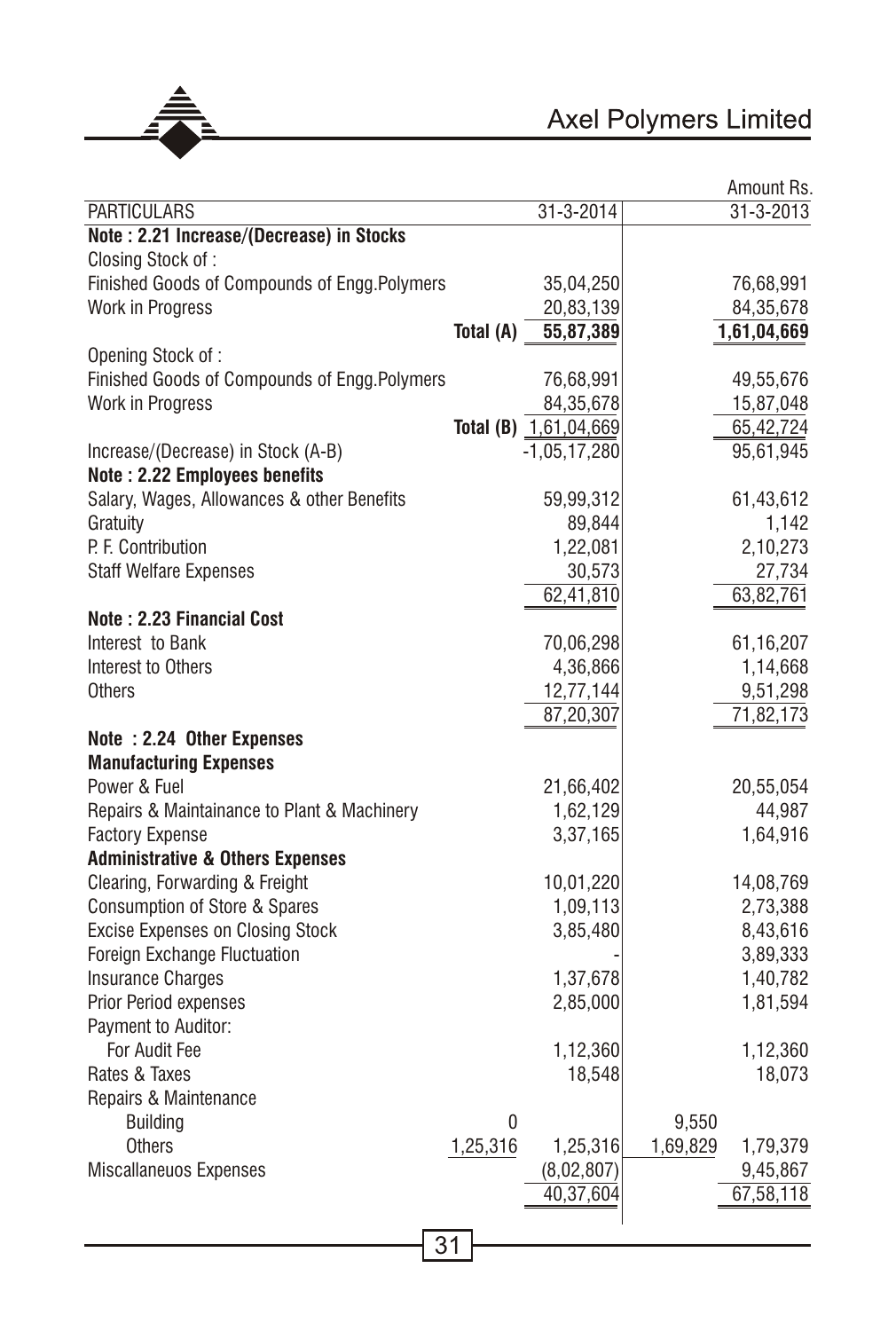

# **CASH FLOW STATEMENT AS AT 31.03.2014**

|   | <b>PARTICULARS</b>                                          | As at<br>31.3.2014 | As at<br>31.03.2013 |
|---|-------------------------------------------------------------|--------------------|---------------------|
| A | <b>CASH FLOW FROM OPERATING ACTIVITIES</b>                  |                    |                     |
|   | Net Profit before tax and extra ordinary items              | $-1,78,33,563$     | $-39,89,342$        |
|   | (Including Prior period adjustments)                        |                    |                     |
|   | Adjusted for depreciation and w/off misc. expenses          | 45,42,629          | 46,57,923           |
|   | loss on sale of Fixed Assets                                | 0                  | 608                 |
|   | <b>Operating Profit before working capital changes</b>      | $-1,32,90,934$     | 6,69,189            |
|   | Adjustment for (increase)/decrease in Operating assets      |                    |                     |
|   | Inventories                                                 | 1,38,38,468        | $-90,58,203$        |
|   | <b>Trade Receivables</b>                                    | 29,62,774          | $-9,97,892$         |
|   | <b>Other Current Assets</b>                                 | 42,68,295          | 6,04,425            |
|   | <b>Other Non Current Assets</b>                             | 2,37,307           | 0                   |
|   | Adjustment for (increase)/decrease in Operating Liabilities |                    |                     |
|   | Trade Payables & Provisions                                 | $-31,70,929$       | 56,33,219           |
|   | Long term Liabilities & Provisions                          | 80,89,844          | 43,01,142           |
|   | <b>NET CASH GENERATED FROM OPERATIONS</b>                   | 12934825           | 1151880             |
| B | <b>CASH FLOW FROM INVESTING ACTIVITIES</b>                  |                    |                     |
|   | <b>Purchase of Fixed Assets</b>                             | -1036179           | -777887             |
|   | Sale of Assets (Including Profit)                           | 0                  | 666275              |
|   | <b>NET CASH USED IN INVESTING ACTIVITIES</b>                | $-1036179$         | $-111612$           |
| C | <b>CASH FLOWS FROM FINANCIAL ACTIVITIES</b>                 |                    |                     |
|   | Proceeds from long term borrowings                          | $-22,49,790$       | $-39,90,775$        |
|   | Proceeds from short term borrowings                         | -7488493           | 3473067             |
|   | <b>NET CASH FROM/USED IN FINANCING ACTIVITIES</b>           | -9738283           | $-517708$           |
|   | Net increase/decrease in Cash and equivalents               | 2160363            | 522560              |
|   | Opening balance of Cash and Cash equivalents                | 7262403            | 6739843             |
|   | Closing balance of Cash and Cash equivalants                | 9422766            | 7262403             |
|   | <b>Cash and cash Equivalents include</b>                    |                    |                     |
|   | Cash in hand                                                | 84,31,879          | 46,35,354           |
|   | <b>Balance with Scheduled Bank</b>                          |                    |                     |
|   | - In Current Account                                        | 9,90,892           | $-18,80,951$        |
|   | - In Deposit Account                                        | 0                  | 45,08,000           |
|   | (held as Margin Money having original maturity of           |                    |                     |
|   | less than 12 months)                                        |                    |                     |

As per our Report of even date<br>FOR SHAH & BHANDARI Chartered Accountants

M. No. : 46255 PLACE : Vadodara PLACE : Vadodara DATED: 31.05.2014

#### **FOR AND ON BEHALF OF THE BOARD Axel Polymers Limited**

YOGESH BHANDARI B.K.BODHANWALA A.B.BODHANWALA Partner **Managing Director** Chairman Managing Director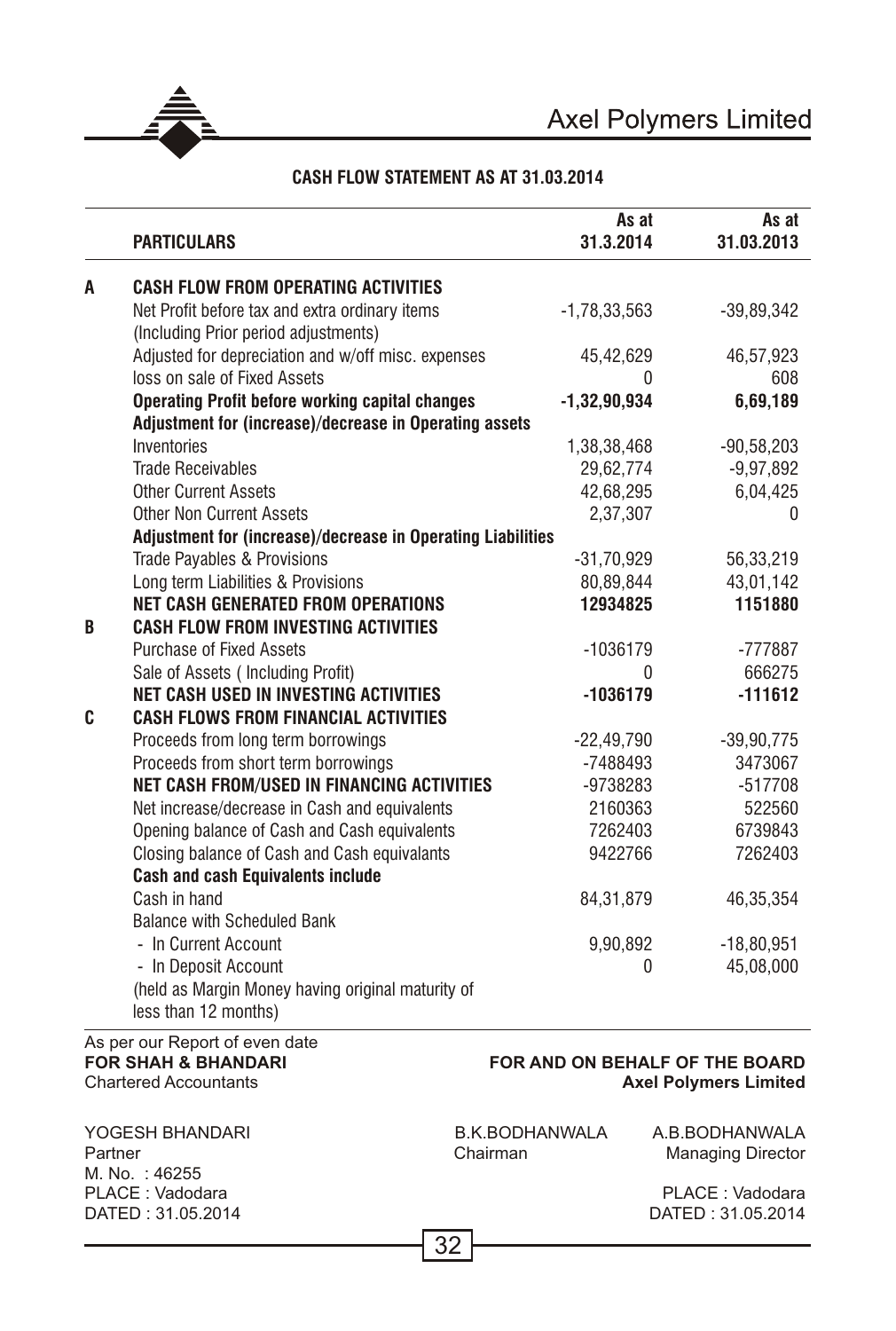

#### NOTE 1

#### **1. SIGNIFICANT ACCOUNTING POLICIES**

#### **1.1 Basis of preparation of financial statements**

These financial statements are prepared in accordance with Indian Generally Accepted Accounting Principles (GAAP) under the historical cost convention on the accrual basis except for certain financial instruments which are measured at fair values. GAAP comprises mandatory accounting standards as prescribed by the Companies (Accounting Standards) Rules, 2006, the provisions of the Companies Act, 1956. Accounting policies have been consistently applied except where a newly issued accounting standard is initially adopted or a revision to an existing accounting standard requires a change in the accounting policy hitherto in use.

#### **1.2 Use of estimates**

The preparation of financial statement requires management of the company to make estimates and assumptions that affect the reported balances of assets and liabilities and disclosure of contingent liabilities as at the date of financial statements and reported

#### **1.3 Inventories**

Cost of Inventories have been computed to include all cost of Purchases, Cost of Conversion and other costs incurred in bringing the inventories to their present location and condition. Inventories are valued at Lower of Cost or net realizable value.

#### **1.4. Cash and Cash Equivalents:**

The cash flow statements is prepared by the "Indirect Method" set out in Accounting Standard 3 on "Cash Flow Statement" and presents the cash flow by Operating, Investing & Financing activities of the company.

Cash and Cash Equivalents for the purpose of Cash Flow Statement comprise cash at bank and in hand andShort term Investment with the Original Maturity of 3 months or less.

#### **1.5. Fixed assets and depreciation**

Fixed assets are stated at cost, less accumulated depreciation and impairment, if any. Direct costs are capitalized until fixed assets are ready for use. Capital work-in-progress comprises of the cost of fixed assets that are not yet ready for their intended use at the reporting date.

Intangible assets are recorded at the consideration paid for acquisition of such assets and are carried at cost less accumulated amortization and impairment.

Depreciation on fixed assets is provided on the straight line method over the useful lives of assets estimated by the Management. Depreciation for assets purchased / sold during a period is proportionately charged. Intangible assets are amortized over their respective individual estimated useful lives on a written down value, commencing from the date the asset is available to the Company for its use.

#### **1.6. Revenue recognition:**

- a) Revenue from sale of goods is recognised when significant risks and rewards of ownership have been passed to the buyer and when the effective control of the seller as the owner is lost. Revenues are recorded at invoice value, net of value added tax and excise.
- b) Interest income is recognized on time proportion basis.
- c) Dividend income is recognised when the right to receive payment is established.

#### **1.7 Foreign currency transactions**

#### **Exchange differences**

Transactions in foreign currencies are recorded at the exchange rates prevailing on the date of the transaction. Foreign currency monetary assets and liabilities are translated at year end exchange rates.

(1) Exchange differences arising on settlement of transactions and translation of monetary items other than those covered by (2) below are recognized as income or expense in the year in which they arise. Exchange

33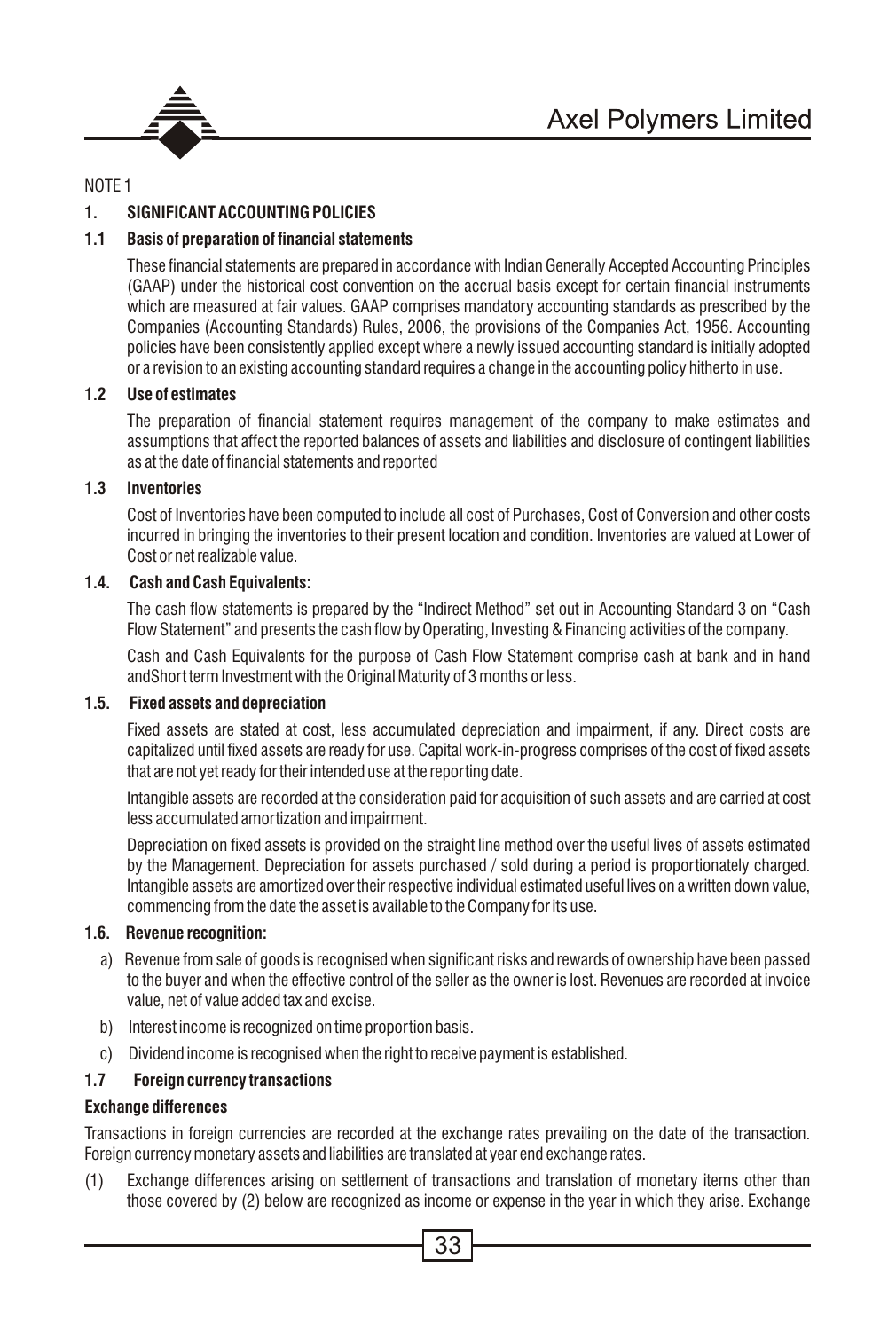differences considered as borrowing cost are capitalized to the extent these relate to the acquisition / construction of qualifying assets and the balance amount is recognized in the Profit and Loss Statement.

(2) Exchange differences relating to long term foreign currency monetary assets / liabilities are accounted for with effect from April 1, 2007 in the following manner:

- Differences relating to borrowings attributable to the acquisition of the Depreciable capital asset are added to / deducted from the cost of such capital Assets.

#### **1.8. Employee Benefits**

The Company's contribution in respect of provident fund is charged to Profit and Loss Account each year

With respect to gratuity liability, Company contributes to Life Insurance Corporation of India (LIC) under LIC's Group Gratuity policy. Gratuity liability as determined on actuarial basis by the independent valuer is charged to Profit and Loss Account.

#### **1.9. Borrowing Costs:**

Borrowing costs that are directly attributable to the acquisition, construction or production of a qualifying asset should be capitalised as part of the cost of that asset. The amount of borrowing costs eligible for capitalisation should be determined in accordance with this Standard. Other borrowing costs should be recognised as an expense in the period in which they are incurred

To the extent that funds are borrowed specifically for the purpose of obtaining a qualifying asset, the amount of borrowing costs eligible for capitalisation on that asset should be determined as the actual borrowing costs incurred on that Borrowing during the period less any income on the temporary investment of those borrowings.

#### **1.10. Segment disclosures:**

The company operates in a single business segment, i.e. of manufacturing of compounds, blends & alloys of Engineering Polymers; and also no geographical segments as company operates only in India. Accordingly, no separate disclosures required by AS-17 for primary business segment and geographical segment.

#### **1.11. Lease:-**

#### **Finance Leases**

Assets acquired under lease where the company has substantially all the risk and rewards of ownership are classified as finance lease. Such leases are capitalised at the inception of lease at lower of the fair value and present value of minimum lease payments. Each lease rental paid is allocated between the liability and the interest cost, so as to obtain a constant periodic rate of interest on the outstanding liability for each period.

#### **Operating Leases**

Assets acquired as leases where a significant portion of risks and rewards of ownership are retained by the lessor are classified as operating lease. Operating lease charges are recognised in the Profit and Loss account on a straight line basis over the lease term.

#### **1.12. Earnings Per Share**

The Company reports basic and diluted earnings per share in accordance with the Accounting Standard – 20-' Earning per Share' prescribed by the Companies (Accounting Standard) Rules 2006.Basic Earning per Share is computed by dividing the net profit or loss for the year by the weighted average number of Equity Share outstanding during the year. Diluted earnings per share is computed by dividing the net profit or loss for the year by the weighted number of equity shares outstanding during the year as adjusted for the effects of all dilutive potential equity share.

#### **1.13. Taxes on Income**

Provision for taxation comprises of Current Tax and Deferred Tax .Current tax has provision has been made the basis of reliefs and deduction available under Income Tax Act, 1961.Deferred tax resulting from "timing differences" between taxable and accounting income is accounted for using the tax rates and laws that are enacted or substantively enacted as on the balance sheet date. The deferred tax assets is recognized and carried forward only to the extent the assets can be realized in future. However, where there is unabsorbed depreciation or carry forward

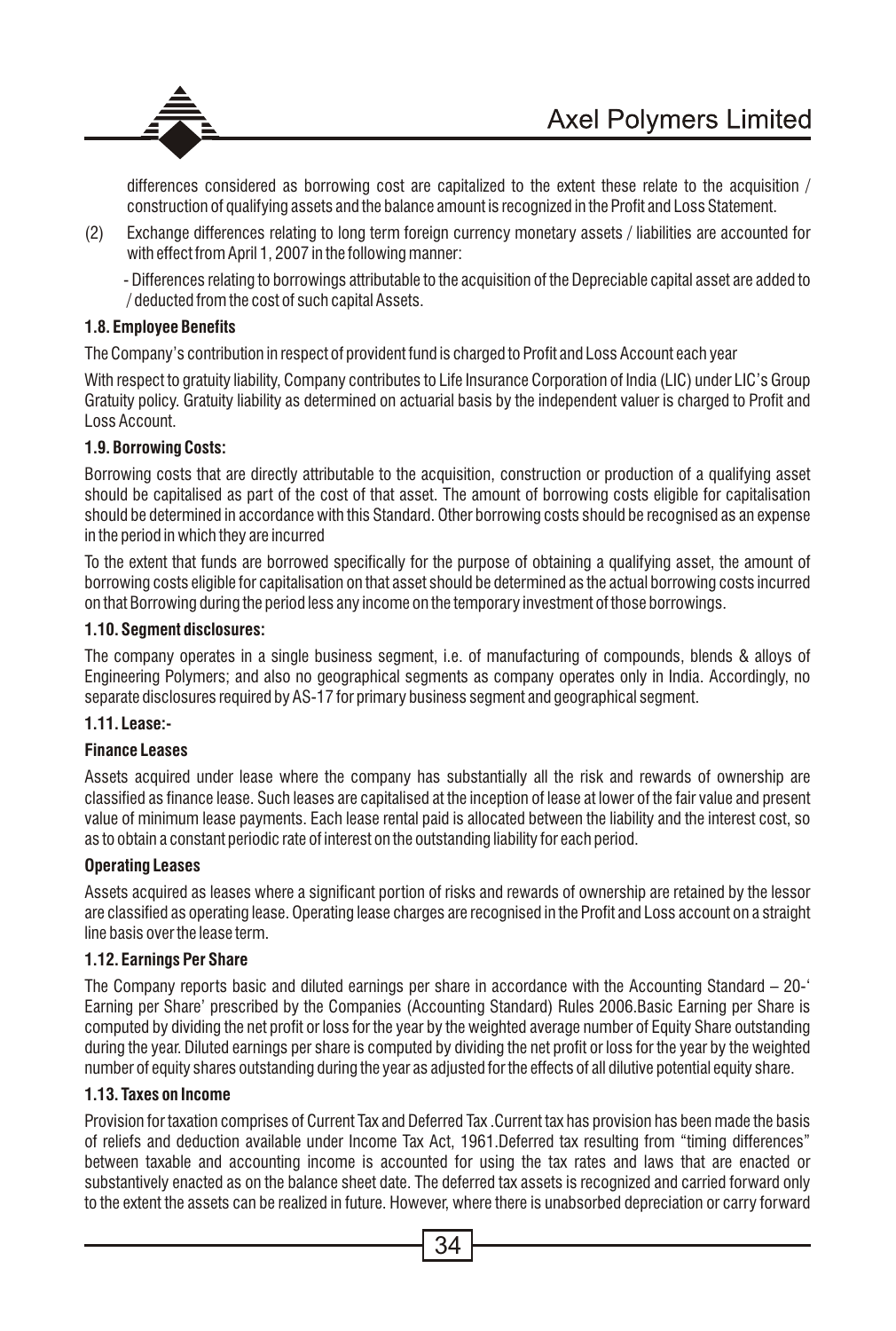

losses under taxation laws, deferred tax assets are recognized only if there is virtual certainty of realization of such assets. Deferred tax assets are reviewed as at each Balance sheet date.

#### **1.14. Impairment of Assets:-**

The Company tests for impairments at the close of the accounting period if and only if there are indications that suggest a possible reduction in the recoverable value of an asset. If the recoverable value amount of an Asset, i.e. the net realisable value or the economic value in use of a cash generating unit, is lower than the carrying amount of the Asset the difference is provided for as impairment. However, if subsequently the position reverses and the recoverable amount become higher than the then carrying value the provision to the extent of the then difference is reversed, but not higher than the amount provided for.

#### **1.15. Provisions, Contingent Liabilities and Contingent Assets:-**

Provision is recognized only when there is a present obligation as a result of past events and when reliable estimates of the amount of the obligation can be made. Contingent liability is disclosed for:-

i) Possible Obligations which will be confirmed only by future events not wholly within the control of the company or

ii) Present obligations arising from past events where it is not probable that an outflow of resources will be required to settle the obligation or reliable estimates of the amount of the obligation cannot be made. Contingent Assets are not recognized in the financial statements since this may result in the recognition of income that may never be realized.

#### **2. 25 NOTES TO THE ACCOUNTS:**

1. The Term Loans are secured against

| <b>Particulars</b>     | <b>Security</b>                             |  |
|------------------------|---------------------------------------------|--|
| Demand Loan $@$ 15.75% | - First Charge on all Fixed Assets          |  |
| WCTL @ $10.50\%$       | - Equitable Mortgage of                     |  |
| FITL1@9.50%            | Company's property at Moxi                  |  |
| FITL II @ $9.50\%$     | Residential property at Gautamnagar Society |  |
|                        | Residential property at Jeevan Jyot Society |  |
|                        | - Personal Guarantees of Directors          |  |

- 2. The company has not received any intimation from the suppliers regarding their status under the Micro, Small and Medium enterprise development Act 2006 and hence disclosures, if any relating to amounts unpaid as at year end together with interest payable as required under the said Act have not been given.
- 3. Balances of sundry Receivables, Payables, Loan and Advances are subject to confirmation and Cash in hand balances are verified by the Management of the company
- 4. Disclosure of related party transaction as required by Accounting Standard 18 issued by the Institute of Chartered Accountants of India:

Key Management Personnel and their relatives as on 31.03.2014 are as under:

| Mr. B. K. Bodhanwala | $\sim$                   | Chairman                 |
|----------------------|--------------------------|--------------------------|
| Mr. A. B. Bodhanwala | $\overline{\phantom{0}}$ | <b>Managing Director</b> |
| Dr. M. A. Bodhanwala | $\sim$                   | Director                 |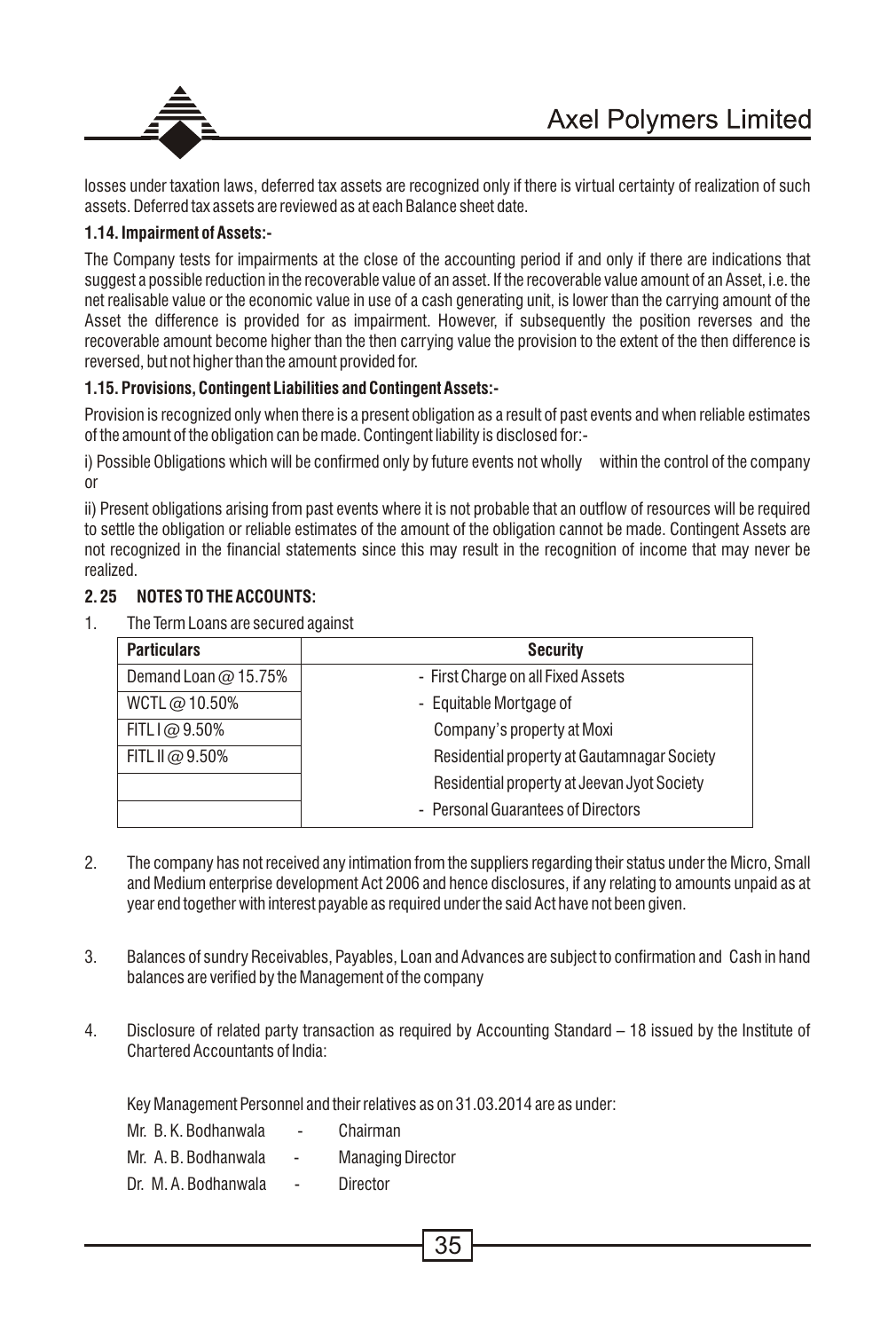

# **Axel Polymers Limited**

#### **Transactions with Key Personnel during the year:**

Rs. In lacs

| Particulars     | Nature of Payment              | 31.03.2014 | 31.03.2013 |
|-----------------|--------------------------------|------------|------------|
| A.B.Bodhanwala  | <b>Managerial Remuneration</b> | 15.00      | 15.00      |
|                 | Loan received                  |            | 100.91     |
|                 | Loan repaid                    |            | 87.37      |
|                 | Guarantees given               | 569.74     | 569.74     |
|                 | Interest                       | 4.76       |            |
| B.K. Bodhanwala | <b>Managerial Remuneration</b> | 4.176      | 4.20       |
|                 | Loan received                  |            | 4.17       |
|                 | Loan Repaid                    | 0.50       |            |
|                 | Guarantee Given                | 569.74     | 569.74     |
|                 | Interest                       | 2.66       |            |
| M.A. Bodhanwala | Guarantee Given                | 569.74     | 569.74     |

There are no Associate Concerns and there is no transaction with Relatives.

5. Previous year's figures have been regrouped, rearranged or recast wherever necessary.

6. EXPENDITURE/ EARNINGS IN FOREIGN CURRENCY : NIL (P.Y. Nil)

7. The disclosure as required under AS 15 regarding Gratuity Plan is as under

| Table showing changes in present value of obligation on   | 31.03.2014 | 31.03.2013   |
|-----------------------------------------------------------|------------|--------------|
| Present value of obligation at beginning of year          | 600807     | 592839       |
| Interest cost                                             | 48065      | 47427        |
| <b>Current Service cost</b>                               | 74647      | 85715        |
| Benefit paid                                              | $-39150$   | $\Omega$     |
| Actuarial (gain) / loss on obligation                     | $-28751$   | $-125174$    |
| Present value of obligation at end of year                | 655618     | 600807       |
| Table showing changes in the fair value of plan assets on | 31.03.2014 | 31.03.2013   |
| Fair value of Plan Asset at beginning of year             | 82668      | 75842        |
| <b>Expected Return on Plan Asset</b>                      | 4117       | 6826         |
| Contributions                                             | 5165       | <sup>0</sup> |
| Benefit paid                                              | $-39150$   | $\Omega$     |
| Actuarial gain / loss on Plan Asset                       | NIL        | NIL          |
| Fair value of Plan Asset at end of year                   | 52800      | 82668        |
| Table showing fair value of plan assets                   |            |              |
| Fair Value of Plan Assets at beginning of year            | 82662      | 75842        |
| Actual return on Plan Assets                              | 4117       | 6826         |
| Contributions                                             | 5165       | 0            |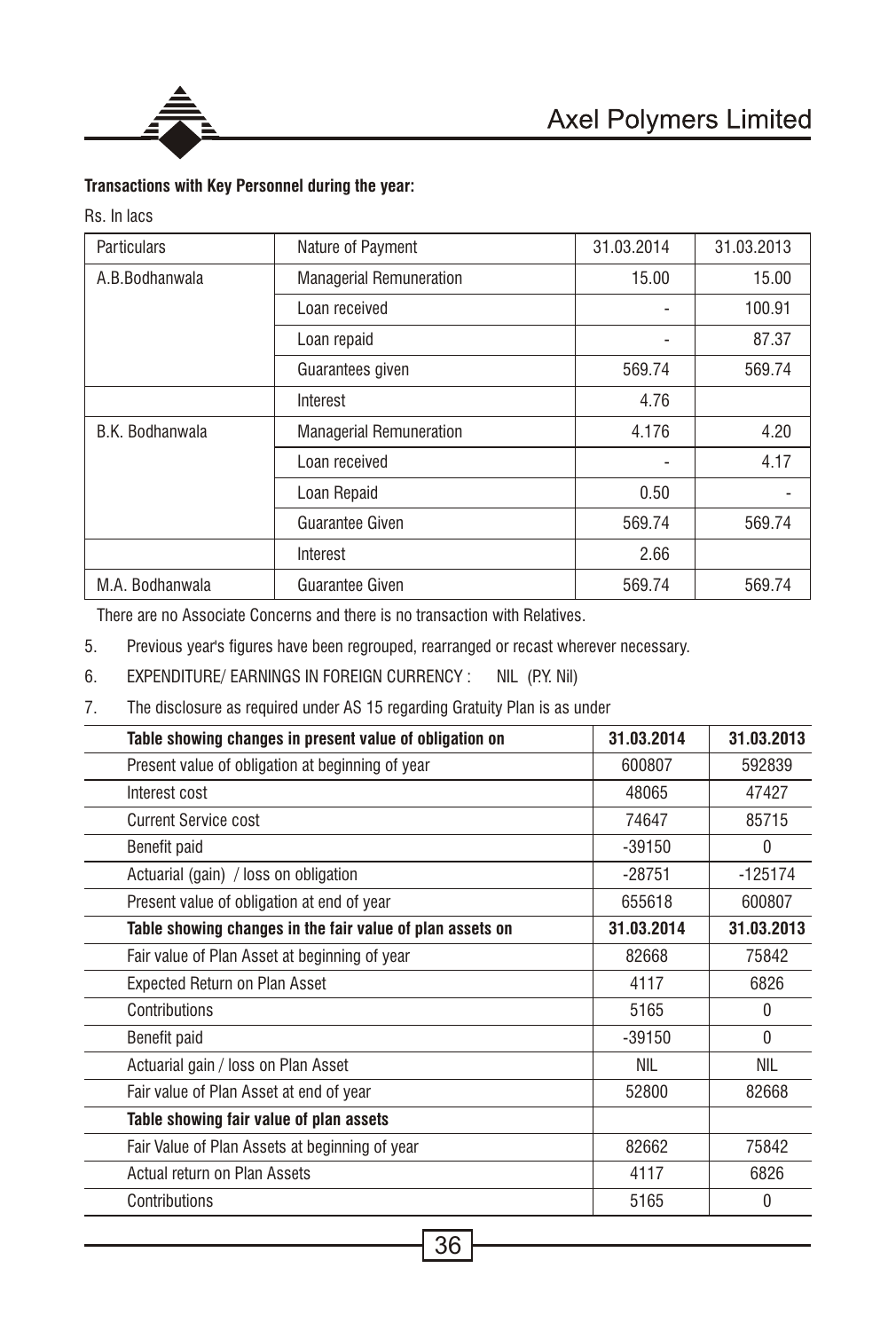

| Benefits paid                                              | $-39150$   | 0          |
|------------------------------------------------------------|------------|------------|
| Fair Value of Plan Assets at end of period                 | 52800      | 82668      |
| <b>Fund Status</b>                                         | $-602618$  | $-518139$  |
| Excess actual / estimated return on plan asset             | <b>NIL</b> | <b>NIL</b> |
| Actuarial Gain / Loss recognized                           | 31.03.2014 | 31.03.2013 |
| Actuarial (gain) / loss on obligation                      | 28751      | 125174     |
| Actuarial (gain) / loss for the year-plan asset            | NIL        | <b>NIL</b> |
| Actuarial (gain) / loss for the year                       | $-28751$   | $-125174$  |
| Actuarial (gain) / loss recognised in the year             | $-28751$   | $-125174$  |
| Present value of obligation at end of year                 | 655618     | 600807     |
| Fair value of Plan asset as at end of the year             | 52800      | 82668      |
| <b>Funded Status</b>                                       | $-602818$  | $-518139$  |
| Net Asset / (Liability) recognised In Balance Sheet        | $-602818$  | $-518139$  |
| <b>Expenses Recognised in statement of Profit and loss</b> | 31.03.2014 | 31.03.2013 |
| <b>Current Service cost</b>                                | 74647      | 85175      |
| Interest cost                                              | 48065      | 47427      |
| Expected return on plan asset                              | $-4117$    | $-6826$    |
| Net Actuarial (gain) / loss recognised in the year         | $-28751$   | $-125174$  |
| Expense recognised in Statement of Profit & Loss           | 89844      | 1142       |
| <b>ASSUMPTIONS</b>                                         | 31.03.2014 | 31.03.2013 |
| Discount Rate                                              | 8.00%      | 8.00%      |
| <b>Salary Escalation</b>                                   | 7.00%      | 7.00%      |

#### **8. CIF VALUE OF IMPORTS**

| <b>PARTICULARS</b>          | 2013-14 | 2012-13 |
|-----------------------------|---------|---------|
| <b>CIF Value of Imports</b> | NIL     | 51.38   |
| Capital Goods Purchase      | NIL     |         |
| <b>Material Purchase</b>    | NIL     | 626.50  |
| Stores & Spares Purchase    | NIL     | 4.31    |

As per our Report of even date<br>FOR SHAH & BHANDARI Chartered Accountants

# YOGESH BHANDARI B.K.BODHANWALA A.B.BODHANWALA<br>Partner Managing Director Chairman Chairman Managing Director M. No. : 46255 PLACE : Vadodara PLACE : Vadodara

#### **FOR AND ON BEHALF OF THE BOARD Axel Polymers Limited**

Managing Director

DATED: 31.05.2014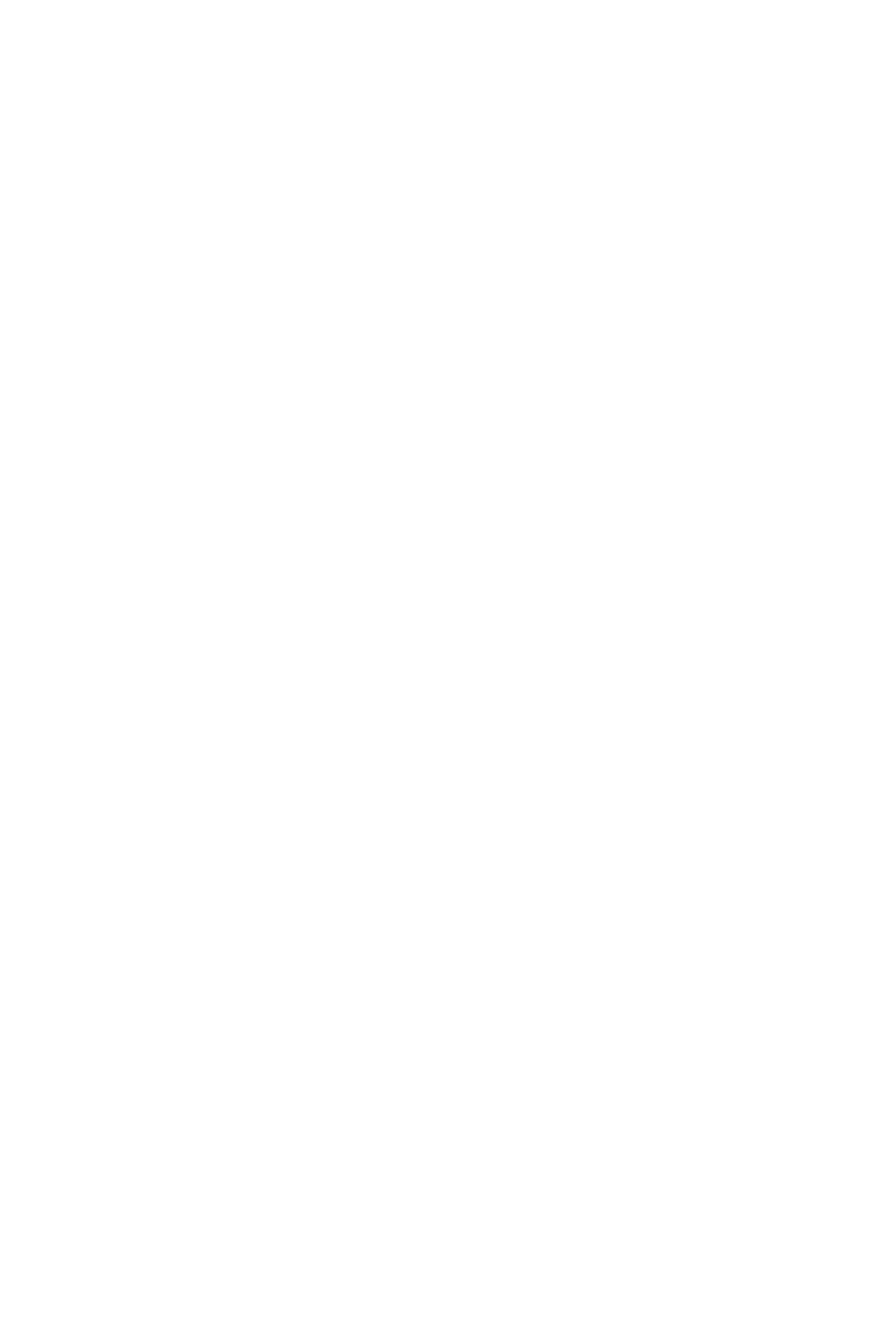



# **AXEL POLYMERS LIMITED CIN: L25200GJ1992PLC017678**

*Registered office : 309, Mokshi, Sankarda- Savli Road, Tal Savli, Dist Vadodara Telephone no.: 02667-244395 • Email address : abb@axelindia.com*

# **ATTENDANCE SLIP**

| Shareholder/ | DP ID     |  | Folio No. | No. of Shares |  |
|--------------|-----------|--|-----------|---------------|--|
| Proxy Holder | Client ID |  |           | held          |  |
|              |           |  |           |               |  |

Annual General Meeting- 2014

At Regd. Off.: 309, Mokshi, Sankarda- Savli Road, Tal. Savli, Dist Vadodara

I hereby record my presence at the 22nd Annual General Meeting held at 09.00 a.m. on 27th September, 2014

> $\frac{1}{2}$  ,  $\frac{1}{2}$  ,  $\frac{1}{2}$  ,  $\frac{1}{2}$  ,  $\frac{1}{2}$  ,  $\frac{1}{2}$  ,  $\frac{1}{2}$  ,  $\frac{1}{2}$  ,  $\frac{1}{2}$  ,  $\frac{1}{2}$  ,  $\frac{1}{2}$  ,  $\frac{1}{2}$  ,  $\frac{1}{2}$  ,  $\frac{1}{2}$  ,  $\frac{1}{2}$  ,  $\frac{1}{2}$  ,  $\frac{1}{2}$  ,  $\frac{1}{2}$  ,  $\frac{1$ Members'/Proxy Signature

- **Notes :** 1. Please bring this attendance slip to the meeting and handover at the entrance duly filled in.
	- 2. Members are requested to bring copy of Annual Report with them.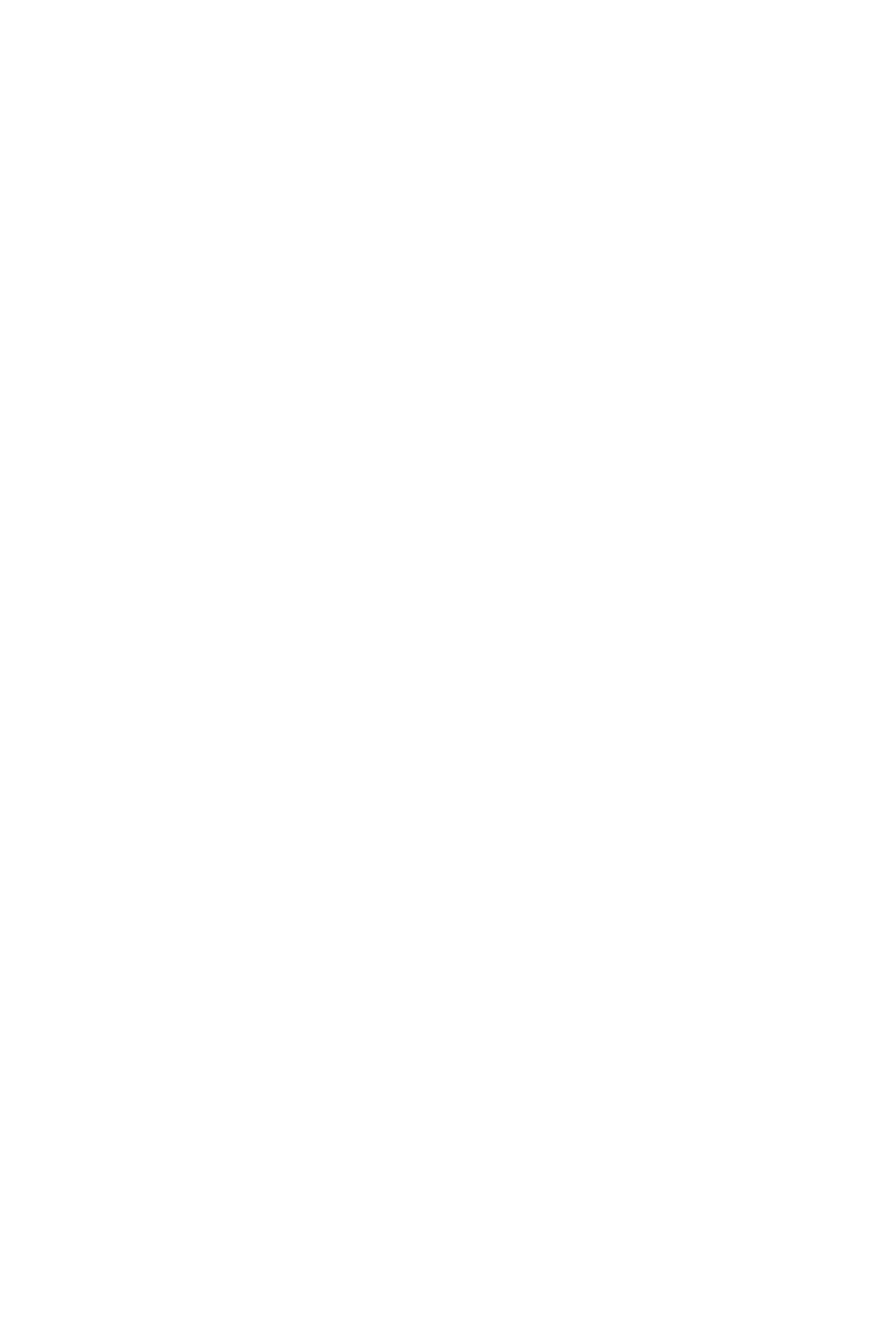

# **FORM NO. MGT-11 PROXY FORM**

*[Pursuant to section 105(6) of the Companies Act, 2013 and rule 19(3) of the Companies (Management and Administration) Rules, 2014]*

| <b>CIN</b>                 | : L25200GJ1992PLC017678                                 |
|----------------------------|---------------------------------------------------------|
| Name of the company        | : AXELPOLYMERS LIMITED                                  |
| Registered office          | : 309, Mokshi, Sankarda-Savli Road, Tal Savli, Vadodara |
| Telephone no.              | $:02667 - 244395$                                       |
| Email address              | $:$ abb@axelindia.com                                   |
| Name of the member $(s)$ : |                                                         |
| Registered Address         |                                                         |
| E-mail Id                  |                                                         |
| Folio No/ Client Id        |                                                         |
| DP ID                      |                                                         |

I/We, being the holder(s) of …………. shares of the above named company, hereby appoint

- 1. Name : …………………………………… Address :  $F$ -mail  $Id$  : Signature : …….…………., or failing him
- 2. Name : …………………………………… Address :  $E$ -mail  $Id$ : Signature : ……………………………. or failing him 1. Name : …………………………………… Address .  $E$ -mail  $Id$ :

Signature : …….…………., or failing him

as my/our proxy to attend and vote (on a poll) for me/us and on my/our behalf at the **22nd Annual General Meeting** of the Company, to be held on Saturday, the 27th September, 2014 at 9.00 a.m. at 309, Mokshi, Sankarda-Savli Road, Tal. Savli, Dist. Vadodara and at any adjournment thereof in respect of such Resolutions as are indicated below: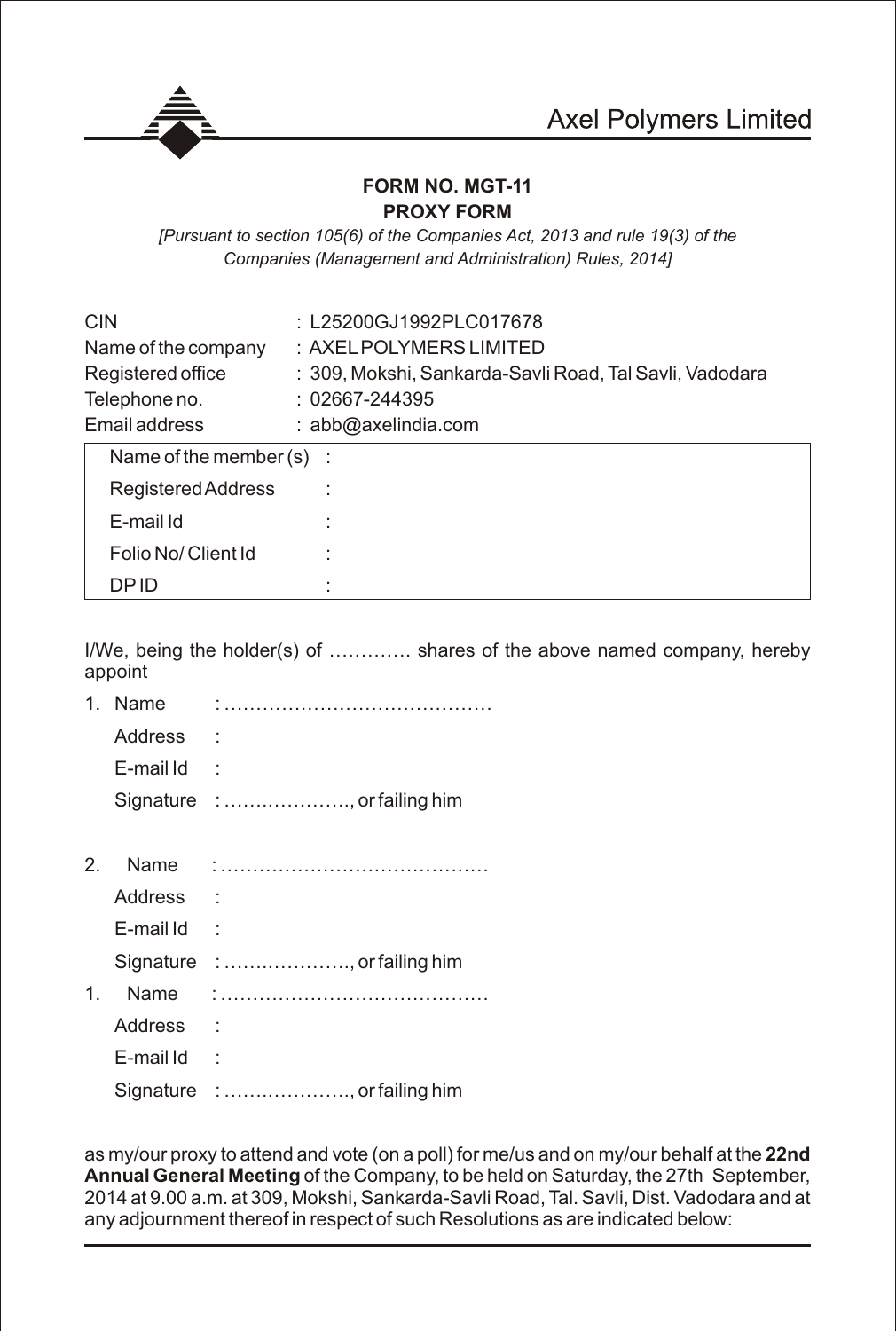

# **Axel Polymers Limited**

| No.            | <b>Item</b>                                                                                                                             | No. of<br><b>Shares</b>          | <b>Lassent</b><br>to the | I dissent<br>from the |
|----------------|-----------------------------------------------------------------------------------------------------------------------------------------|----------------------------------|--------------------------|-----------------------|
|                | <b>Ordinary Business:</b>                                                                                                               | held by me resolution resolution |                          |                       |
| 1 <sub>1</sub> | Adoption of Directors' Report, Audited<br>Financial Statements for the year ended<br>on 31st March, 2014 and Auditors Report<br>thereon |                                  |                          |                       |
| 2.             | Appointment of Statutory Auditors and<br>fixation of their remuneration.                                                                |                                  |                          |                       |
|                | <b>Special Business:</b>                                                                                                                |                                  |                          |                       |
| 3.             | Appointment of Mr. Gauray S. Thanky as<br><b>Director</b>                                                                               |                                  |                          |                       |
| 4.             | Appointment of Mr. Amitabh G. Thakore<br>as Independent Director.                                                                       |                                  |                          |                       |
| 5.             | Appointment of Bhupendra B. Patel as<br>Independent Director.                                                                           |                                  |                          |                       |
| 6.             | Appointment of Prashant M. Walvekar as<br>Independent Director.                                                                         |                                  |                          |                       |
| 7.             | Authority to the Board of Directors for<br>exercising Borrowing Powers.                                                                 |                                  |                          |                       |
| 8.             | Authority to the Board of Directors to<br>lease or otherwise dispose of the<br>undertaking of the Company (other than<br>sale)          |                                  |                          |                       |

Signed this………. day of……………………….……… 20……

Affix Revenue Stamp

 $\overline{\phantom{a}}$  , and the set of the set of the set of the set of the set of the set of the set of the set of the set of the set of the set of the set of the set of the set of the set of the set of the set of the set of the s Signature of shareholder

 $\overline{\phantom{a}}$  , and the set of the set of the set of the set of the set of the set of the set of the set of the set of the set of the set of the set of the set of the set of the set of the set of the set of the set of the s Signature of Proxy holder(s)

**Note :** This form of proxy in order to be effective should be duly completed and deposited at the Registered Office of the Company, not less than 48 hours before the commencement of the Meeting.